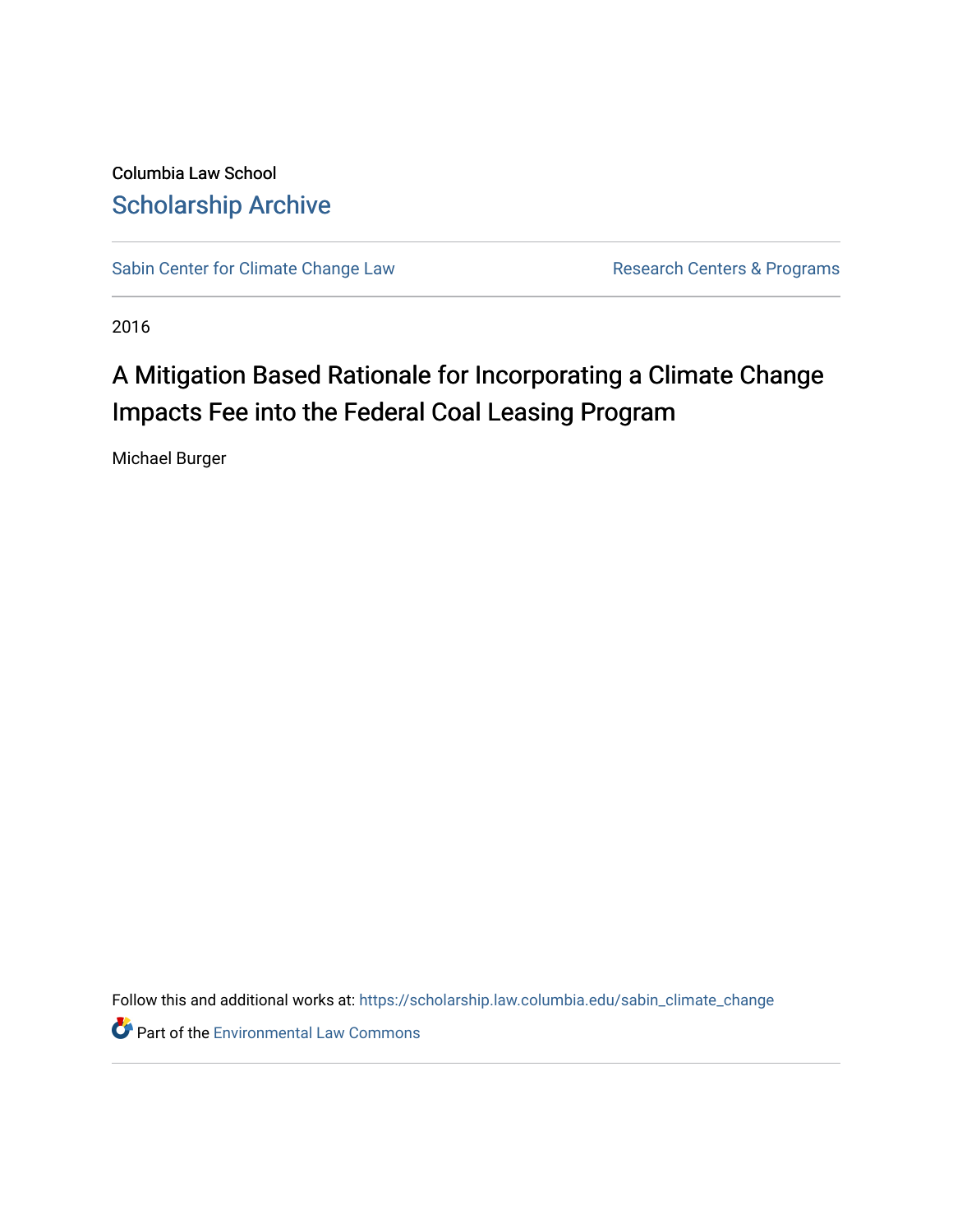

SABIN CENTER FOR CLIMATE CHANGE LAW

# **A Mitigation-Based Rationale for Incorporating a Climate Change Impacts Fee into the Federal Coal Leasing Program**

By Michael Burger

September 2016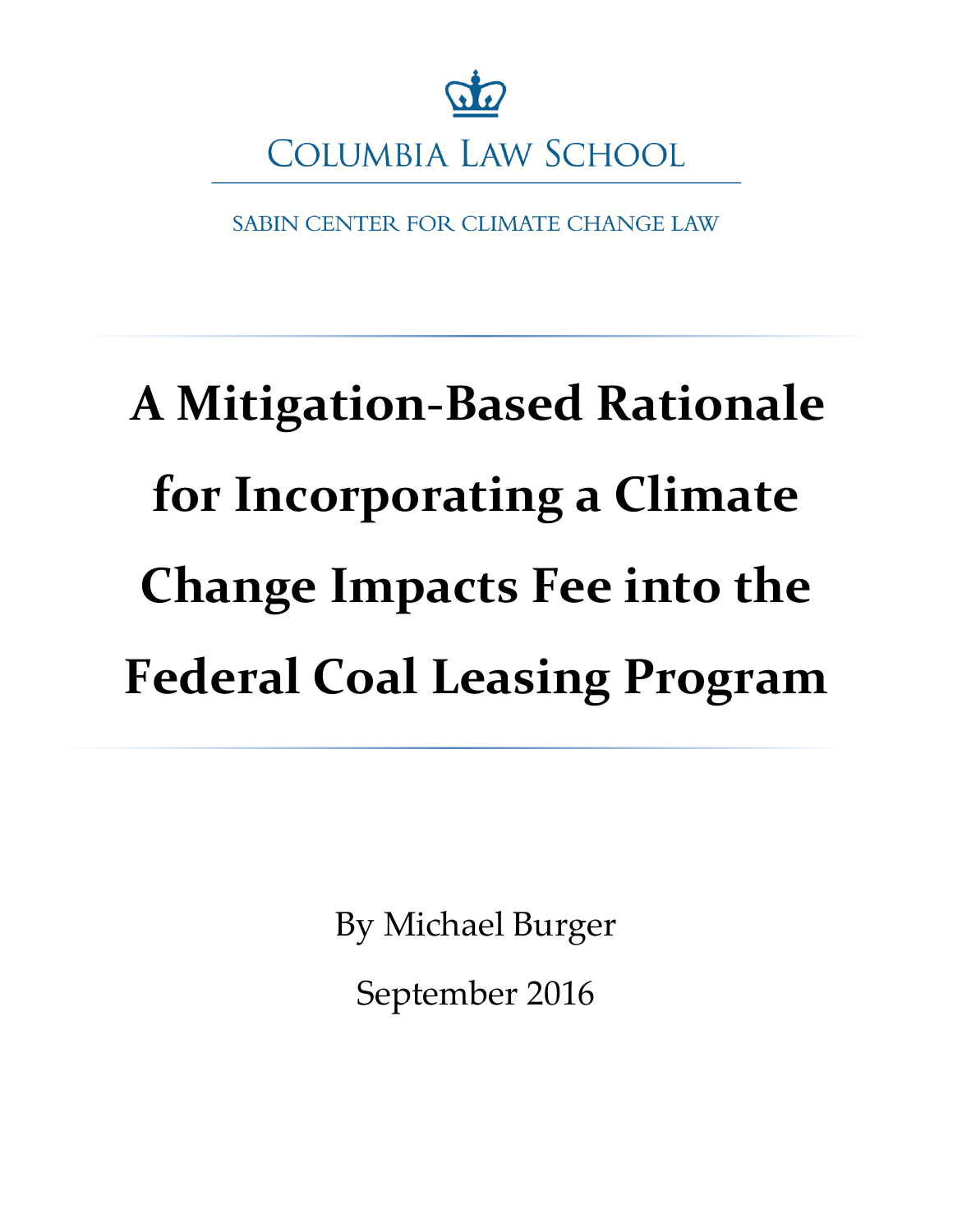#### © 2016 Sabin Center for Climate Change Law, Columbia Law School

The Sabin Center for Climate Change Law develops legal techniques to fight climate change, trains law students and lawyers in their use, and provides the legal profession and the public with up-to-date resources on key topics in climate law and regulation. It works closely with the scientists at Columbia University's Earth Institute and with a wide range of governmental, nongovernmental and academic organizations.

Sabin Center for Climate Change Law Columbia Law School 435 West 116th Street New York, NY 10027 **Tel:** +1 (212) 854-3287 **Email:** columbiaclimate@gmail.com **Web:** http://www.ColumbiaClimateLaw.com **Twitter:** @ColumbiaClimate **Blog:** <http://blogs.law.columbia.edu/climatechange>

*Disclaimer: This paper is the responsibility of The Sabin Center for Climate Change Law alone, and does not reflect the views of Columbia Law School or Columbia University. This paper is an academic study provided for informational purposes only and does not constitute legal advice. Transmission of the information is not intended to create, and the receipt does not constitute, an attorney-client relationship between sender and receiver. No party should act or rely on any information contained in this White Paper without first seeking the advice of an attorney.* 

*This research received support from Vulcan Inc.*

**About the author:** Michael Burger is the Executive Director of the Sabin Center for Climate Change Law and a Research Scholar and Lecturer-in-Law at Columbia Law School. He can be reached at michael.burger@law.columbia.edu.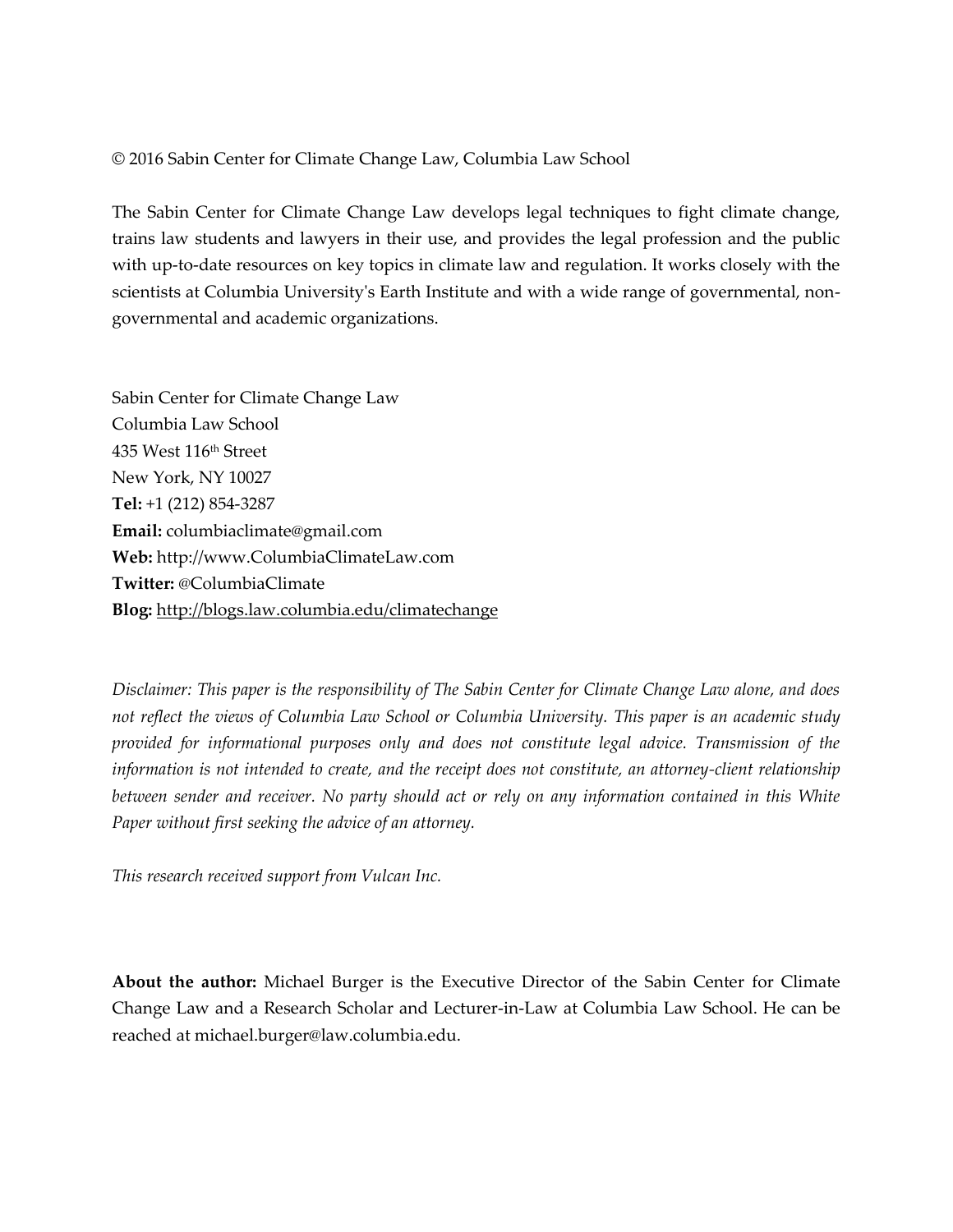## **EXECUTIVE SUMMARY**

On January 15, 2016, Interior Secretary Sally Jewell announced the Department of the Interior (DOI or Interior) and Bureau of Land Management(BLM) would conduct a comprehensive environmental review of the federal coal leasing program and, if appropriate, update the regulatory and programmatic scheme for the first time in more than thirty years. The twin goals of the review are to ensure a fair return to the American people and to properly account for the program's environmental impacts, including climate change.

Arguably, the single best way for Interior and BLM to account for the climate impacts of the federal coal leasing program, to protect public lands from climate change impacts and to manage the program in such a way as to meet the United States' domestic and international climate goals is to make permanent the temporary moratorium on issuing new leases – to "leave it in the ground." However, this is not the only potential management approach the agency may adopt. One alternative would be to impose a carbon price on federal coal. To assess its options, BLM can undertake an environmental review under the National Environmental Policy Act (NEPA) that accounts for greenhouse gas (GHG) emissions under a range of alternative scenarios and that uses the Social Cost of Carbon and Social Cost of Methane, or perhaps some other metrics, to assign a monetary value to associated climate impacts.

To complement this presumptive analytic framework, this paper develops an argument for using a mitigation-based rationale to deliver a climate change impacts fee on coal extracted from federal lands, and provides suggestions for how Interior and BLM can approach an analysis of the possibility in its programmatic environmental impact statement (Programmatic EIS). The paper makes several key points:

## **1. The federal government has a duty to mitigate climate impacts from downstream GHG emissions associated with the coal leasing program**

There are at least four potential non-statutory sources of the federal government's affirmative duty to mitigate greenhouse gas emissions and associated climate impacts from federal coal: the principles of international law and the requirements set forth under the United Nations Framework Convention on Climate Change; the public trust doctrine; the federal common law of public nuisance; and private nuisance under state common law. Although it is plausible that none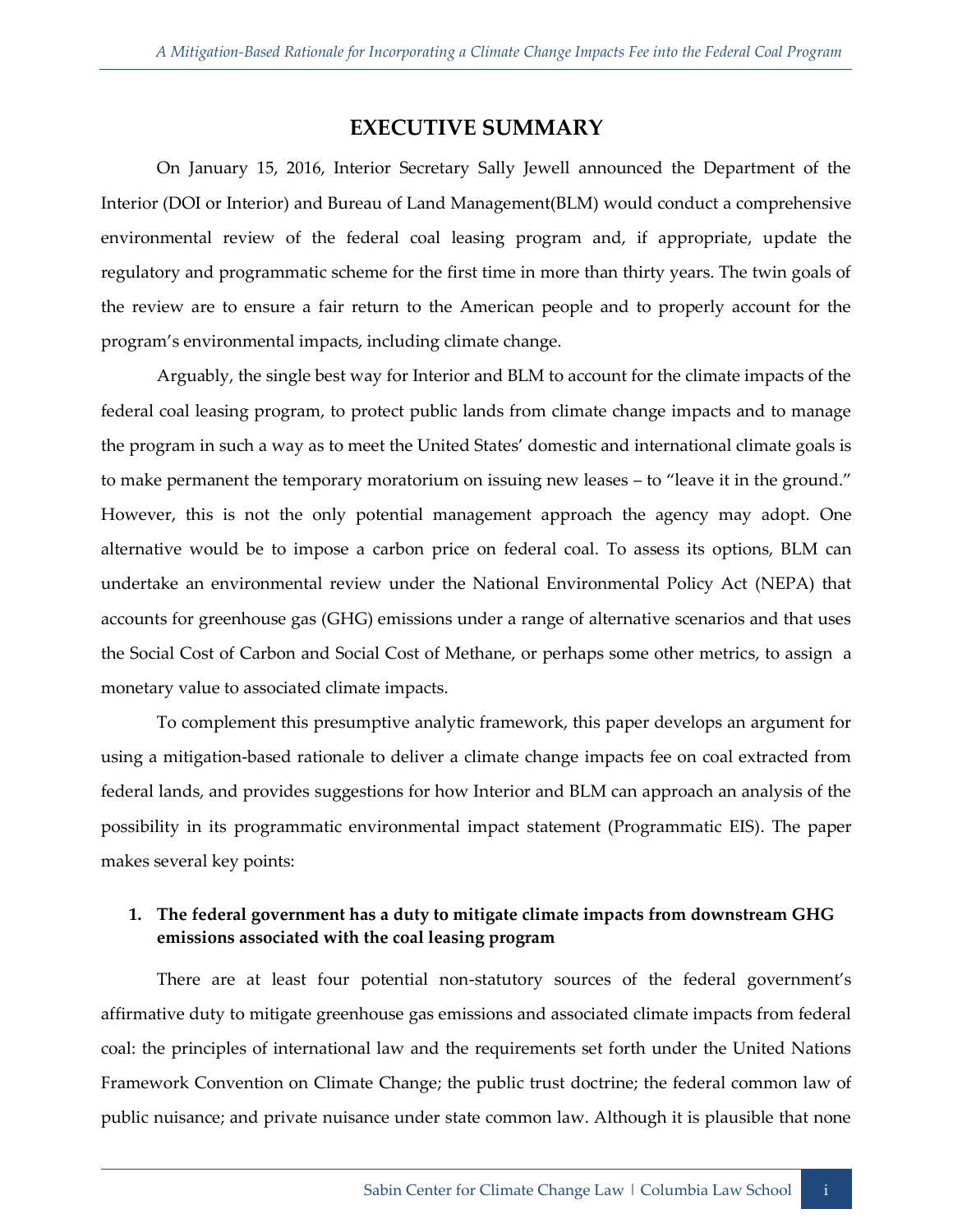of these sources would result in an affirmative court decision holding the government liable for a breach of its duty, that shortfall does not negate the existence of the duty itself.

The statutes and regulations that govern Interior's management of public lands provide other, and potentially even more forceful, sources for a duty to mitigate upstream and downstream greenhouse gas emissions and associated climate change impacts arising from the federal coal leasing program. Pursuant to the Federal Land Policy and Management Act (FLPMA), the Mineral Leasing Act (MLA) and NEPA, BLM has a duty to analyze and implement mitigation measures for the adverse environmental, social and public health impacts attributable to its management of fossil fuels on public lands.

## **2. The federal government has the discretion to mitigate climate impacts from downstream GHG emissions associated with the coal leasing program**

Even if the duty to mitigate is of uncertain scope or enforceability, FLPMA, the MLA and NEPA all confer a definite discretion to mitigate climate change impacts. The multiple use mandate and unnecessary and undue degradation prohibition of FLPMA, the public interest requirements of the MLA and the ambitious goals and specific analytical requirements of NEPA individually and taken together grant the agencies broad discretion to mitigate foreseeable impacts, and to require compensation for impacts that cannot be avoided or minimized.

## **3. The duties imposed on and remedies available against lessors under tort and property law offer a persuasive rationale for assigning a climate change impacts fee to federal coal**

Climate change impacts from the coal leasing program's downstream GHG emissions will occur in locations, and to persons, both proximate to and remote from a given leased parcel. These impacted locations will include the leased parcel, other public lands and resources under BLM's jurisdiction, other federal lands and resources under Interior's jurisdiction, and private and public property within and outside the United States.

Impacts to federal lands—including the leased parcel and off-site lands—and even to the public fisc, more broadly writ, are compensable under the general principles of property law. For instance, it is a general principle of property law that tenants are required to restore leased property to its former condition, or else be subject to termination and/or damages. And although there may not be a hornbook principle along these lines to cite to, it makes profound sense that a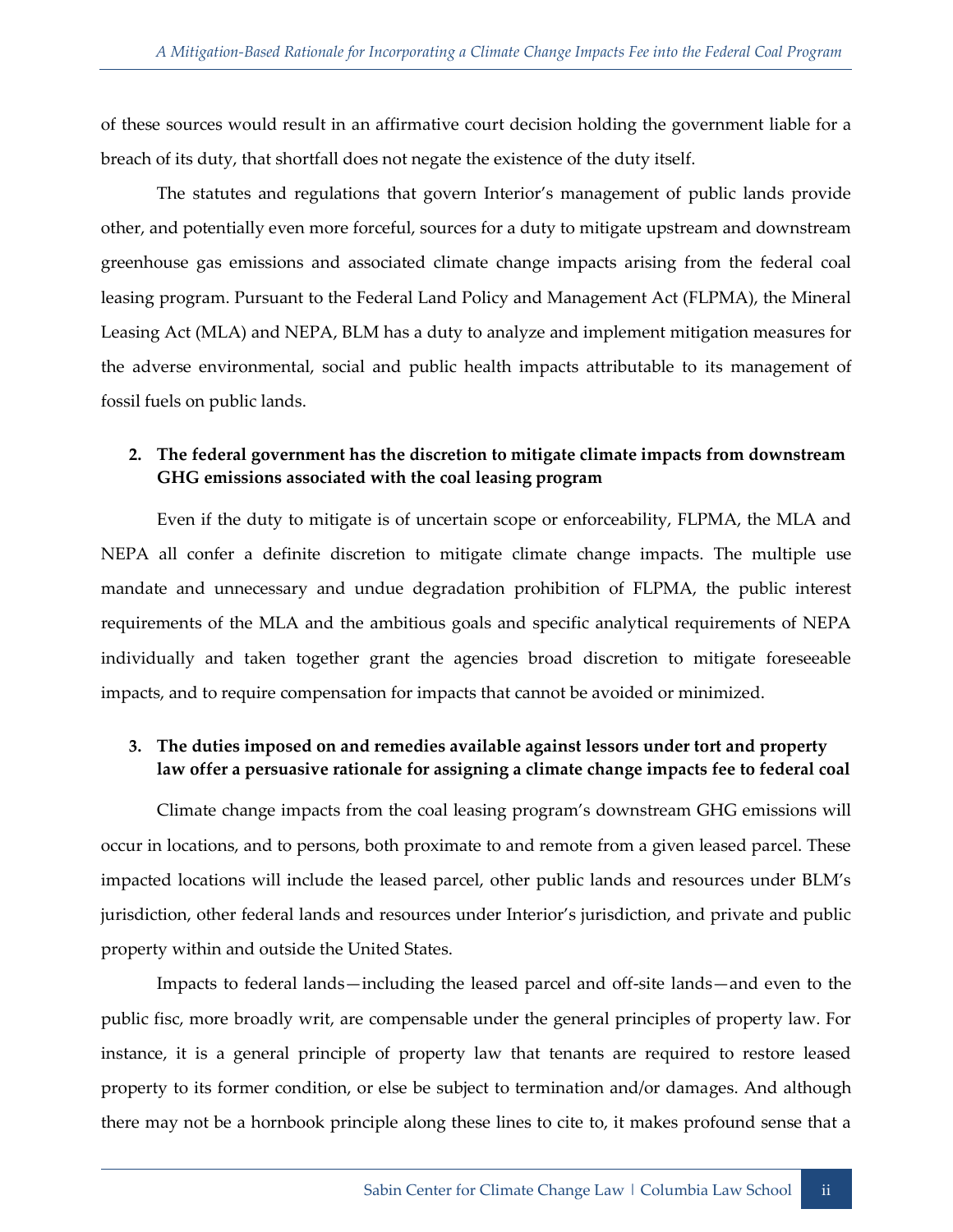lessor has within its authority the ability to protect its other properties, or to require compensation for impacts to them, from activities it permits on its land.

Moreover, the federal government, as lessor to coal mining companies, could, in principle, be held liable for damages for the climate change impacts associated with downstream GHG emissions. Section 379A of the Restatement (Second) of Torts and Section 18(4) of the Restatement (Second) of Property maintain similar standards for lessor liability for remote nuisances or personal injuries attributable to lessees' activities. Because the federal government is consenting to the coal mining, and because the federal government is at this time well aware that coal leasing either involves an unreasonable risk or else contributes to the identifiable nuisance of climate change impacts, these principles of lessor liability put the government on the theoretical hook for damages.

## **4. Federal statutes, regulations and policy provide Interior and BLM with ample authority to adopt a fee as a form of compensatory mitigation**

BLM has recognized that compensatory mitigation for unavoidable or residual climate change impacts arising from agency decisions is fully consistent with its mission and its multiple use mandate and that it possesses the discretion to require it, and has clarified that doing so is in fact the agency's policy. A climate change impacts fee for downstream GHG emissions fits within the agency's NEPA obligations and its compensatory mitigation policy.

The climate change impacts at issue in this paper are those that occur as a result of GHG emissions both at the coal mine and downstream, when the extracted coal is transported and eventually combusted for its end use. These downstream GHG emissions are considered "indirect effects" under NEPA, and the climate change impacts associated with those emissions are unavoidable or "residual" impacts. In undertaking the Programmatic EIS, Interior has recognized that NEPA requires it to analyze downstream emissions – a conclusion that comports with the current trajectory of courts' interpretations of NEPA. Under NEPA, then, the agency must also identify and assess appropriate mitigation measures for these emissions, including compensatory mitigation measures. The mitigation measures discussed in the Programmatic EIS should follow the "mitigation hierarchy," and should include both a "net zero" emissions offset program as well as a climate change impacts fee.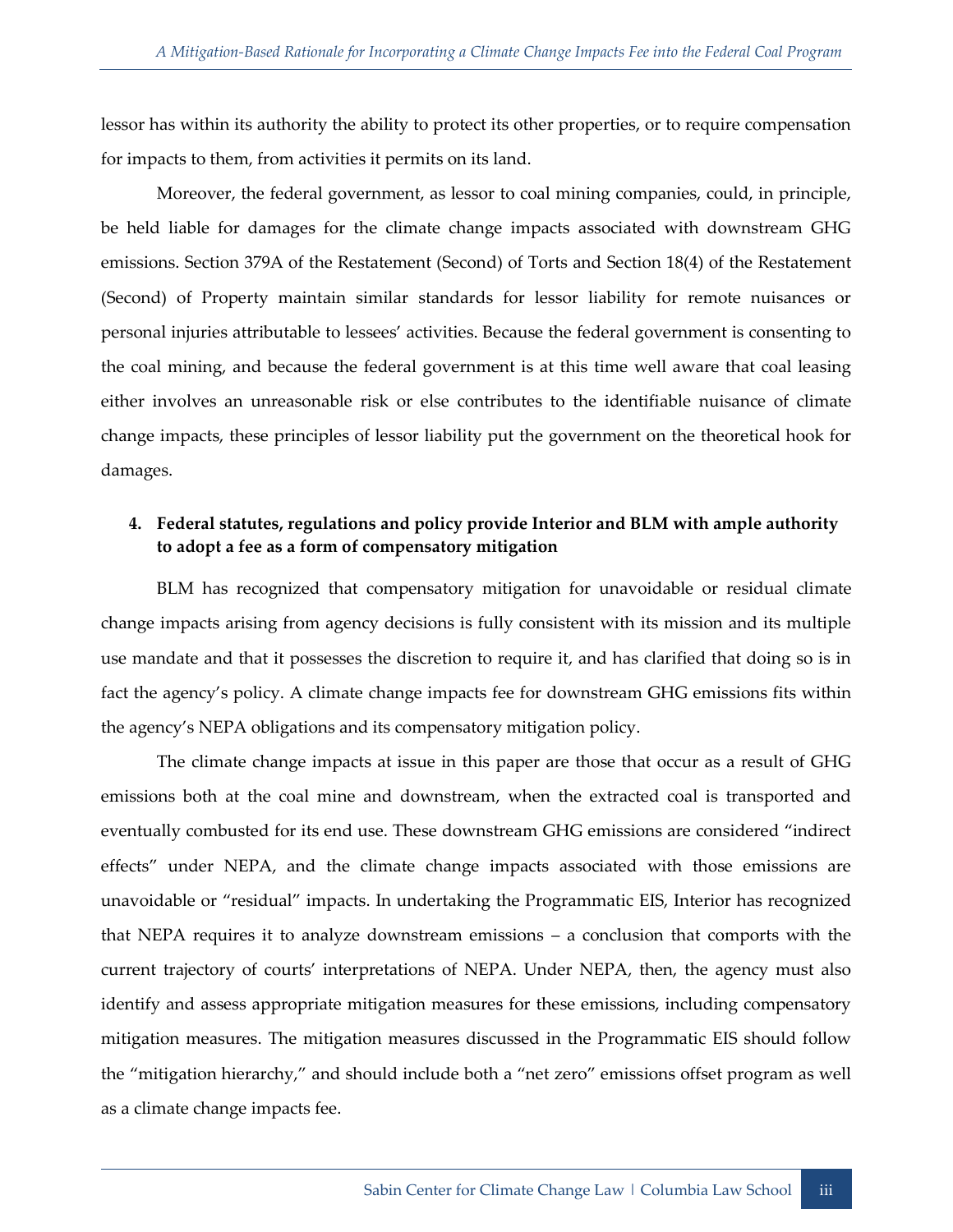A climate change impacts fee would be consistent with recent directives, including the Presidential Memorandum *Mitigating Impacts on Natural Resources from Development and Encouraging Related Private Investment*; Secretarial Order 3330, *Improving Mitigation Policies and Practices of the Department of the Interior*; and "Landscape-Scale Mitigation Policy," a new chapter in its Departmental Manual, which effectively operationalizes Order 3330. The sum total of the White House and Interior guidance is that BLM can and should assess and potentially implement mitigation measures, which might operate through any number of mechanisms, including lease stipulations and chargeable fees, among other things. The mitigation measure should first seek to avoid GHG emissions and their climate impacts; second, seek to minimize emissions and impacts; and third, compensate for unavoidable impacts, as through a climate change impacts fee.

## **5. Technical issues that the agency should address in the course of assessing this course of action through the Programmatic EIS**

There are a number of key questions to address in developing a mitigation framework in any context: 1) whether to mitigate; 2) when to mitigate; 3) what mitigation should be required; 4) technical issues surrounding how to mitigate. The question of whether to mitigate was addressed above. The question of when to mitigate is one of practical consequence: advance mitigation in this context, based on acreage or projected production, might result in overcharging lessees and so basing mitigation on actual production would seem to be a more reasonable approach. The questions of what mitigation should be required and what technical issues the agency will necessarily confront are more complex they are. They are treated in summary form below.

#### a. *What mitigation should be required*

The Presidential Memorandum *Mitigating Impacts from Natural Resource Development* identifies three types or categories of resources: irreplaceable resources; resources that are important, scarce or sensitive; and other resources managed consistent with an agency's mission and objectives. There is an argument to be made that the climate in which human civilization took shape and in which we continue to exist constitutes an irreplaceable resource, and that the appropriate mitigation measure for continued GHG emissions and climate change impacts is avoidance. If BLM concludes that the climate is not an irreplaceable resource warranting avoidance to the maximum extent practicable the agency must conclude that it is nonetheless an important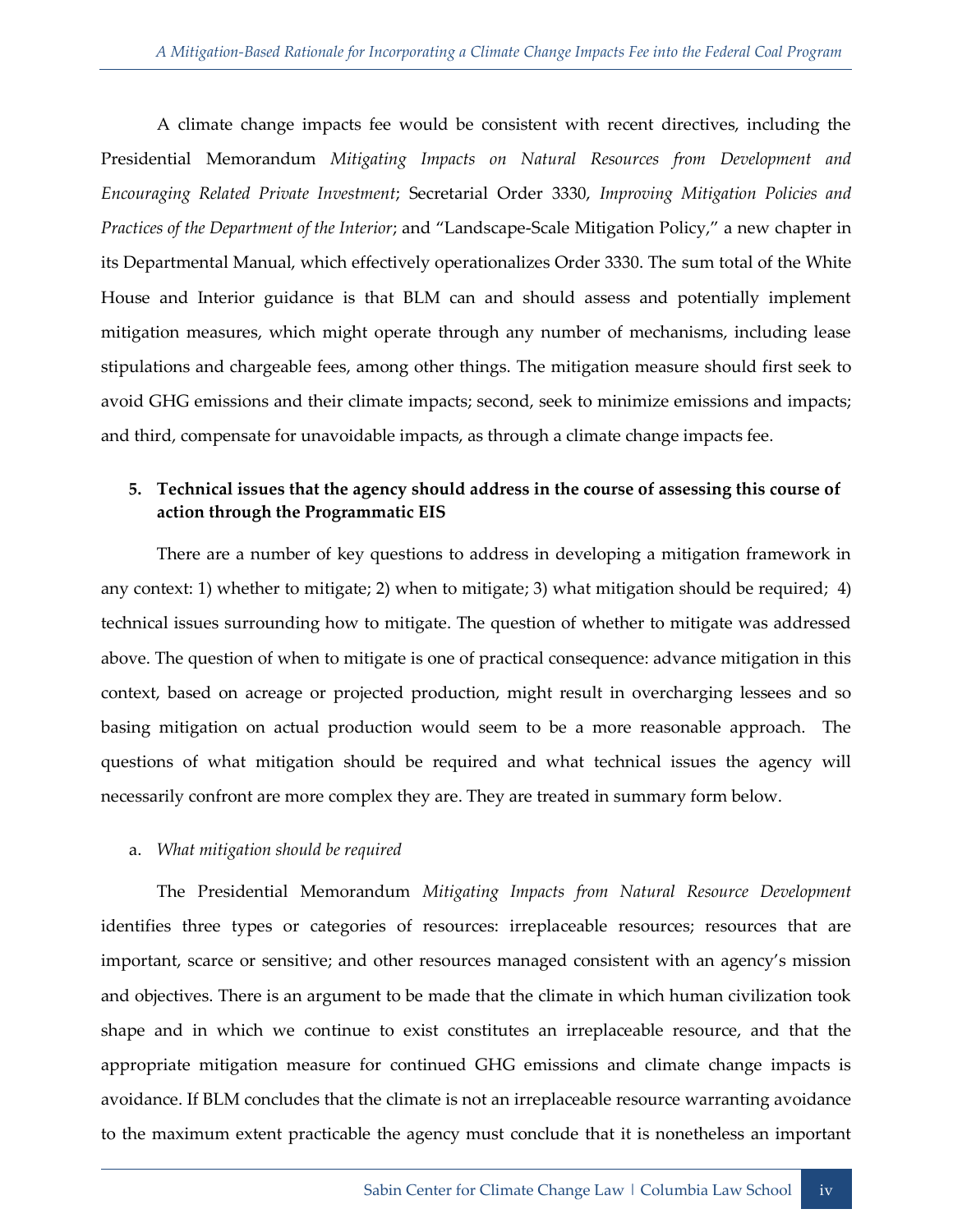and sensitive resource, and that the appropriate mitigation standard is a minimum of no net loss, and preferably a net benefit. Such mitigation could be pursued on a number of different scales: planetary, national or regional.

#### b. *How to calculate a climate change impacts fee*

The question of what the proper amount to charge for federal coal has been the subject of several economic analyses, and this paper does not seek to answer it. Rather, the paper identifies a number of fee-related issues Interior and BLM should consider in the environmental review. These include: whether to use the Social Cost of Carbon and the Social Cost of Methane or other metrics; how to account for intervening actors; how to account for regulations on power plants and other coal users; how to account for the different carbon intensity of coal; whether and how to account for historic emissions; whether and how to account for historic costs; and how to account for the impacts different prices will have on different companies, industry sectors, states, tribes, and local communities. The paper also looks at different mechanisms for compensatory mitigation—such as in lieu fees, mitigation banks and permittee-responsible measures.

## **6. A Sample Framework for Developing a National Compensatory Mitigation Strategy for the Federal Coal Leasing Program**

In considering employing a climate change impacts fee as a compensatory mitigation strategy for the federal coal leasing program BLM will not be starting from scratch. The paper uses the bureau's Regional Mitigation Strategies for Solar Development as a template to develop an analytic framework for the coal leasing program. Accordingly, the paper offers one set of possible responses that result in establishment of a climate change impacts fee as a compensatory mitigation strategy.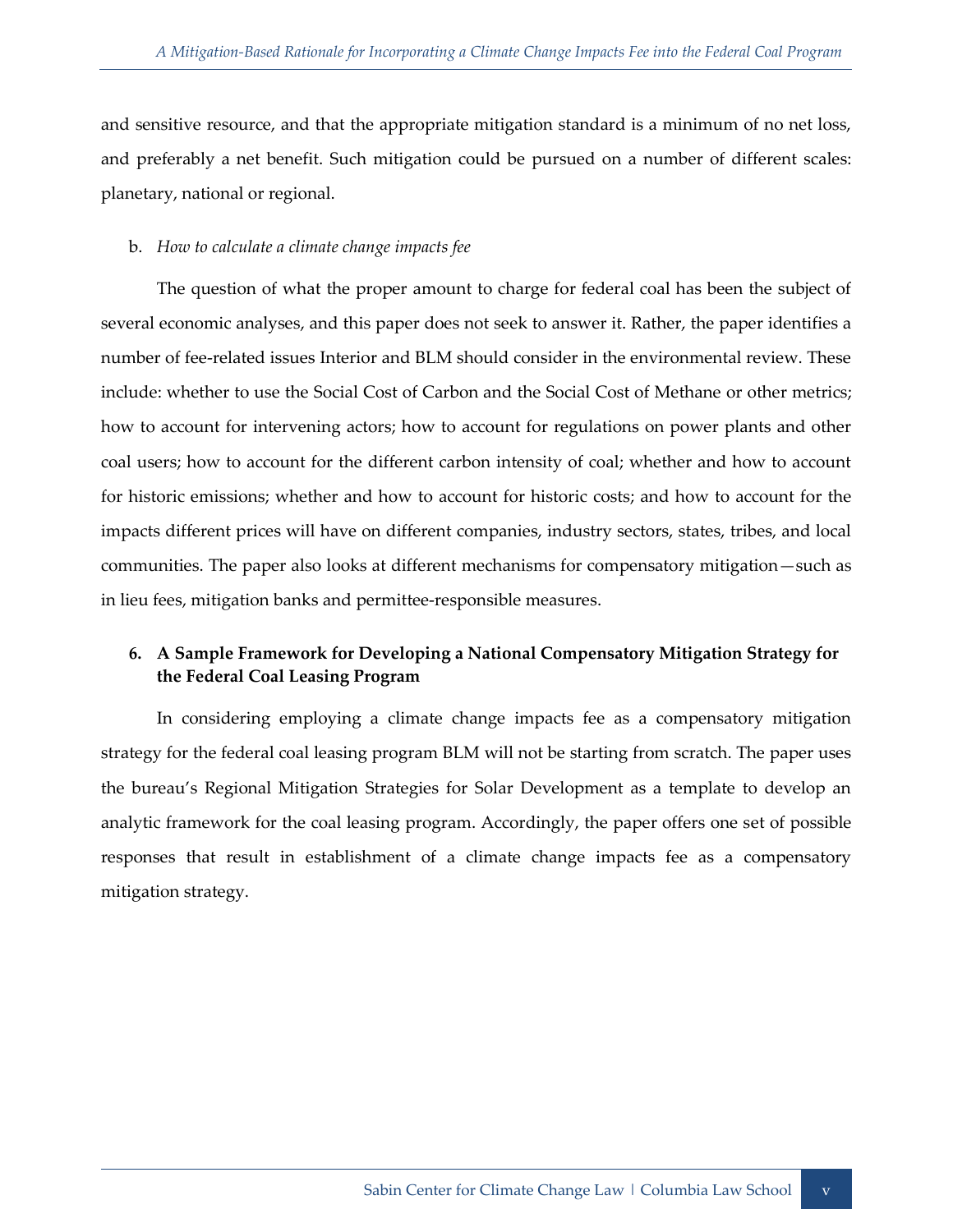# **CONTENTS**

| I.                                                                                                                                                                    |                                                                                          |  |
|-----------------------------------------------------------------------------------------------------------------------------------------------------------------------|------------------------------------------------------------------------------------------|--|
| Н.                                                                                                                                                                    |                                                                                          |  |
|                                                                                                                                                                       | A. International Law, Public Trust and Common Law Sources of a Duty to Mitigate Climate  |  |
|                                                                                                                                                                       |                                                                                          |  |
|                                                                                                                                                                       |                                                                                          |  |
|                                                                                                                                                                       |                                                                                          |  |
|                                                                                                                                                                       |                                                                                          |  |
|                                                                                                                                                                       |                                                                                          |  |
|                                                                                                                                                                       |                                                                                          |  |
|                                                                                                                                                                       |                                                                                          |  |
|                                                                                                                                                                       | c. NEPA: Cross-Cutting Requirements for Impact Assessment and Mitigation21               |  |
|                                                                                                                                                                       | III. Common Law Rationale for a Climate Change Impacts Fee as Compensation  24           |  |
|                                                                                                                                                                       |                                                                                          |  |
|                                                                                                                                                                       |                                                                                          |  |
|                                                                                                                                                                       |                                                                                          |  |
|                                                                                                                                                                       | IV. Statutory Authority for a Climate Change Impacts Fee as Compensatory Mitigation  28  |  |
|                                                                                                                                                                       |                                                                                          |  |
|                                                                                                                                                                       |                                                                                          |  |
| V. Employing a Climate Change Impacts Fee as a Programmatic Compensatory Mitigation<br>Strategy for the Federal Coal Leasing Program: Design and Technical Issues  34 |                                                                                          |  |
|                                                                                                                                                                       |                                                                                          |  |
|                                                                                                                                                                       |                                                                                          |  |
|                                                                                                                                                                       |                                                                                          |  |
|                                                                                                                                                                       | a.                                                                                       |  |
|                                                                                                                                                                       |                                                                                          |  |
|                                                                                                                                                                       | c.                                                                                       |  |
|                                                                                                                                                                       |                                                                                          |  |
|                                                                                                                                                                       | D. A Sample Framework for Developing a National Compensatory Mitigation Strategy for the |  |
|                                                                                                                                                                       |                                                                                          |  |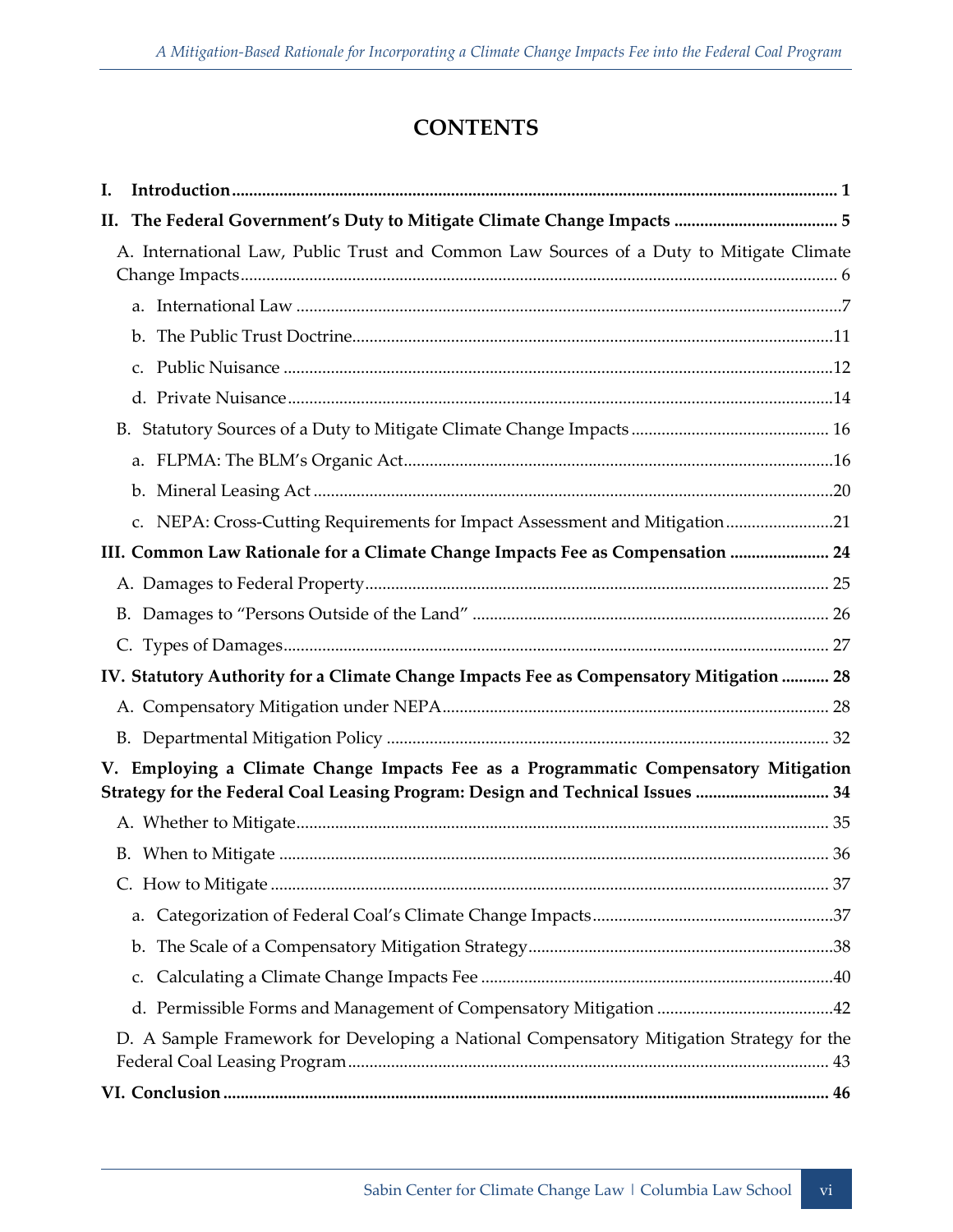## <span id="page-9-0"></span>**I. Introduction**

-

Since the enactment of the Mineral Leasing Act (MLA) in 1920 the United States federal government has leased public lands to private companies to mine coal, often at a steep discount, and often with little or no accounting for the broad scope of coal's environmental externalities.<sup>1</sup> The raft of environmental legislation that passed through Congress in the 1970s addressed these issues to some degree. For example, the Federal Coal Leasing Amendment Act required the United States to, among other things, recover "fair market value" for the leases; the National Environmental Policy Act (NEPA) required the federal government to assess, analyze and disclose potential adverse environmental impacts from federal actions, including cumulative and indirect effects; and the Clean Air Act and the Clean Water Act addressed aspects of air quality and water pollution by imposing new permit requirements on mining operations. To date, however, the coal leasing program has not adequately addressed the upstream and downstream impacts of federal coal leases — air pollution associated with the extraction, transportation and combustion of coal that contributes significantly to smog, acid rain and, most importantly here, climate change.

Climate change poses an enormous threat to the lives and well-being of individuals and communities across the world, and to ecosystems, wildlife and other natural and cultural resources.<sup>2</sup> The harmful impacts of global climate change include sudden-onset events that can devastate physical and social infrastructure and immediately threaten human lives and safety, as well as more gradual forms of environmental degradation that can over the course of time undermine access to homes, water, food, and other key resources that support the lives and livelihoods of individuals, communities and even entire nations. In the United States, climate change impacts—including increased average temperatures and heat waves, increased frequency and severity of extreme storm events, sea level rise and ocean acidification—pose numerous risks across many sectors, including but not limited to increased heat-related illnesses and deaths, dirtier air, damaged and disappearing coastlines, longer droughts, strains on water quantity and

<sup>&</sup>lt;sup>1</sup> Although this paper addresses the coal leasing program specifically, the points made here are in many instances equally applicable to federal oil and gas leasing programs, as well. As the federal government pursues its climate goals it should prioritize making consistent its management of mineral resources, its oversight of fossil fuel transportation and nodes, and its regulation of greenhouse gas emissions.

<sup>2</sup> *See generally* INTERGOVERNMENTAL PANEL ON CLIMATE CHANGE, CLIMATE CHANGE 2014: IMPACTS, ADAPTATION, AND VULNERABILITY (2014).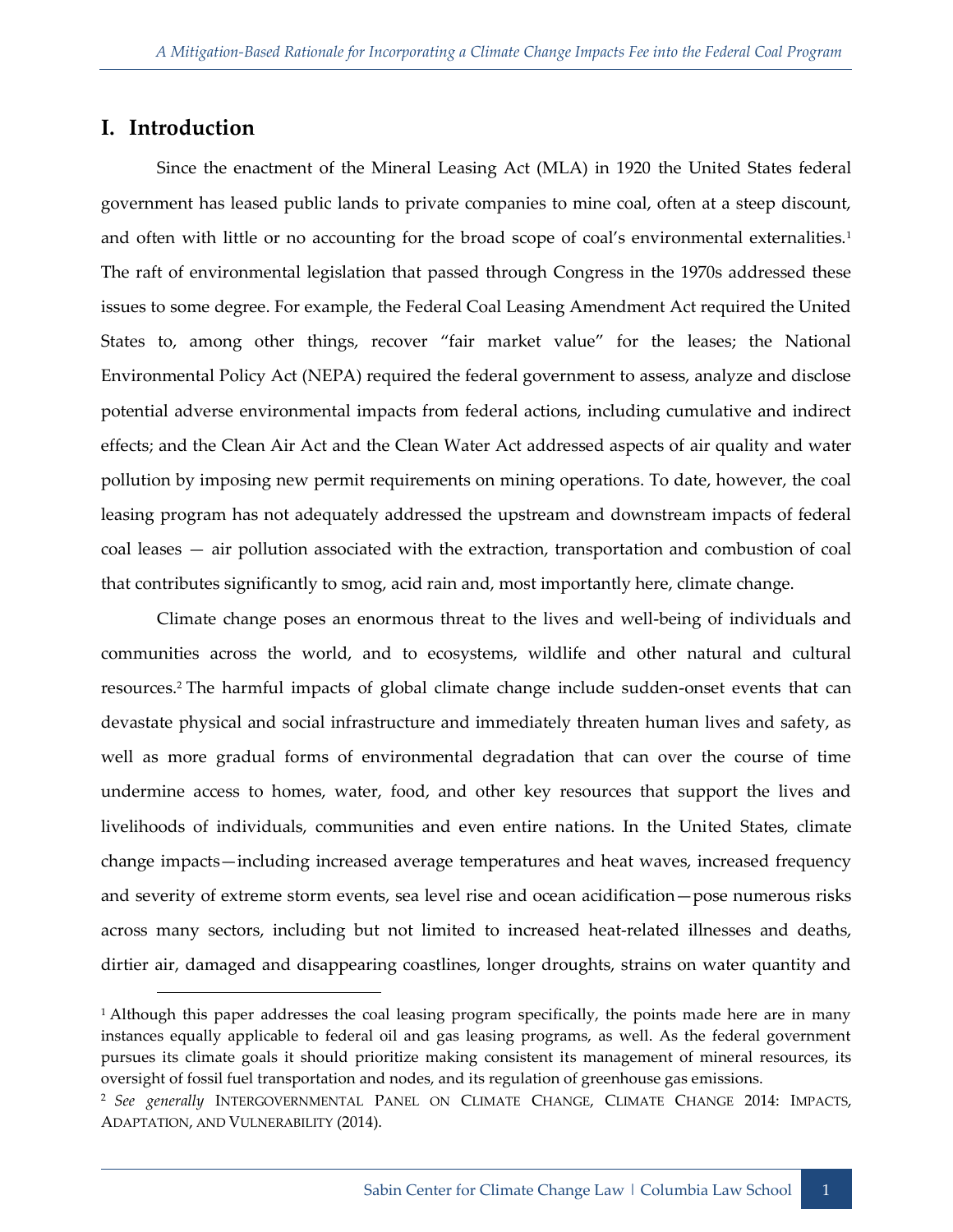quality, increasingly frequent and severe floods and wildfires, invasive species, thawing permafrost and degraded fisheries and ecosystems.<sup>3</sup> Public lands managed by the U.S. Department of the Interior and the U.S. Forest Service, among other federal agencies, share these risks, which threaten the environmental, economic, scientific, recreational and other uses to which our public lands are put.<sup>4</sup>

On January 15, 2016, Interior Secretary Sally Jewell issued Order No. 3338, declaring that the Department of the Interior (DOI or Interior) would conduct a comprehensive review of the federal coal leasing program and, if appropriate, update the regulatory and programmatic scheme for the first time in more than thirty years.<sup>5</sup> Order No. 3338 also announced that Bureau of Land Management (BLM) would prepare a discretionary Programmatic Environmental Impact Statement (Programmatic EIS) under NEPA, which will provide a "vehicle" for considering "whether and how the program may be improved and modernized to foster the orderly development of BLM administered coal on Federal lands in a manner that gives proper consideration to the impact of that development on important stewardship values, while also ensuring a fair return to the American public." <sup>6</sup> Order No. 3338 specifically calls on the Programmatic EIS to consider "the climate impacts of continued Federal coal production and combustion and how to address those impacts in the management of the program to meet both the Nation's energy needs and its climate goals, as well as how best to protect the public lands from climate change impacts."<sup>7</sup>

<sup>3</sup> U.S. GLOBAL CHANGE RESEARCH PROGRAM, CLIMATE CHANGE IMPACTS IN THE UNITED STATES: THE THIRD NATIONAL CLIMATE ASSESSMENT 195 (Jerry M. Melillo et al. eds., 2014).

<sup>4</sup> *See, e.g.*, Exec. Order No. 13,653, 78 Fed. Reg. 66,819, 66,819 (Nov. 6, 2013) ("The impacts of climate change—including an increase in prolonged periods of excessively high temperatures, more heavy downpours, an increase in wildfires, more severe droughts, permafrost thawing, ocean acidification, and sea-level rise—are already affecting communities, natural resources, ecosystems, economies, and public health across the Nation"); JESSICA E. HALOFSKY ET AL., CLIMATE CHANGE ADAPTATION IN UNITED STATES FEDERAL NATURAL RESOURCE SCIENCE AND MANAGEMENT AGENCIES: A SYNTHESIS (2015) (summarizing adaptation activities by natural resource management agencies in 2013–14).

<sup>5</sup> Discretionary Programmatic Environmental Impact Statement to Modernize the Federal Coal Program, Sec'y of the Interior Order No. 3338 (Jan. 15, 2016).

<sup>6</sup> *Id.* at 1.

<sup>7</sup> *Id.* at 8. Order No. 3338 also establishes the related goals of ensuring that the American public receives fair market value (or a "fair return") from the sale of the coal, and assessing whether the program "adequately accounts for externalities related to Federal coal production, including environmental and social impacts."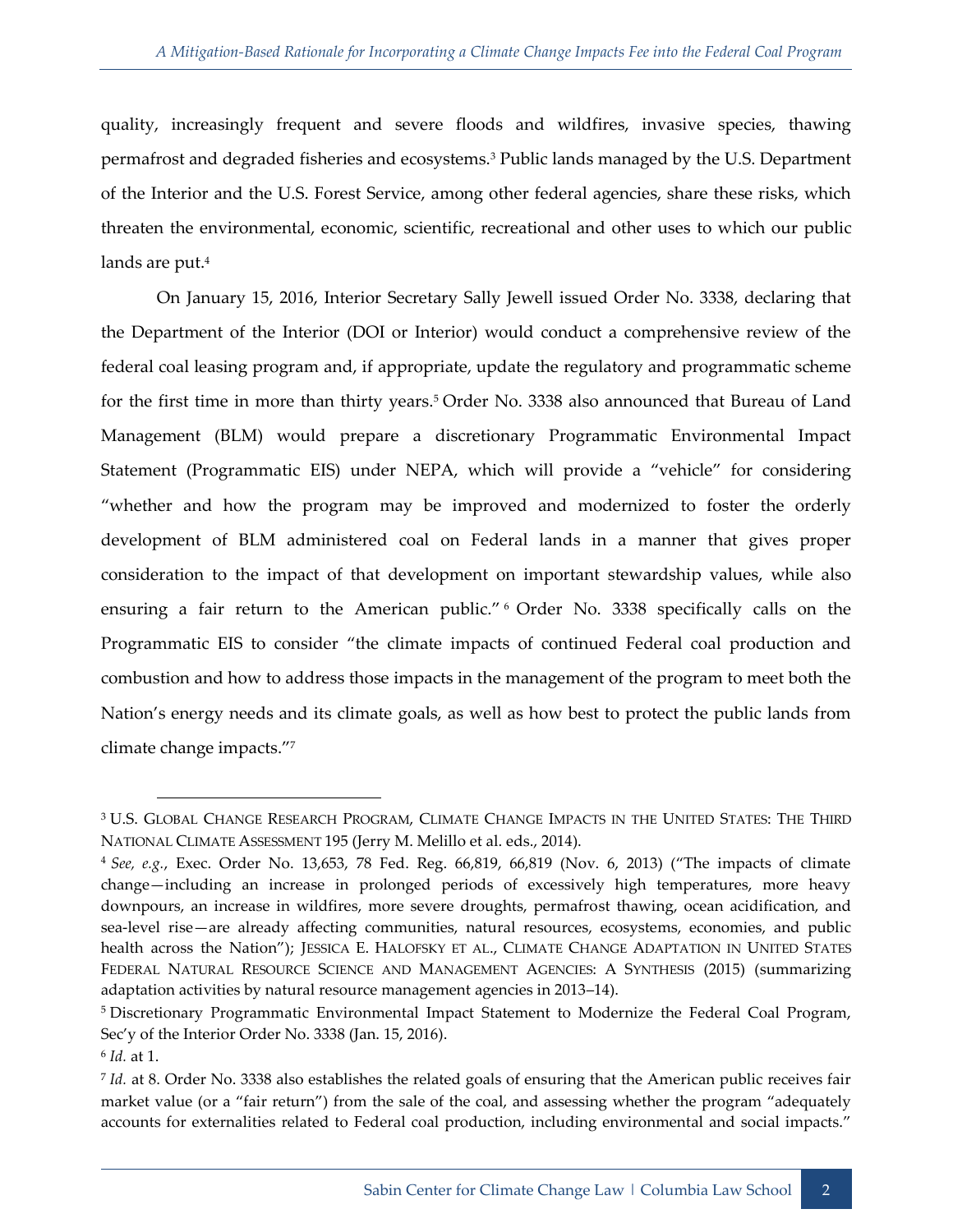Arguably, the single best way for Interior and BLM to account for the climate impacts of the federal coal leasing program, to protect public lands from climate change impacts and to manage the program in such a way as to meet the United States' climate goals is to make permanent the temporary moratorium on issuing new leases. The numbers on this point are telling: As part of its participation in the Paris Agreement to the United Nations Framework Convention on Climate Change (UNFCCC), the United States has committed to reduce economy-wide greenhouse gas (GHG) emissions by 26–28% below 2005 levels by 2025, which will put the country on a trajectory to achieve emission reductions of 80% or more by 2050.<sup>8</sup> This emissions reduction target is part of a broader commitment on the part of the U.S. and the 177 other signatories of the Paris Agreement to limit global warming to "well below" a 2 °C increase above pre-industrial temperatures, and to seek to limit it to 1.5  $\degree$ C.<sup>9</sup> According to one recent study, in order to achieve this goal over 80% of global coal reserves and 92% of U.S. coal reserves must remain unused to have even a 50% chance of meeting the 2  $\degree$ C target.<sup>10</sup> Thus, the best way to avoid and/or minimize adverse climate change impacts from federal coal is quite simply to "leave it in the ground."

*Id.* Greenhouse gas emissions are one of the externalities that should be accounted for when determining whether the American public is receiving fair market value from the sale of the coal. *See* ExeCUTIVE OFFICE OF THE PRESIDENT OF THE U.S., THE ECONOMICS OF COAL LEASING ON FEDERAL LANDS: ENSURING A FAIR RETURN TO TAXPAYERS (2016); Alan Krupnick et al., *Should We Price Carbon from Federal Coal?*, RESOURCES, Spring/Summer 2015, at 16.

<sup>8</sup> To achieve this, we must lower annual emissions to 5460–5312 million metric tons of carbon dioxide equivalent (MtCO<sub>2</sub>e) by 2025 (a reduction of 1410-1558 MtCO<sub>2</sub>e over 2014 levels). *U.S. Cover Note, INDC and Accompanying Information*, UNITED NATIONS FRAMEWORK CONVENTION ON CLIMATE CHANGE (Mar. 31, 2015), http://www4.unfccc.int/submissions/INDC/Published%20Documents/United%20States%20of%20America/1/ U.S.%20Cover%20Note%20INDC%20and%20Accompanying%20Information.pdf (submitting the U.S.'s intended nationally determined contribution to the UNFCCC Secretariat). These figures are based on the EPA GHG inventory estimates for 2005 GHG emissions and 2014 emissions (which were used as a baseline for current emissions, since these are the most recent estimates). U.S. ENVTL. PROT. AGENCY, INVENTORY OF U.S. GREENHOUSE GAS EMISSIONS AND SINKS: 1990–2014 (2016). Notably, even with the Clean Power Plan and other existing regulations, the U.S. is not yet on track to achieve these reductions—additional measures will be needed to meet the 2025 target. *See* JOHN LARSON ET AL., RHODIUM GROUP, TAKING STOCK: PROGRESS TOWARD MEETING US CLIMATE GOALS (2016); DOUG VINE, CTR. FOR CLIMATE & ENERGY SOLUTIONS, ACHIEVING THE UNITED STATES' INTENDED NATIONALLY DETERMINED CONTRIBUTION (2016), http://www.c2es.org/docUploads/achieving- us-indc.pdf.

<sup>9</sup> U.N. Framework Convention on Climate Change, *Adoption of the Paris Agreement*, U.N. Doc. FCCC/CP/2015/L.9/Rev.1, art. 2 (Dec. 12, 2015) [hereinafter *Paris Agreement*].

<sup>10</sup> Christophe McGlade & Paul Ekins, *The Geographical Distribution of Fossil Fuels Unused When Limiting Global Warming to 2 °C*, 517 NATURE 187 (2015) (regional estimates of unburnable reserves were based on an "economically optimal" distribution).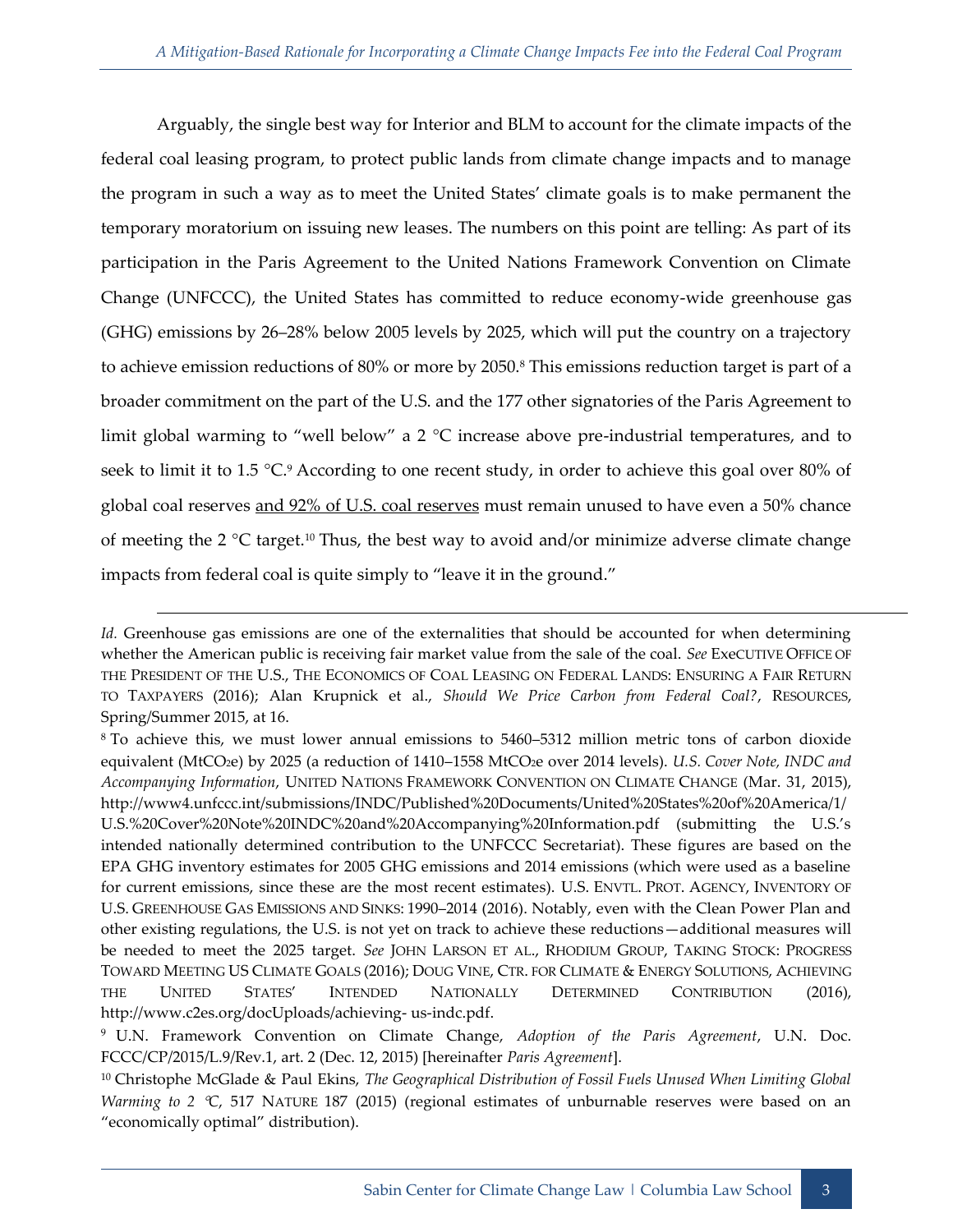However, a directive to "leave it in the ground" is not the only potential management approach the agency may adopt. To understand the implications of different approaches, BLM can and should calculate and assess the full scope of potential GHG emissions associated with the federal coal leasing program under a number of different alternatives, ranging from the "leave it in the ground" alternative to a worst-case, "burn it all" alternative. In addition, BLM can and should calculate and assess the full scope of potential climate change impacts attributable to those emissions. Although it remains difficult to attribute particular climate impacts to specific GHG emissions, and although any attribution remains to some degree uncertain, the federal government has developed the Social Cost of Carbon and the Social Cost of Methane to provide a robust, quantitative means by which to calculate and assess climate impacts.<sup>11</sup> For the purposes of analysis and focus, this paper assumes that BLM will undertake an appropriate environmental review that accounts for the full range of GHG emissions and that uses the Social Cost of Carbon and Social Cost of Methane to put a monetary value to associated climate impacts.

To complement this presumptive analytic framework, this paper develops an argument for using a mitigation-based rationale to deliver a climate change impacts fee on coal extracted from federal lands. Assuming that at least some new federal coal leases will be issued under the revised program, or that existing leases may be renewed, BLM has the legal authority to seek to compensate for the adverse environmental, social and public health impacts attributable to the resulting GHG emissions — and it makes policy sense to do so. Pursuant to NEPA and its implementing regulations, upstream GHG emissions—emissions from the extraction of coal from federal lands—are direct effects of a coal lease; downstream GHG emissions—emissions from the transportation and combustion of the coal—are indirect effects. The climate change impacts attributable to those upstream and downstream emissions, then, are unavoidable (or "residual") impacts from a coal leasing program that involves the issuance of new leases or renewal of existing ones, and so properly the subject of compensatory mitigation, such as a climate change impacts

<sup>11</sup> *See* INTERAGENCY WORKING GRP. ON SOC. COST OF CARBON, TECHNICAL SUPPORT DOCUMENT—TECHNICAL UPDATE OF THE SOCIAL COST OF CARBON FOR REGULATORY IMPACT ANALYSIS UNDER EXECUTIVE ORDER 12866 (2013, *revised* 2015); INTERAGENCY WORKING GRP. ON SOC. COST OF GREENHOUSE GASES, ADDENDUM TO TECHNICAL SUPPORT DOCUMENT ON SOCIAL COST OF CARBON FOR REGULATORY IMPACT ANALYSIS UNDER EXECUTIVE ORDER 12866: APPLICATION OF THE METHODOLOGY TO ESTIMATE THE SOCIAL COST OF METHANE AND THE SOCIAL COST OF NITROUS OXIDE (2016).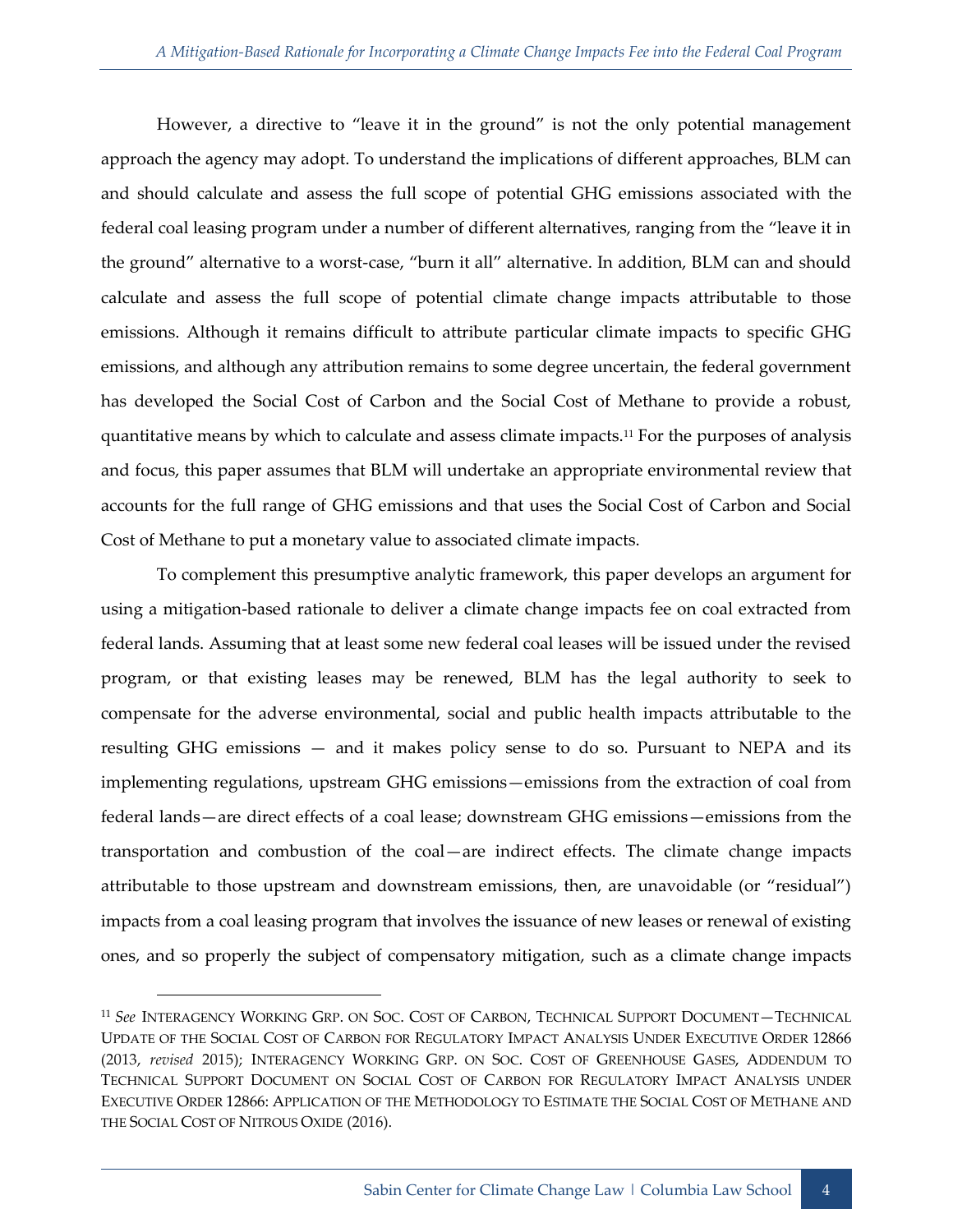fee.<sup>12</sup> As a matter of regulatory design, this climate change impacts fee could come as part of the bonus bid on a lease, as an in-lieu fee, as part of the regulatory rental fee, as a stand-alone lease condition, as part of the royalty calculation or in some other form. As a matter of environmental review, a climate change impacts fee could serve as an element of one of the alternatives being analyzed. However, it may be even more useful to analyze the concept as an independent alternative—that is, as an element of program design, or as an adder or overlay to all of the other alternatives.<sup>13</sup> The latter approach would more easily allow the agency to assess the efficacy and repercussions of a range of different fees.

This paper proceeds in five parts, of which this Introduction is the first. Part II addresses the question of whether the federal government has either a duty to mitigate climate impacts from downstream GHG emissions associated with the coal leasing program or the discretion to do so. This section seeks to answer this question by examining the obligations and limitations imposed by international law, the public trust doctrine, our common law and relevant federal statutes. Part III argues that duties imposed on and remedies available against lessors under tort and property law offer a persuasive rationale for assigning a climate change impacts fee to federal coal. Part IV argues that federal statutes, regulations and policy provide Interior and BLM with ample authority to do so. Part V identifies some of the technical issues that the agency should address in the course of assessing this course of action through the Programmatic EIS.

## <span id="page-13-0"></span>**II. The Federal Government's Duty to Mitigate Climate Change Impacts**

The federal government's ownership of the federal public domain is absolute, analogous to though not precisely the same as title in fee simple.<sup>14</sup> Congress, consistent with the authority granted by the Property Clause of the U.S. Constitution, possesses the powers both of "proprietor

<sup>12</sup> *See infra* Section II.C.

<sup>13</sup> *See* Final Guidance for Federal Departments and Agencies on the Appropriate Use of Mitigation and Monitoring and Clarifying the Appropriate Use of Mitigated Findings of No Significant Impact, 76 Fed. Reg. 3843 (Jan. 21, 2011); *see also* 43 CFR § 46.130(a) (2015) ("The mitigation measures can be analyzed either as elements of alternatives or in a separate discussion of mitigation.").

<sup>14</sup> *See* RESTATEMENT (THIRD) OF PROP.: WILLS AND OTHER DONATIVE TRANSFERS § 24.2 (AM. LAW INST. 2011) (discussing relationship of fee simple absolute to notions of inheritance).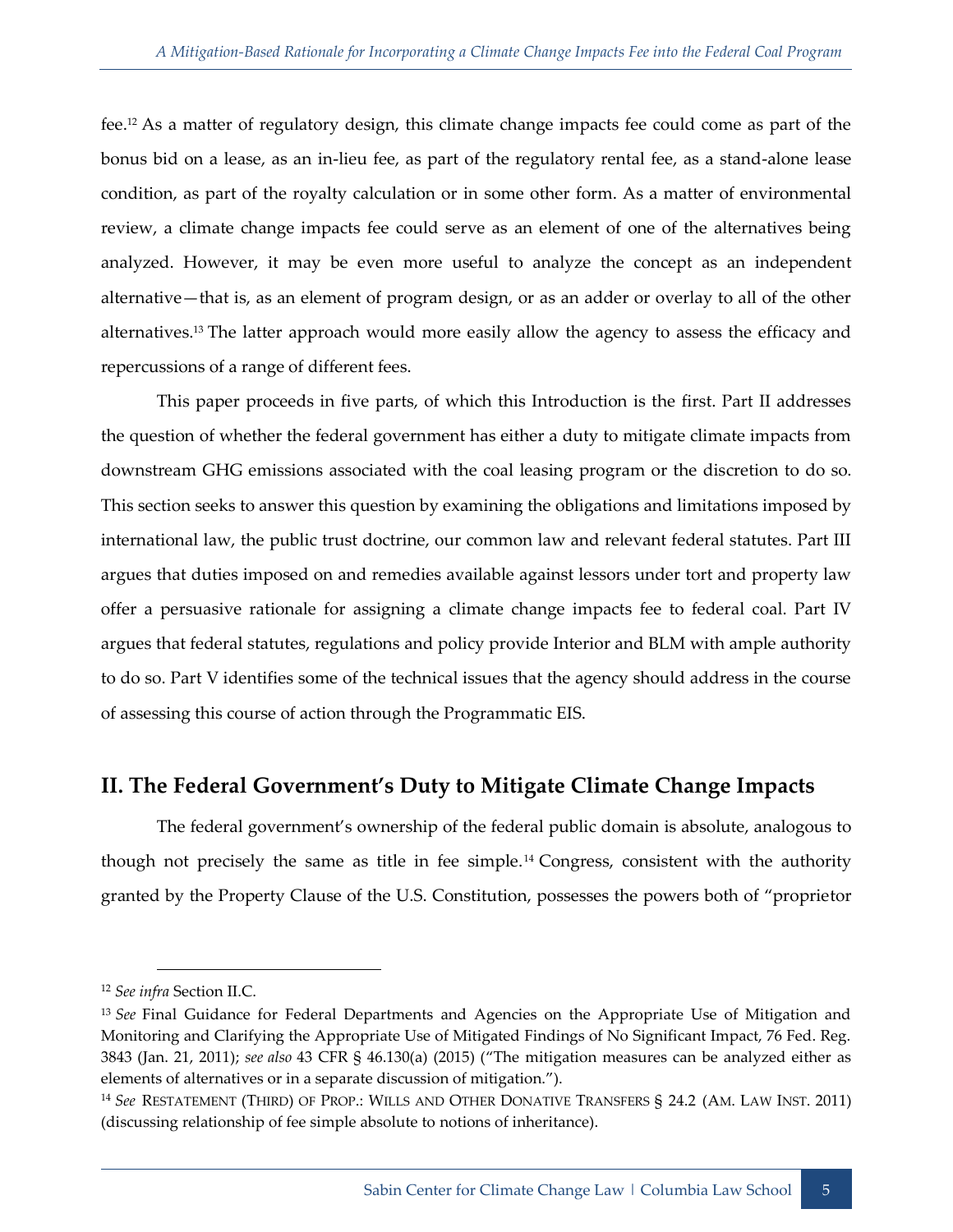and of legislature"; these powers are "subject to no limitations."<sup>15</sup> In its capacity as proprietor, Congress has the power to withdraw and reserve, dispose and convey, and otherwise limit the use of federal lands. In its capacity as regulator, Congress is empowered to "make all needful rules and regulations."<sup>16</sup>

There are, of course, important limits on the federal government's ownership, and these limits necessarily influence how Interior and BLM should approach the revision of the federal coal leasing program. After all, even title in fee simple absolute is not free rein to use property in any way. A private property owner possesses not only a bundle of rights but also a bundle of duties to others. Private property may not be used in a way that violates the others' rights, and is restricted by common law doctrines such as nuisance, trespass and negligence. The federal government's use of federal lands is also circumscribed by these common law doctrines—in principle if not as a matter of law per se. These principles abide because although the federal government is insulated from litigation in some instances that would allow others to enforce its obligations or else be liable for damages, and although the federal government has in the discretionary function defense a legal defense that will shut down most if not all lawsuits against it seeking damages for its land and natural resources management decisions, these legal escape-hatches do not obviate the government's duties as proprietor and regulator of the public domain. Moreover, in managing the public lands under its jurisdiction, Interior and BLM act as agents of Congress, executing the laws pursuant to the discretion afforded them under federal legislation.

The remainder of this section addresses the question of whether Interior and BLM have either a duty to mitigate climate change impacts attributable to the coal leasing program's upstream and downstream GHG emissions, or else the discretion to do so.

## <span id="page-14-0"></span>*A. International Law, Public Trust and Common Law Sources of a Duty to Mitigate Climate Change Impacts*

There are at least four potential sources of the federal government's affirmative duty to mitigate greenhouse gas emissions and associated climate impacts from federal coal: international law, the public trust doctrine, the federal common law of public nuisance, and private nuisance

<sup>15</sup> Kleppe v. New Mexico, 426 U.S. 529, 540 (1976); Gibson v. Choteau, 80 U.S. 92, 99 (1871).

<sup>16</sup> *Kleppe*, 426 U.S. at 540.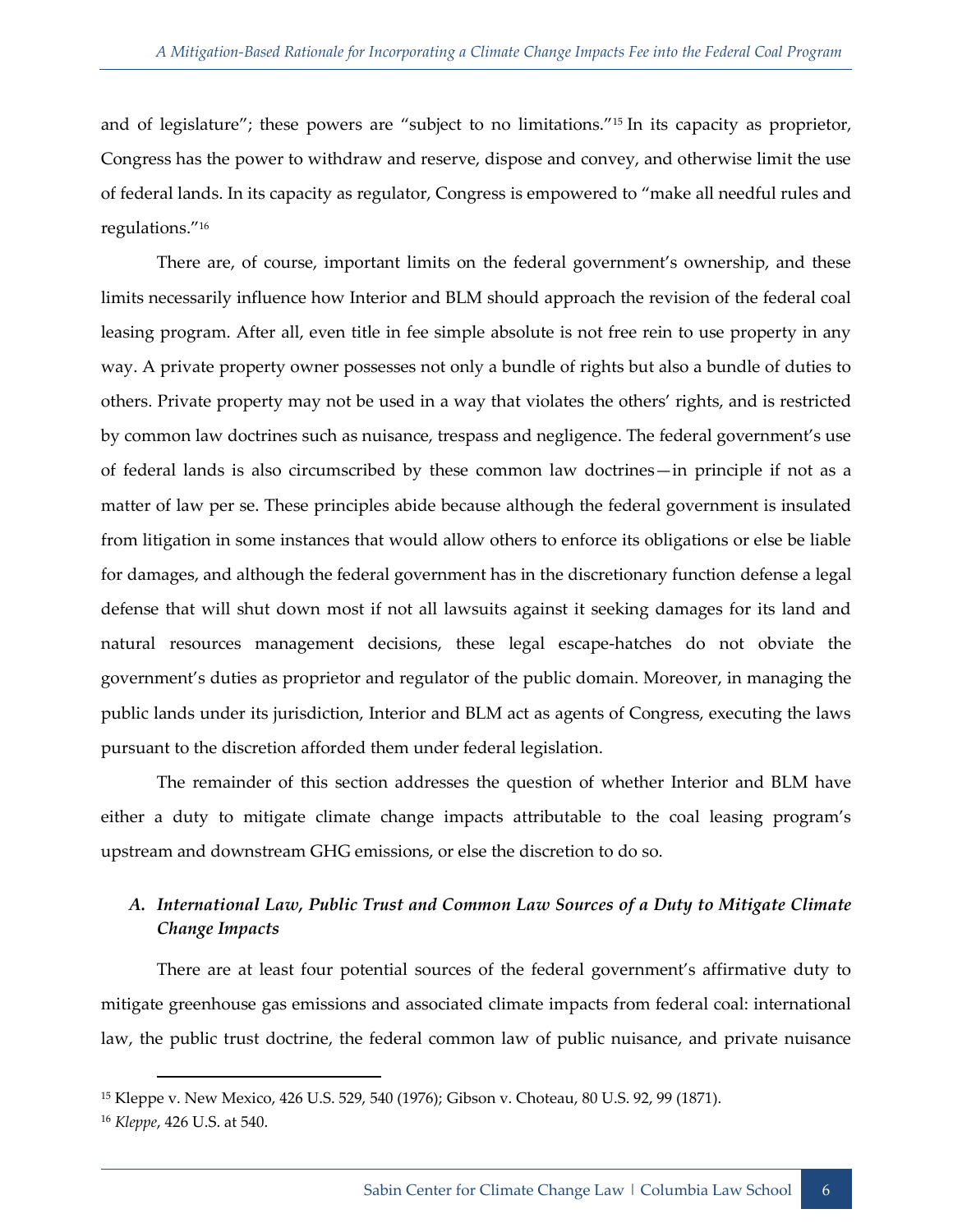under state common law. The discussion that follows illuminates a number of core principles embodied in these sources that ought to guide the federal government as it undertakes its comprehensive review of the federal coal leasing program.

### *a. International Law*

<span id="page-15-0"></span>Consistent with the international law principle of *sic utere tuo ut alienum non laedus*, which directs nations to avoid causing significant injuries to the environment of other nations, states in the international community have a duty to address transboundary environmental harms, including those that arise from use of state-owned property and from activities authorized by state action.<sup>17</sup> This principle was recently upheld by the International Court of Justice (ICJ) in the *Pulp Mills* case, where the court noted that it is "every State's obligation not to allow knowingly its territory to be used for acts contrary to the rights of other States."<sup>18</sup> The *Pulp Mills* decision accords with the ICJ's earlier declaration in the *Trail Smelter* case that "no state has the right to use or permit the use of its territory in such a manner as to cause injury . . . in or to the territory of another or of the properties or persons therein, when the case is of serious consequence and the injury is established by clear and convincing evidence."<sup>19</sup> To facilitate compliance with this "no harm" rule there is a "principle of prevention" that requires a state to "use all the means at its disposal in order to avoid activities which take place in its territory, or in any area under its jurisdiction, causing significant damage to the environment of another State."<sup>20</sup>

Climate change plainly falls within the ambit of the "no harm" rule and its corollary obligations. As a technical matter, there is no question that GHGs emitted in the United States contribute to the planetary problem of climate change, injuring property and people in foreign countries. The science is straightforward:  $CO<sub>2</sub>$  and the other greenhouse gases become "well-

<sup>17</sup> *See* RESTATEMENT (THIRD) OF THE FOREIGN RELATIONS LAW OF THE UNITED STATES § 601 (AM. LAW INST. 1987).

<sup>18</sup> Pulp Mills on the River Uruguay (Arg. v. Uru.), Judgment, 2010 I.C.J. 14, ¶ 101 (Apr. 20) (quoting Corfu Channel (U.K. v. Alb.), Judgment, 1949 I.C.J. 4, 22 (Apr. 9)).

<sup>19</sup> Trail Smelter (U.S. v. Can.), 3 R.I.A.A. 1938, 1963 (Trail Smelter Arb. Trib. 1941).

<sup>20</sup> *Pulp Mills*, 2010 I.C.J. 14, ¶ 101 (citing Legality of the Threat or Use of Nuclear Weapons, Advisory Opinion, 1996 I.C.J. 226, ¶ 29 (July 8)).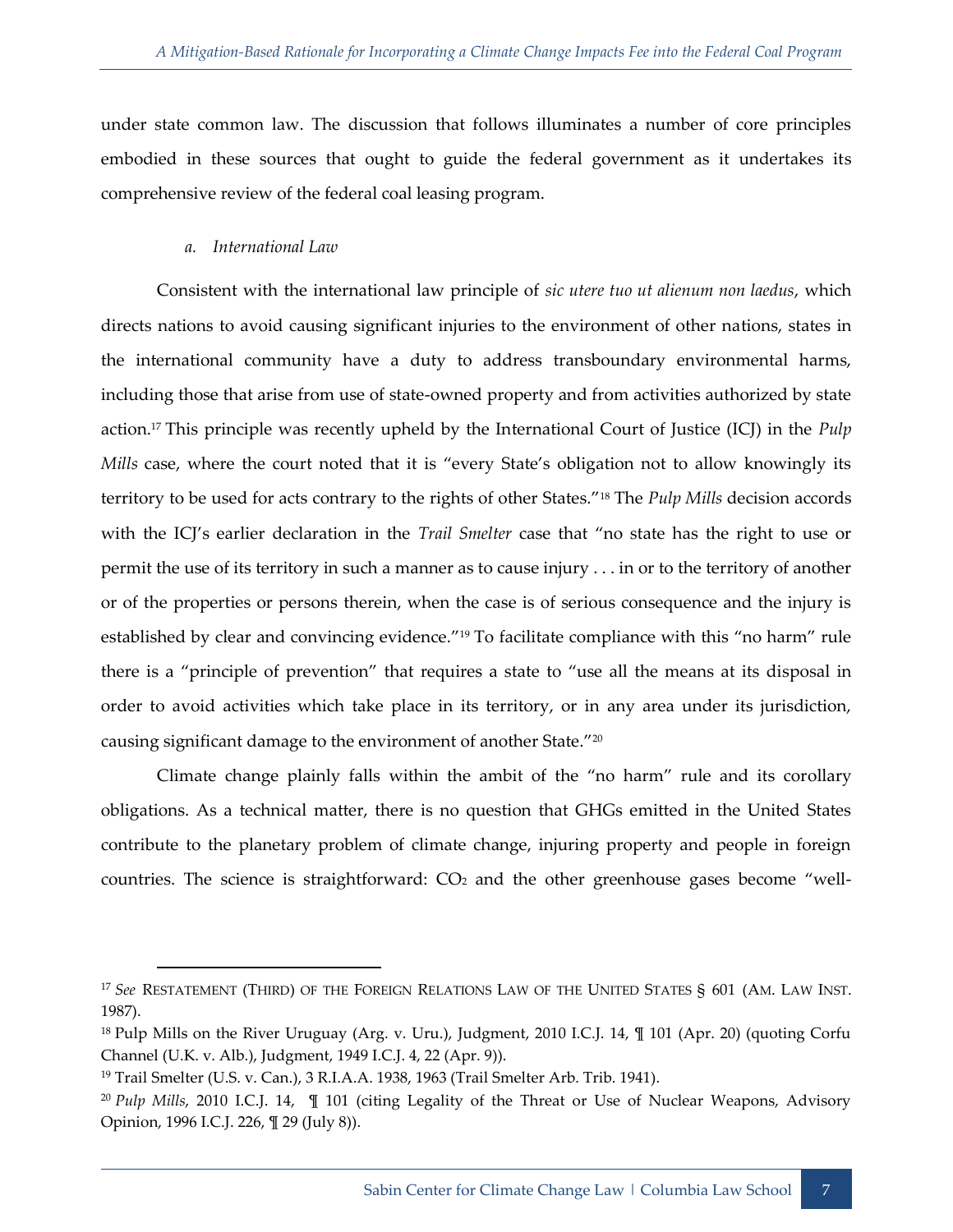mixed" in the atmosphere and affect global climate.<sup>21</sup> As the U.S. Environmental Protection Agency (EPA) has explained, "U.S. emissions have climatic effects not only in the United States but in all parts of the world."<sup>22</sup> Moreover, the problem is both historic and prospective. As the IPCC has concluded, "it is extremely likely that human influence has been the dominant cause of the observed warming since the mid-20th century," and that "[c]ontinued emissions of greenhouse gases will cause further warming and changes in all components of the climate system," exacerbating climate change impacts and harms.<sup>23</sup>

The UNFCCC's establishment of climate change mitigation and adaptation obligations for nations party to the Convention concretizes nations' duties under international law. As its overarching purpose, the Convention recognizes that all states share a duty to "prevent dangerous anthropogenic interference with the atmosphere." <sup>24</sup> In the 2010 Cancun Agreements, the Conference of the Parties to the UNFCCC (COP) agreed that, to achieve this goal, they must "hold the increase in global average temperature below 2 °C above pre-industrial levels," and that they should consider strengthening this long-term goal so as to hold the global average temperature increase to  $1.5 \text{ }^{\circ}C^{25}$  In the more recent Paris Agreement, the COP strengthened their commitment, committing Parties to "[h]olding the increase in the global average temperature to well below 2  $^{\circ}C$ above pre-industrial levels and to pursuling] efforts to limit the temperature increase to 1.5  $^{\circ}$ C above pre-industrial levels."<sup>26</sup>

Among its core principles, the Convention calls on the Parties to "take precautionary measures to anticipate, prevent or minimize the causes of climate change and mitigate its adverse

<sup>21</sup> *See* Endangerment and Cause or Contribute Findings for Greenhouse Gases Under Section 202(a) of the Clean Air Act, 74 Fed. Reg. 66,496, 66,536–40 (Dec. 15, 2009); *see also id.* at 66,540 (finding mobile sources comprising 4.3 percent of global greenhouse gas emissions in 2005 to cause or contribute to this pollution). *See generally* ULRICH CUBASCH ET AL., *Introduction* to INTERGOVERNMENTAL PANEL ON CLIMATE CHANGE, CLIMATE CHANGE 2013: THE PHYSICAL SCIENCE BASIS (Thomas F. Stocker et al. eds., 2013).

<sup>22</sup> U.S. ENVTL. PROT. AGENCY, TECHNICAL SUPPORT DOCUMENT FOR THE ENDANGERMENT AND CAUSE OR CONTRIBUTE FINDINGS FOR GREENHOUSE GASES UNDER SECTION 202(A) OF THE CLEAN AIR ACT 157 (2009).

<sup>23</sup> Lisa V. Alexander et al., *Summary for Policymakers*, *in* CLIMATE CHANGE 2013, *supra* note 21, at 12, 14.

<sup>24</sup> U.N. Framework Convention on Climate Change art. 2, *adopted* May 9, 1992, 1771 U.N.T.S. 107 [hereinafter UNFCCC].

<sup>25</sup> U.N. Framework Convention on Climate Change, *The Cancun Agreements: Outcome of the Work of the Ad Hoc Working Group on Long-Term Cooperative Action Under the Convention*, U.N. Doc. FCCC/CP/2010/7/Add.1, Dec. 1/CP.16, ¶ 4 (Mar. 25, 2011).

<sup>26</sup> *Paris Agreement*, *supra* note 9, art. 2(1)(a).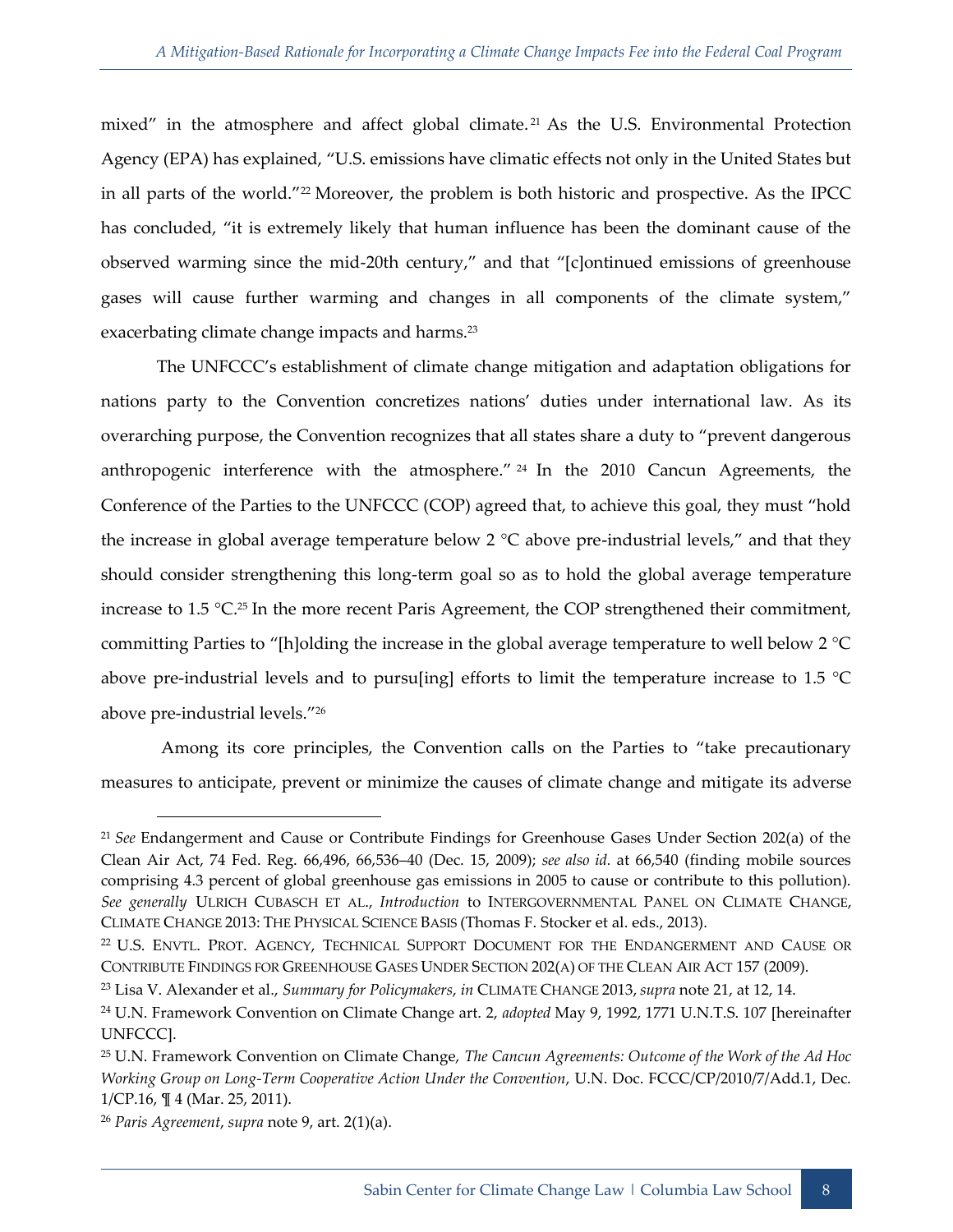effects."<sup>27</sup> Consistent with these goals and principles, the Convention requires all Parties, keeping in mind their common but differentiated responsibilities and capabilities, to design and implement programs containing both mitigation and adaptation measures.<sup>28</sup> Mitigation measures may "cover all relevant sources, sinks and reservoirs of greenhouse gases and adaptation, and comprise all economic sectors."<sup>29</sup> A "reservoir" is defined by the Convention as "a component or components of the climate system where a greenhouse gas or a precursor of a greenhouse gas is stored."<sup>30</sup> Climate change mitigation is most often conceived in relation to reducing emissions from sources such as smokestacks and tailpipes, or else capturing fugitive emissions from landfills and natural resources extraction; management of fossil fuel stocks (or "reservoirs") and accounting for downstream emissions and impacts have not been central to nations' mitigation and adaptation planning to date.<sup>31</sup> However, there is no reason they cannot or should not be. Given the latitude afforded to nations by the UNFCCC and the broad scope of permissible mitigation measures, managing fossil fuel reserves, their upstream and downstream GHG emissions and associated climate change impacts can easily fit within the a nation's program to comply with its duties under international law, including the Nationally Determined Contributions (NDCs) to be developed and employed under the Paris Agreement.<sup>32</sup>

Courts around the world have begun to recognize that international law assigns governments an affirmative duty to mitigate GHG emissions and climate change impacts. In June 2015 the Hague District Court in the Netherlands issued a decision holding that the domestic law

<sup>27</sup> UNFCCC, *supra* note 24, art. 3(3) (emphasis added).

<sup>28</sup> *Id.* art. 4(1)–(2).

<sup>29</sup> *Id.* art. 3(3).

<sup>30</sup> *Id.* art. 1(7).

<sup>31</sup> *See generally* INTERGOVERNMENTAL PANEL ON CLIMATE CHANGE, 2006 IPCC GUIDELINES FOR NATIONAL GREENHOUSE GAS INVENTORIES (Simon Eggleston et al. eds., 2006).

<sup>32</sup> *Paris Agreement*, *supra* note 9, art. 4.2. It bears noting, here, that several nations have explicitly referenced coal mining in the submission of their NDCs. *See, e.g.*, *Bangladesh's Intended Nationally Determined Contributions*, UNITED NATIONS FRAMEWORK CONVENTION ON CLIMATE CHANGE (Sept. 25, 2015), http://www4.unfccc.int/

Submissions/INDC/Published%20Documents/Bangladesh/1/INDC\_2015\_of\_Bangladesh.pdf; *Intended Nationally Determined Contribution of Viet Nam*, UNITED NATIONS FRAMEWORK CONVENTION ON CLIMATE CHANGE (Sept. 30, 2015),

http://www4.unfccc.int/Submissions/INDC/Published%20Documents/Viet%20Nam/1/VIETNAM'S%20 INDC.pdf.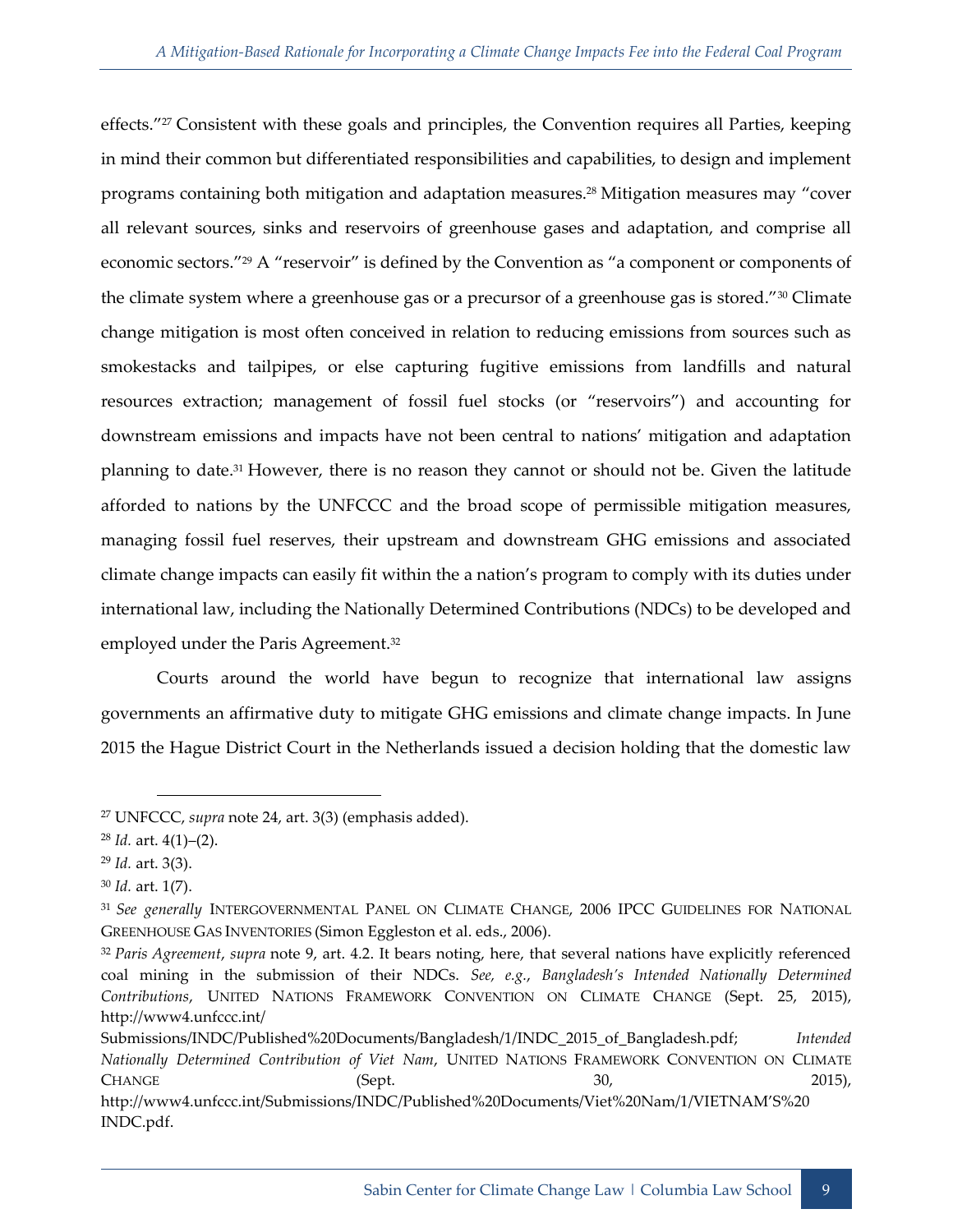of that country requires the government to accelerate its emission reduction efforts in order to fulfill a duty of care to its citizens.<sup>33</sup> In reaching its decision, the court cited, though it did not directly apply, various components of international law, including the "no harm" rule, the doctrine of hazardous negligence, the principle of fairness, the precautionary principle, and the sustainability principle embodied in the UNFCCC. In September 2015 an appellate court in Pakistan found that both international law and domestic law required the government to implement its national climate change policy—which included mitigation and adaptation objectives—in order to protect the fundamental rights of its citizens.<sup>34</sup> Cases alleging a violation of fundamental rights as a result of governmental inaction on climate change have been also filed in Belgium<sup>35</sup> and the Philippines.<sup>36</sup> In addition, cases specifically challenging domestic coal policies and their impacts on certain fundamental rights have been filed in Pakistan<sup>37</sup> and, as discussed in the next section, the United States.<sup>38</sup>

<sup>33</sup> RB-Den Haag [Hague Dist. Ct.] 24 juni 2015, ECLI:NL:RBDHA:2015:7196 (Stichting Urgenda/Nederlanden) [Urgenda Found. v. Netherlands].

<sup>&</sup>lt;sup>34</sup> Leghari v. Fed'n of Pak., W.P. No. 25501/2015 (Lahore High Ct., Green Bench).

<sup>35</sup> *See* KLIMAATZAAK [CLIMATE CASE], http://klimaatzaak.eu/nl (last visited Sept. 10, 2016) (providing an overview of litigation brought by a nonprofit organization, Klimaatzaak, against the government of Belgium); *see also* Summons to the Ministers of Flanders, Wallonia, Brussels, and the Fed. State of Belg. (April 27, 2015), http://klimaatzaak.eu/wp-content/uploads/2015/04/Dagvaarding.pdf.

<sup>36</sup> *See* Petition submitted by Greenpeace Se. Asia & Phil. Rural Reconstruction Movement to the Comm'n on Human Rights of the Phil. (Sept. 22, 2015), http://www.greenpeace.org/seasia/ph/PageFiles/105904/Climate-Change-and-Human-Rights-Complaint.pdf (asking the Commission to investigate "the human rights implications of climate change and ocean acidification and the resulting rights violations in the Philippines").

<sup>37</sup> *See* Constitution Petition, Ali v. Fed'n of Pak. (SC Apr. 2016), http://elaw.org/system/files/Pakistan%20 Climate%20Case-FINAL.pdf (challenging approval of plan to develop coal fields located in the Thar desert region anticipated to increase Pakistani coal production from 4.5 to 60 million metric tons per year).

<sup>38</sup> *See* Complaint, Juliana v. United States, No. 6:15-cv-01517 (D. Or. Aug. 12, 2015). As discussed below, this complaint and other recent cases in the U.S. also allege that federal and state governments have violated their public trust obligation by failing to adequately mitigate the GHG emissions that contribute to climate change. These cases have not yet been successful at compelling government action, but they have resulted in at least one decision holding that the state government (New Mexico) had a public trust responsibility to protect the atmosphere (though the court also found that this responsibility had been met through compliance with the state air quality act), Sanders-Reed v. Martinez, 350 P.3d 1221 (N.M. Ct. App. 2015), and one decision holding that the public trust doctrine required the state to undertake climate action because of impacts to ocean and coastal resources, Foster v. Wash. State Dep't of Ecology, 362 P.3d 959 (Wash. 2015).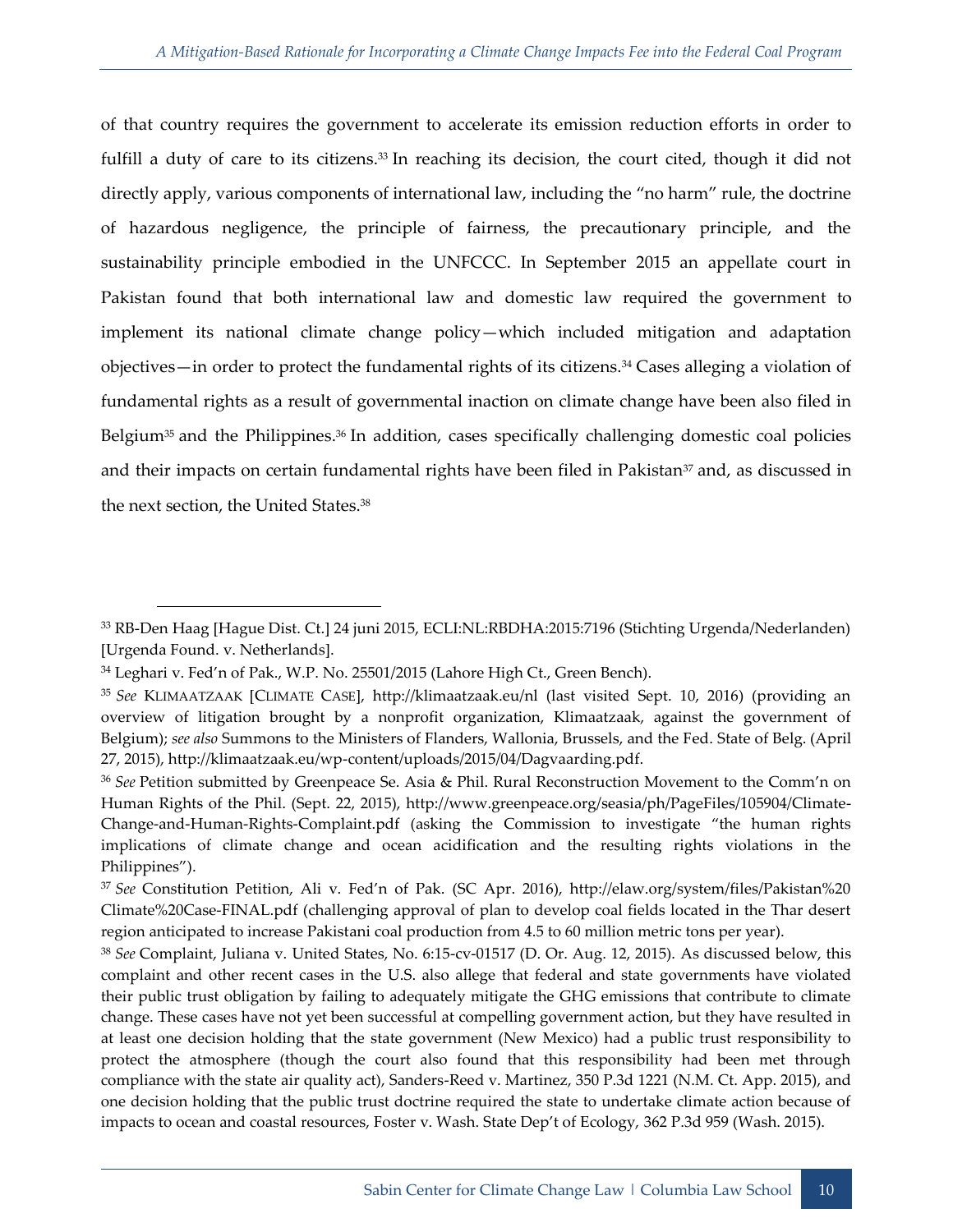#### *b. The Public Trust Doctrine*

<span id="page-19-0"></span>The public trust doctrine traces its origins to Roman civil law and its legal development to the English common law on public navigation and fishing rights in rivers, oceans and tidelands, but it is not so limited in its scope.<sup>39</sup> It has often been acknowledged, by courts and the government, that the federal government holds title to public lands in trust for current and future generations.<sup>40</sup> However, there is an open question over whether there is a federal public trust *doctrine*, and if so what obligations arise pursuant to that doctrine in regards to the management and administration of public lands, in general, and the federal coal leasing program, in particular, in the the age of climate change.

This question is the subject of ongoing litigation in federal district court in Oregon. In that lawsuit, plaintiffs allege that they are "beneficiaries of rights under the public trust doctrine, rights that are secured by the Ninth Amendment and embodied in the reserved powers doctrines of the Tenth Amendment and the Vesting, Nobility, and Posterity Clauses of the Constitution." <sup>41</sup> According to plaintiffs, these rights include the right to "essential natural resources," including "our country's life-sustaining climate system, which encompasses our atmosphere, waters, oceans, and biosphere."<sup>42</sup> Plaintiffs argue that the federal government has an affirmative, sovereign duty not to "substantially impair" the climate, and that past, present and continued extraction of fossil fuels from federal lands constitute a violation of this duty.<sup>43</sup> The federal government has argued that it is settled law that, as the U.S. Supreme Court has stated, "the public trust doctrine remains a matter of state law,"<sup>44</sup> and that the public trust doctrine is inapplicable to federal lands

<sup>41</sup> Amended Complaint ¶ 308, *Juliana*, No. 6:15-cv-01517.

<sup>39</sup> Joseph L. Sax, *The Public Trust Doctrine in Natural Resource Law: Effective Judicial Intervention*, 68 MICH. L. REV. 471 (1970).

<sup>40</sup> *See* Shively v. Bowlby, 152 U.S. 1, 57 (1894) ("Upon the acquisition of a territory by the United States, whether by cession from one of the states, or by treaty with a foreign country, or by discovery and settlement, the same title and dominion passed to the United States, for the benefit of the whole people, and *in trust* for the several states to be ultimately created out of the territory.") (emphasis added).

 $42$  *Id.* 

<sup>43</sup> *Id.* ¶¶ 309–10.

<sup>44</sup> PPL Montana, LLC v. Montana, 132 S. Ct. 1215, 1235 (2012); *see also* Alec L. *ex rel.* Loortz v. McCarthy, 561 F. App'x 7, 8 (D.C. Cir.) (per curiam), *cert. denied*, 135 S. Ct. 774 (2014) (finding no precedent "standing for the proposition that the public trust doctrine—or claims based upon violations of that doctrine—arise under the Constitution or laws of the United States"); United States v. 32.42 Acres of Land, More or Less, Located in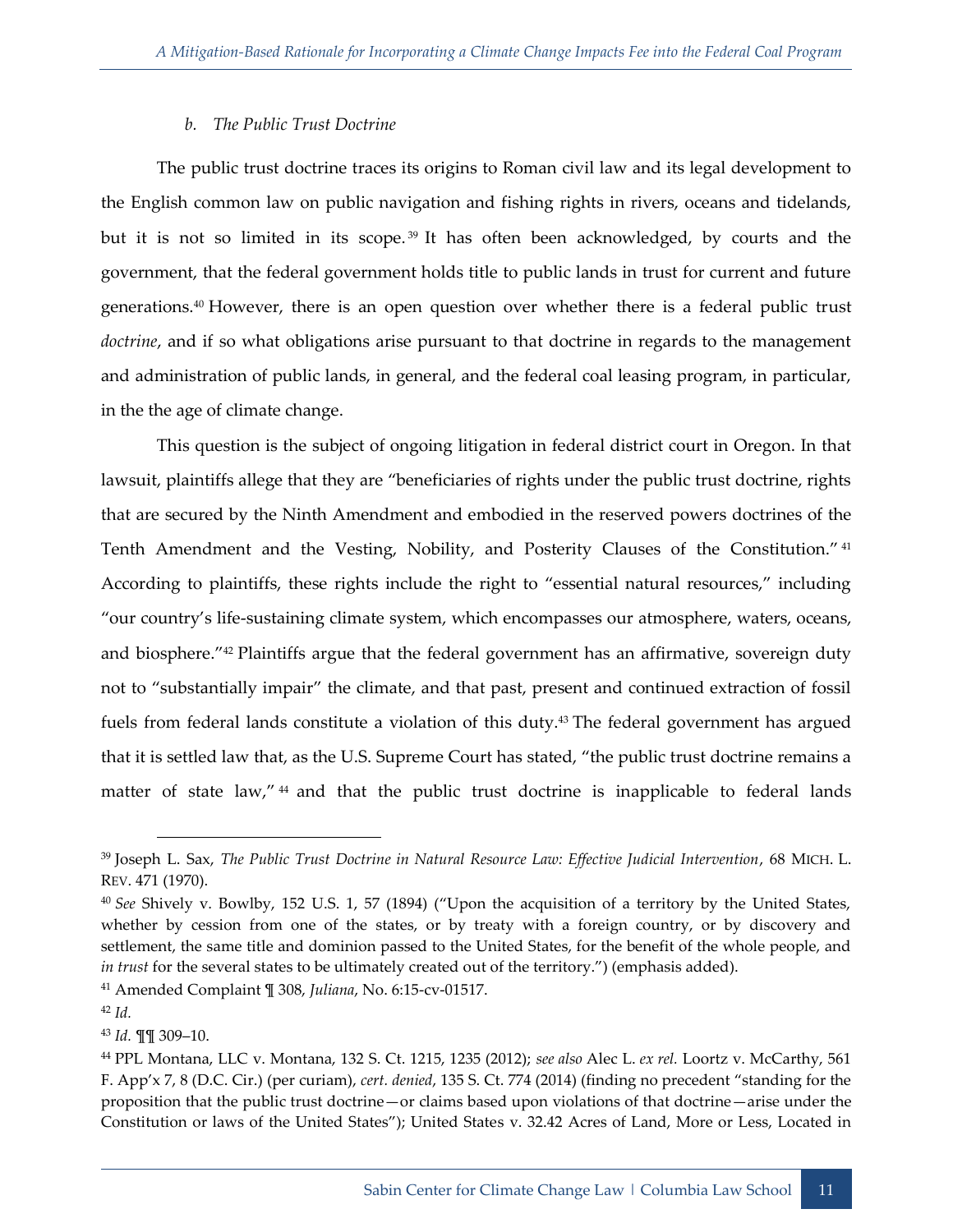management. In April 2016, a federal magistrate judge rejected the federal government's argument and recommended that the district court allow the public trust claim to proceed to trial.<sup>45</sup>

Interior and BLM need not await the courts' resolution of this issue to grasp its import. A finding that there is no federal public trust doctrine applicable to federal lands management would not settle the broader question of what the federal government's duties in managing lands it holds in trust for the public are, particularly in regard to foreseeable, if indirect, climate change impacts. Similarly, even if the courts conclude that Supreme Court precedent does not foreclose a federal public trust doctrine claim, and eventually concludes that the continued extraction of fossil fuels from public lands is a violation of this duty, they are in any event unlikely to determine the precise contours of the federal coal leasing program. As the federal magistrate judge in Oregon recognized, "it is not for the courts to say how the trust in resources and the territory shall be administered, that is for Congress to determine."<sup>46</sup> And, as discussed in Sections II.B and IV below, Congress has spoken at length on this topic. In either event—whether the trust obligation be specifically tied to the public trust doctrine or to a more general one—it would be wholly reasonable for a court or the agencies themselves to conclude that Interior and BLM have a duty as trustees of federal lands to provide a proper accounting to the public of environmental externalities associated with the federal coal leasing program, including greenhouse gas emissions and associated climate change impacts, and to mitigate against them.<sup>47</sup>

#### *c. Public Nuisance*

-

<span id="page-20-0"></span>The Restatement (Second) of Torts defines a public nuisance as "an unreasonable interference with a right common to the general public."<sup>48</sup> According to the Restatement, an interference may be unreasonable when "the conduct involves a significant interference with the

<sup>48</sup> RESTATEMENT (SECOND) OF TORTS § 821B (AM. LAW INST. 1979).

San Diego Cty., 683 F.3d 1030, 1038 (9th Cir. 2012) (stating that while the equal-footing doctrine is grounded in the Constitution, "the public trust doctrine remains a matter of state law").

<sup>45</sup> Order and Findings & Recommendation at 17–24, *Juliana*, No. 6:15-cv-01517.

<sup>46</sup> *Id.* at 22 (citing Alabama v. Texas, 347 U.S. 272, 273 (1954); United States v. California, 332 U.S. 19, 27 (1947)).

<sup>47</sup> *See* Nevin D. Holmberg & Robert Misso, *Mitigation: Determining the Need*, NAT'L WETLANDS NEWSL., Sept.– Oct. 1986, at 10 (noting the resource mitigation concept to be appropriate given the government's public trust responsibilities, and intrinsic environmental, social and economic values).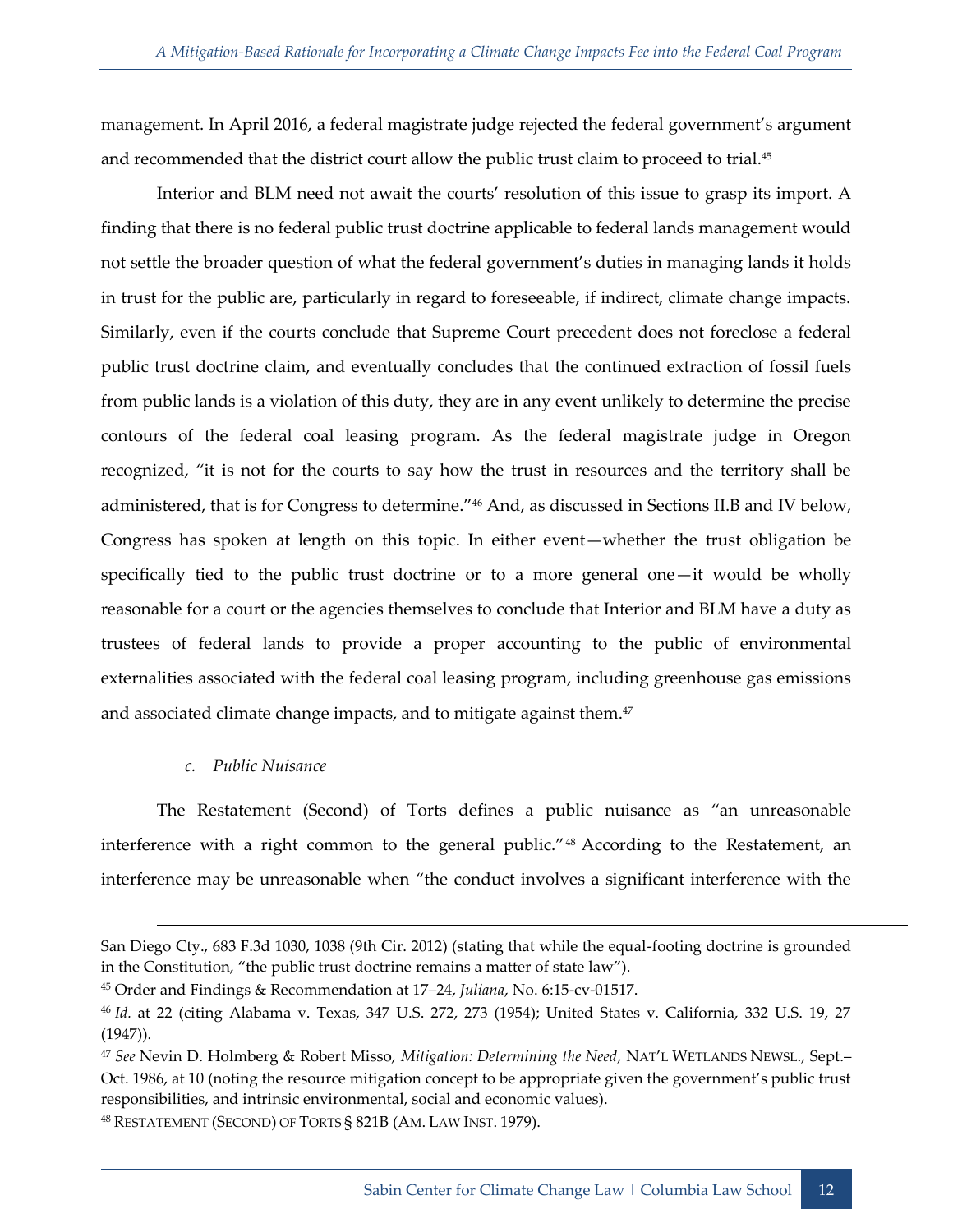public health, the public safety, the public peace, the public comfort or the public convenience,"<sup>49</sup> or else when "the conduct is of a continuing nature or has produced a permanent or long-lasting effect, and, as the actor knows or has reason to know, has a significant effect upon the public right."<sup>50</sup> Where a public nuisance is found, a plaintiff may be able to obtain either injunctive relief or an award of damages. Thus, a landowner may be said to owe a duty to others to not undertake or allow activities that unreasonably interfere with a right common to the general public.

The federal government has not been sued to limit or cease coal leasing under a public nuisance theory. It could be. As a preliminary matter, the federal government may properly be the subject of a federal public nuisance lawsuit.<sup>51</sup> Moreover, the outcome of this claim has not been definitively resolved, despite the U.S. Supreme Court's ruling in *American Electric Power Co. v. Connecticut*<sup>52</sup> and the Ninth Circuit's subsequent decision in *Native Village of Kivalina v. ExxonMobil Corp.*. <sup>53</sup> In *AEP v. Connecticut*, plaintiff states, cities and non-governmental organizations claimed that the CO<sup>2</sup> emissions from four private power companies and the Tennessee Valley Authority contribute to global warming and therefore constitute a public nuisance under federal law, and sought an injunction ordering the companies to lower their emissions. The Supreme Court determined that any existing federal common law cause of action had been displaced by the Clean Air Act, which authorizes EPA to regulate GHG emissions from power plants and other sources.<sup>54</sup> In *Native Village of Kivalina*, the Ninth Circuit extended this holding to a federal public nuisance claim against a number of energy producers—including ExxonMobil, BP, Chevron and other fossil fuel companies—for climate change damages associated with defendants' activities.<sup>55</sup> Notably, plaintiffs in *Native Village of Kivalina* alleged that *direct* emissions associated with the energy companies' operations contributed to climate change—they did not address indirect, or downstream, emissions associated with defendants' extractive activities, such as those that would

<sup>-</sup><sup>49</sup> *Id.* § 821B(2)(a).

<sup>50</sup> *Id.* § 821B(2)(c).

<sup>51</sup> Michigan v. U.S. Army Corps of Eng'rs, 758 F.3d 892, 901–02 (holding that U.S. Army Corps of Engineers "can be held to account" under federal common law public nuisance if plaintiffs can establish liability).

<sup>52</sup> Am. Elec. Power Co. v. Connecticut, 564 U.S. 410 (2011).

<sup>53</sup> Native Vill. of Kivalina v. ExxonMobil Corp., 696 F.3d 849 (9th Cir. 2012).

<sup>54</sup> *Am. Elec. Power*, 564 U.S. at 424.

<sup>55</sup> *Kivalina*, 696 F.3d at 858.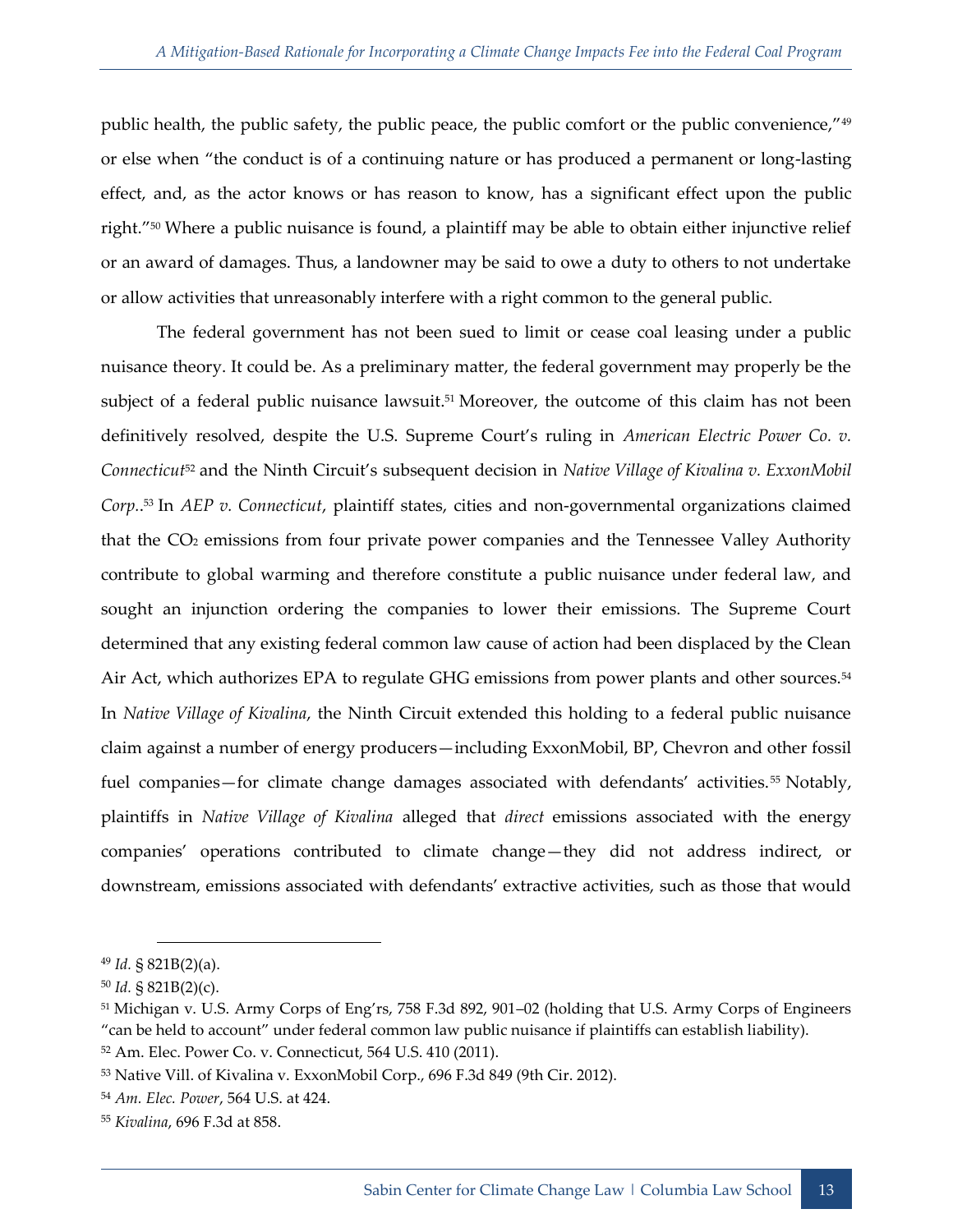be at issue in a case against Interior and BLM for coal leasing. The difference being that direct emissions are regulated under the Clean Air Act, while downstream emissions are not.

Without engaging in an extensive analysis of the question, fair reasoning could conclude that a federal common law public nuisance suit against Interior and BLM for climate impacts arising from federal coal would also be found to be displaced by federal legislation, most likely the Federal Land Policy and Management Act and/or the Mineral Leasing Act, which, as discussed further below, grant the agencies the authority to lease—or to not lease—based on numerous factors, including their downstream GHG emissions. Yet, the displacement of the legal claim does not fully resolve the question of whether a duty of care exists, especially in regards to a sovereign landowner. On this point, the most important legal guidance may be garnered from the Second Circuit decision in the *AEP v. Connecticut* litigation. In a portion of the Second Circuit opinion which was not addressed by the Supreme Court, the appellate panel found that problems associated with climate change fall well within the outer limits of public nuisance doctrine.<sup>56</sup> Under this precedent, the federal government's coal leasing program is quite likely contributing to an ongoing public nuisance. Regardless of the likelihood of success in a suit brought against it, as a sovereign landowner the government should undertake efforts to mitigate that nuisance.

#### *d. Private Nuisance*

<span id="page-22-0"></span>The Restatement (Second) of Torts defines a private nuisance as "a nontrespassory invasion of another's interest in the private use and enjoyment of land."<sup>57</sup> Liability may follow if the complained-of action is the legal cause of the invasion, and the invasion is "either (a) intentional and unreasonable, or (b) unintentional and otherwise actionable under the rules controlling liability for negligent or reckless conduct, or for abnormally dangerous conditions or activities."<sup>58</sup> Thus, a landowner may be said to owe a duty to others to not undertake or allow activities that intentionally and unreasonably interfere with another's private use and enjoyment of land, that unintentionally and negligently or recklessly do so, or else that create abnormally dangerous conditions or comprise abnormally dangerous activities.

<sup>56</sup> Am. Elec. Power. Co. v. EPA, 582 F.3d 309, 331, 349–71 (2d Cir. 2009).

<sup>57</sup> RESTATEMENT (SECOND) OF TORTS § 821D (AM. LAW INST. 1979).

<sup>58</sup> *Id.*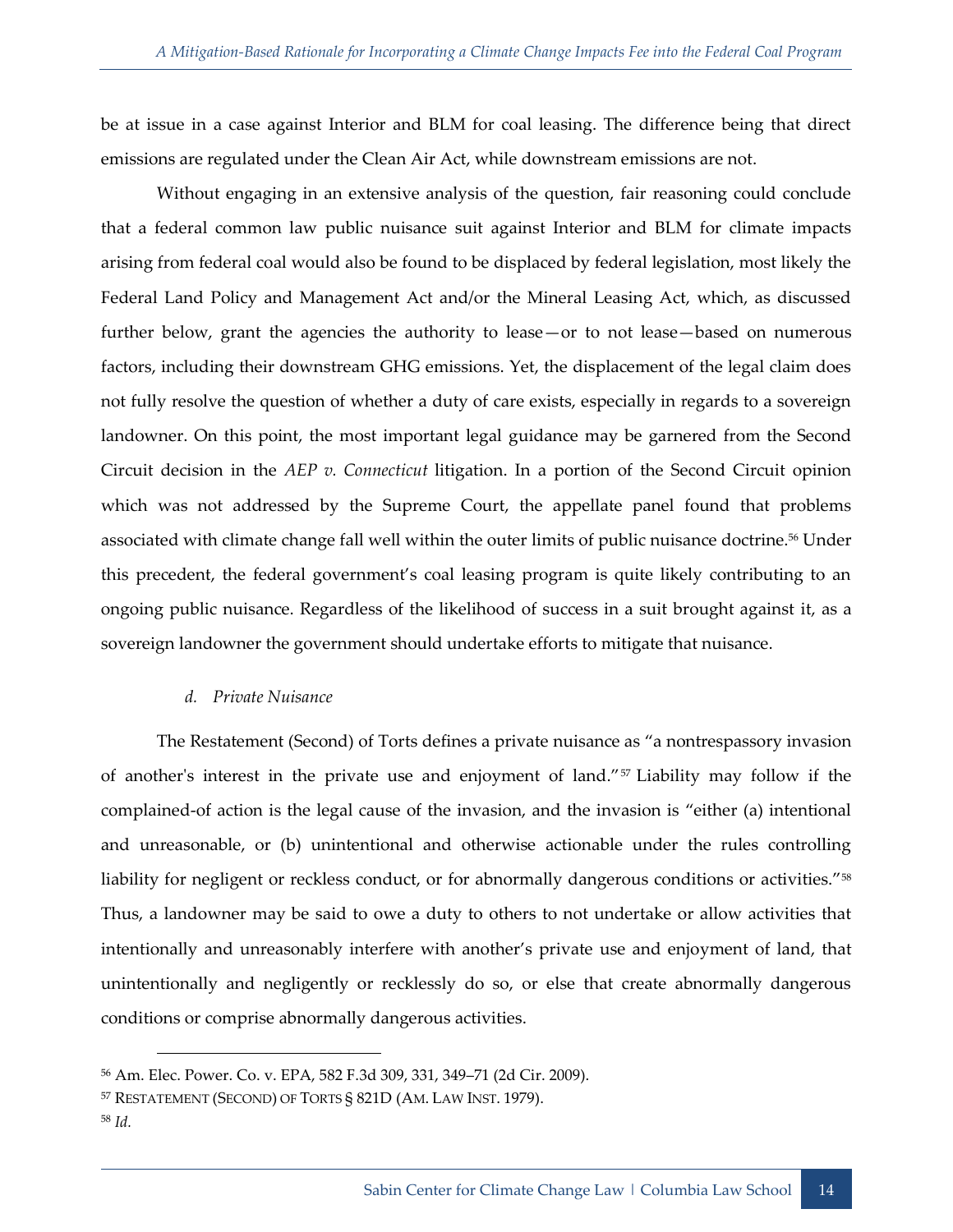In *Comer v. Murphy Oil USA*, plaintiff property owners alleged that certain power and chemical companies' GHG emissions contributed to climate change, which in turn exacerbated the harmful effects of Hurricane Katrina, constituting a private nuisance (as well as a public nuisance, trespass, negligence, unjust enrichment, fraudulent misrepresentation and civil conspiracy).<sup>59</sup> The case involved a convoluted procedural history, featuring a dismissal in district court, a reversal at the Fifth Circuit, an en banc decision to vacate the reversal due to failure to muster a quorum, plaintiffs' filing a writ of mandamus asking the Supreme Court to reinstate the panel decision, the denial of the writ, plaintiffs' re-filing their case in district court, and dismissal based on res judicata grounds  $-$  though not on the merits.<sup>60</sup> For present purposes, the important decision is the first Fifth Circuit decision, in which that court found that plaintiffs had standing to bring an action for private nuisance and that the political question doctrine did not bar such a suit.<sup>61</sup> Salient here, the court found that a diversity suit brought under state common law for damages was materially distinguishable from public nuisance claims brought under federal common law and seeking an injunction.<sup>62</sup> The court did not address the merits of the private nuisance claim, leaving that for a prospective trial.<sup>63</sup>

Though the analyses differ as between public and private nuisance, it may well be that a court would find a private nuisance suit against the federal government on climate change grounds preempted for much the same reasons as a court might find a federal public nuisance suit displaced or a state public nuisance suit preempted. <sup>64</sup> However, as with public nuisance, preemption of the legal claim does not resolve the question of whether a duty of care exists, especially in the case of a sovereign landowner. Here, the question would be whether the federal

<sup>59</sup> Comer v. Murphy Oil USA, 607 F.3d 1049, 1054 (5th Cir. 2010), *petition for writ of mandamus denied sub nom. In re* Comer, 562 U.S. 1133 (2011).

<sup>60</sup> *See* Comer v. Murphy Oil USA, Inc., 839 F. Supp. 2d 849, 855–68 (S.D. Miss. 2012) (dismissing re-filed complaint on preemption, political question, standing, res judicata and collateral estoppel grounds), *aff'd*, 718 F.3d 460 (5th Cir. 2013).

<sup>61</sup> Comer v. Murphy Oil USA, 585 F.3d 855 (5th Cir. 2009).

<sup>62</sup> *Id.* at 879.

<sup>63</sup> *Id.*

<sup>64</sup> *See e.g.*, Comer v. Murphy Oil USA, Inc., 839 F. Supp. 2d 849, 865 (S.D. Miss. 2012), *aff'd*, 718 F.3d 460; *see also* Matthew Morrison & Bryan Stockton, *What's Old Is New Again: State Common-Law Tort Actions Elude Clean Air Act Preemption*, 45 Envtl. L. Rep. (Envtl. Law Inst.) 10,282 (Apr. 2015).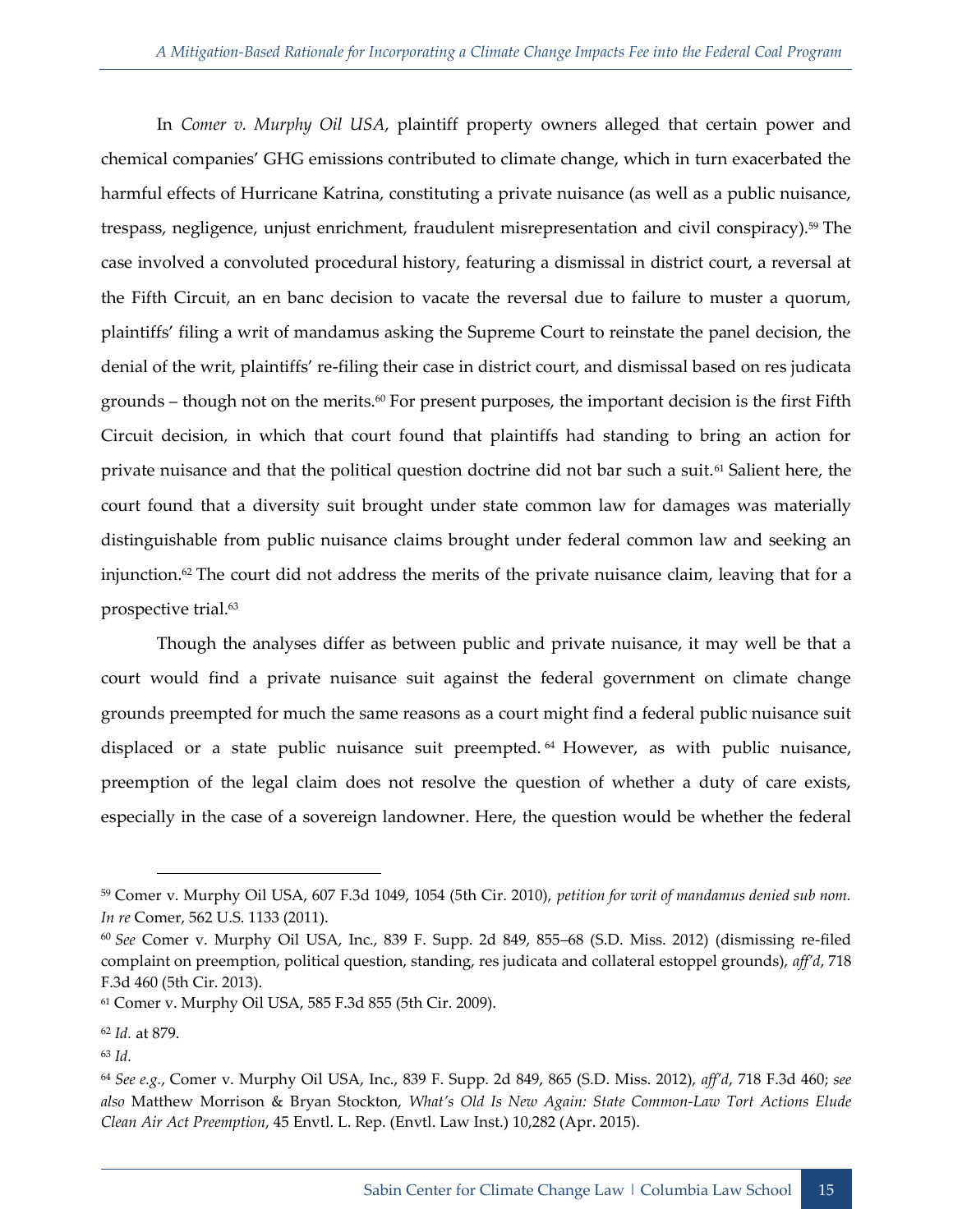coal leasing program is negligent, reckless, or abnormally dangerous, and the unintentional cause of the invasion of private property. There are strong arguments to be made that continuing to issue new coal leases and to authorize the continued extraction of fossil fuels is, in substance, negligent, or perhaps even reckless or abnormally dangerous, and that causality can be adequately demonstrated.<sup>65</sup> Thus, as above, the federal government in its capacity as a sovereign landowner should undertake efforts to mitigate that private nuisance.

#### <span id="page-24-0"></span>*B. Statutory Sources of a Duty to Mitigate Climate Change Impacts*

The statutes and regulations that govern Interior's management of public lands provide other, and potentially even more forceful, sources for a duty to mitigate upstream and downstream greenhouse gas emissions and associated climate change impacts arising from the federal coal leasing program, and a definite discretion to do so. This section examines key provisions in the Federal Land Policy and Management Act (FLPMA), the Mineral Leasing Act (MLA) and the National Environmental Policy Act (NEPA) that direct and inform Interior and BLM's activities, coal leasing program requirements and environmental review responsibilities, and which either require or authorize mitigation.

## *a. FLPMA: The BLM's Organic Act*

<span id="page-24-1"></span>According to FLPMA, the BLM must manage public lands for multiple use and sustained yield,<sup>66</sup> must receive "fair market value" for use of public lands,<sup>67</sup> and must avoid "unnecessary or undue degradation of the lands."<sup>68</sup> In addition, BLM must manage public lands "in a manner that will protect the quality of scientific, scenic, historical ecological, environmental, air *and atmospheric*,

<sup>65</sup> GREENPEACE USA, LEASING COAL, FUELING CLIMATE CHANGE: HOW THE FEDERAL COAL LEASING PROGRAM UNDERMINES PRESIDENT OBAMA'S CLIMATE PLAN (2014); JAYNI FOLEY HEIN & PETER HOWARD, INST. FOR POLICY INTEGRITY, ILLUMINATING THE HIDDEN COSTS OF COAL: HOW THE INTERIOR DEPARTMENT CAN USE ECONOMIC TOOLS TO MODERNIZE THE FEDERAL COAL PROGRAM (2015); DUSTIN MULVANEY ET AL., THE POTENTIAL GREENHOUSE GAS EMISSIONS OF U.S. FEDERAL FOSSIL FUELS (2015); Paul R. Epstein et al., *Full Cost Accounting for the Life Cycle of Coal*, 1219 ANNALS N.Y. ACAD. SCI., Feb. 2011, at 73.

<sup>66</sup> 43 U.S.C. §§ 1701, 1732(a) (2012).

<sup>67</sup> *Id.* § 1701(a)(9).

<sup>68</sup> *Id.* § 1732(b); *see also* Rocky Mountain Oil & Gas Ass'n v. Watt, 696 F.2d 734, 739 (10th Cir. 1982) ("In general, the BLM is to prevent unnecessary or undue degradation of the public lands.").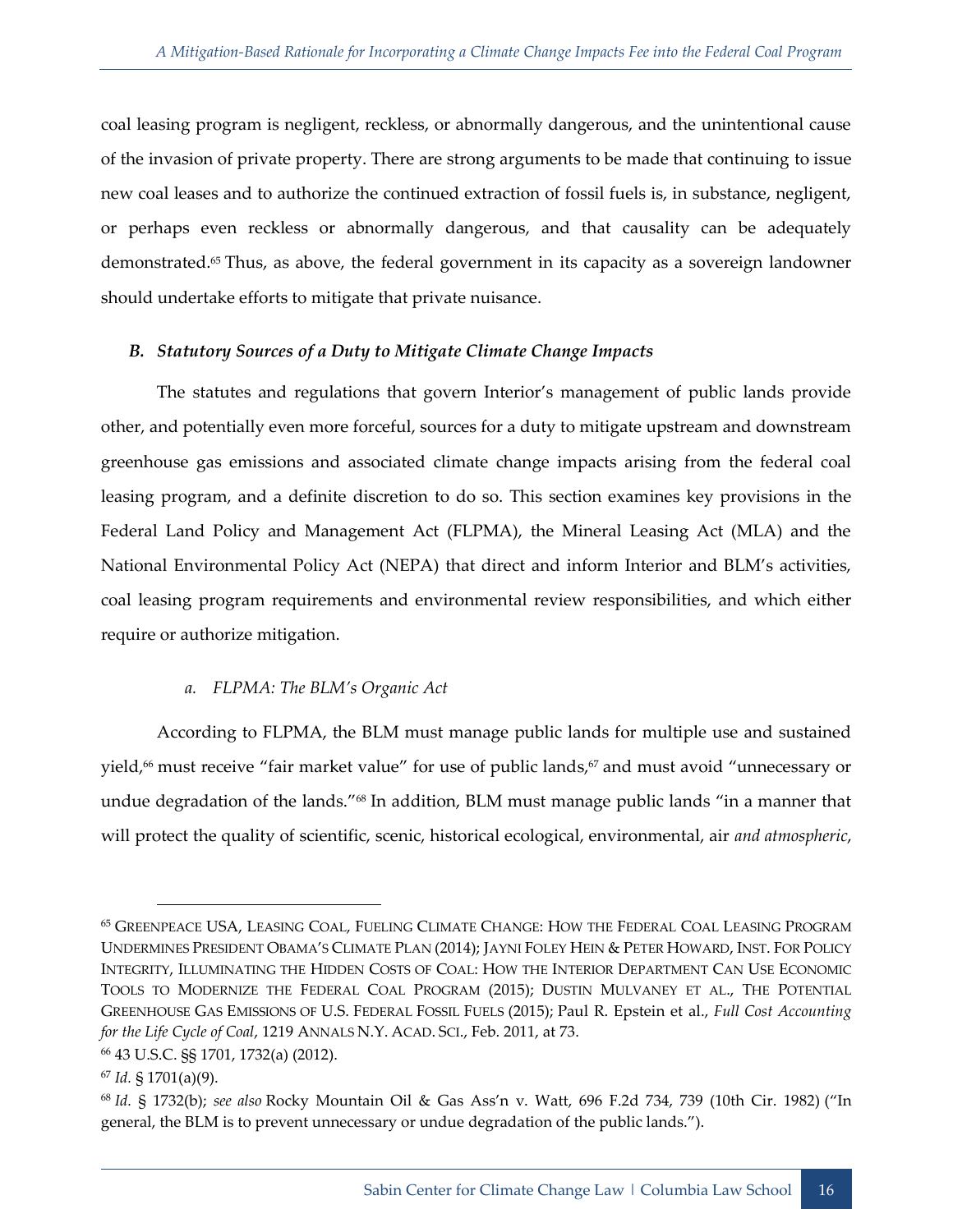water resource, and archeological values."<sup>69</sup> When preparing land use plans, the agency must consider present and future uses and the relative scarcity of values, and weigh long-term benefits against short term benefits.<sup>70</sup> Government agencies and other commentators have analyzed how BLM might alter pricing in the coal leasing program to incorporate a price on carbon and obtain "fair market value."<sup>71</sup> The focus, here, in contrast, is on how the multiple use and unnecessary and undue degradation standards implicate a duty to mitigate climate impacts.<sup>72</sup>

Multiple use is defined in FLPMA as:

the management of the public lands and their various resource values so that they are utilized in the combination that will best meet the present and future needs of the American people; making the most judicious use of the land for some or all of these resources or related services over areas large enough to provide sufficient latitude for periodic adjustments in use to conform to changing needs and conditions; the use of some land for less than all of the resources; a combination of balanced and diverse resource uses that takes into account the long-term needs of future generations for renewable and nonrenewable resources, including, but not limited to, recreation, range, timber, minerals, watershed, wildlife and fish, and natural scenic, scientific and historical values; and harmonious and coordinated management of the various resources without permanent impairment of the productivity of the land and the quality of the environment with consideration being given to the relative values of the resources and not necessarily to the combination of uses that will give the greatest economic return or the greatest unit output.<sup>73</sup>

The unnecessary or undue degradation requirement is undefined in the statute, but has been defined by BLM in the hardrock mining context to include, among other things, compliance with standards of performance set forth in BLM regulations, with the terms and conditions set

-

<sup>73</sup> 43 U.S.C. § 1702(c).

<sup>69</sup> 43 U.S.C. § 1701(a)(8) (emphasis added).

<sup>70</sup> *Id.* § 1712(c).

<sup>71</sup> U.S. GOV'T ACCOUNTABILITY OFF., GAO-14-140, COAL LEASING: BLM COULD ENHANCE APPRAISAL PROCESS, MORE EXPLICITLY CONSIDER COAL EXPORTS, AND PROVIDE MORE PUBLIC INFORMATION (2013); THE ECONOMICS OF COAL LEASING ON FEDERAL LANDS, *supra* note 7; JAYNI FOLEY HEIN & PETER HOWARD, INST. FOR POLICY INTEGRITY, RECONSIDERING COAL'S FAIR MARKET VALUE: THE SOCIAL COSTS OF COAL PRODUCTION AND THE NEED FOR FISCAL REFORM (2015); OFFICE OF INSPECTOR GEN., U.S. DEP'T OF THE INTERIOR, FINAL EVALUATION REPORT—COAL MANAGEMENT PROGRAM, U.S. DEPARTMENT OF THE INTERIOR (2013); Krupnick et al., *supra* note 7.

 $72$  The agency's discretion to mitigate impacts is beyond question. As the agency has recognized, "[i]n accordance with FLPMA, the BLM can include mitigation requirements as terms and conditions in the authorizations it issues for appropriate use of public lands." BUREAU OF LAND MGMT., TECHNICAL NOTE: PROCEDURAL GUIDANCE AND FRAMEWORK FOR DEVELOPING SOLAR REGIONAL MITIGATION STRATEGIES 10 (2013).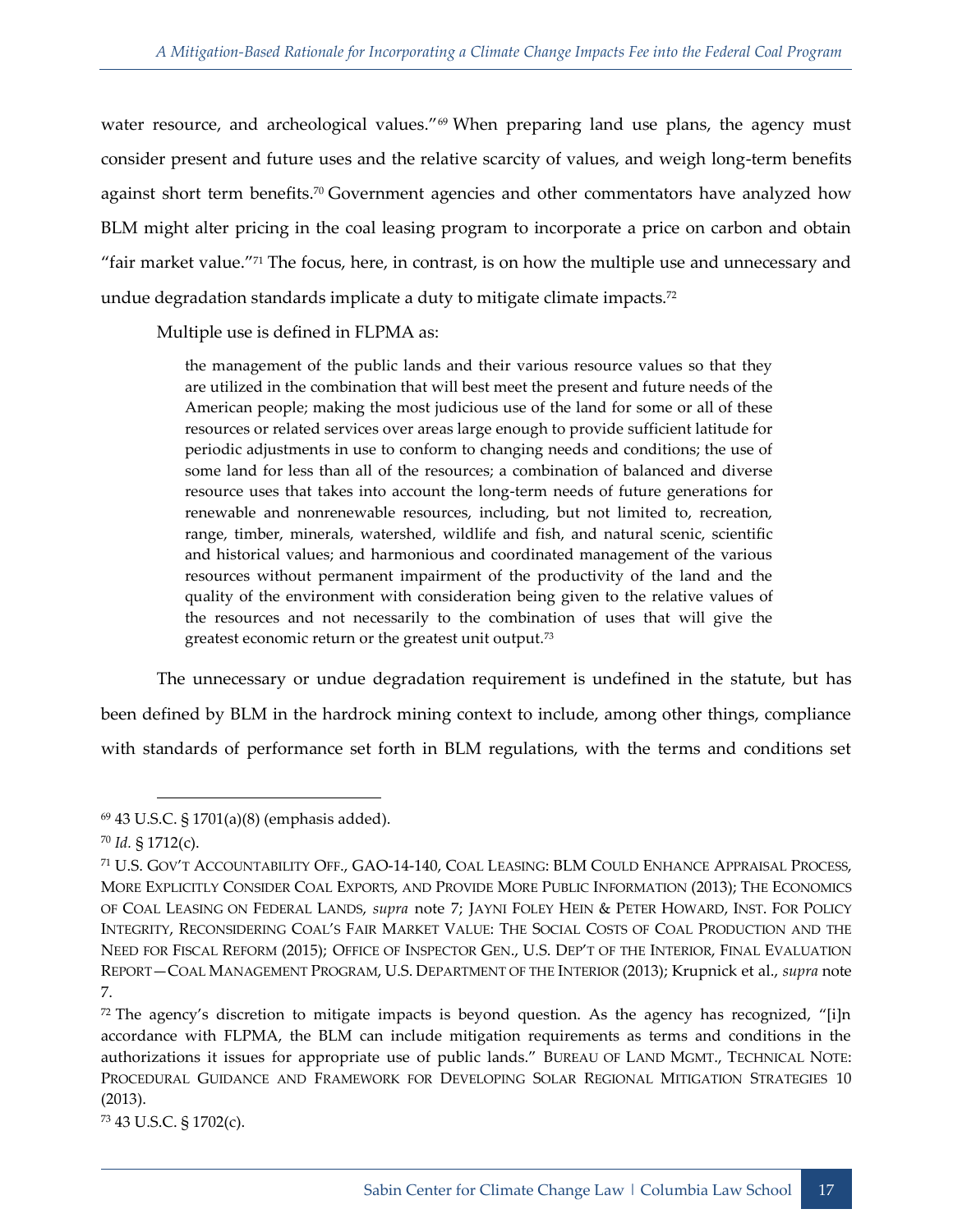forth in an approved operations plan and with federal and state environmental laws.<sup>74</sup> Notably, standards of performance set forth under these regulations include the prevention of adverse impacts on threatened or endangered species and their habitats,<sup>75</sup> and "mitigation measures specified by BLM to protect public lands."<sup>76</sup> The Secretary has separately defined "undue and unnecessary degradation" in the wilderness study area review context as "impacts greater than those that would normally be expected from an activity being accomplished in compliance with current standards and regulations and based on sound practices, including use of the best reasonably available technology."77 Courts have held that the Secretary of the Interior has broad discretion to define "undue and unnecessary degradation,"<sup>78</sup> and in application courts routinely uphold land management actions that cause degradation of the public lands, so long as adequate measures are taken to reasonably mitigate the level of degradation to be allowed.<sup>79</sup>

The broad imperatives of the multiple use mandate—including the directive to protect atmospheric values for future generations—and the prohibition against unnecessary and undue degradation each imply a statutory duty to mitigate climate impacts, and plainly confer a great deal of discretion on the agency to do so. Multiple use requires the agency to consider intergenerational equity, authorizes the agency to adapt to changing needs and conditions, and explicitly refuses to require the agency to manage lands in a way that maximizes profitability or short-term economic production. The unnecessary or undue degradation regulations specifically require the use of mitigation measures that will protect threatened or endangered species and the

<sup>77</sup> *Id.* § 3802.0-5(I).

<sup>74</sup> 43 C.F.R. § 3809.5 (2015).

<sup>75</sup> *Id.* § 3809.420(b)(7).

<sup>76</sup> *Id.* § 3809.420(a)(4).

<sup>78</sup> *See* Gardner v. U.S. Bureau of Land Mgmt.*,* 638 F.3d 1217, 1222 (9th Cir. 2011) (stating that section 1732(b) of FLPMA "leaves BLM a great deal of discretion in deciding how to achieve" its goal of preventing unnecessary and undue degradation "because it does not specify precisely how the BLM is to meet [its goal], other than by permitting the BLM to manage public lands by regulation or otherwise" (internal quotation marks and alteration omitted)); Mineral Policy Ctr. v. Norton, 292 F. Supp. 2d 30, 44–45 (D.D.C. 2003).

<sup>79</sup> *See, e.g.*, S. Fork Band Council of W. Shoshone v. U.S. Dep't of the Interior*,*588 F.3d 718, 724–25 (9th Cir. 2009) (finding that BLM adequately determined that unnecessary or undue degradation would not occur as a result of mining projects despite finding that some facilities would fail to meet relevant visual impact standards); Theodore Roosevelt Conservation P'ship v. Salazar, 744 F.Supp.2d 151, 158–59 (D.D.C. 2010) (upholding BLM's finding that unnecessary or undue degradation would not occur where development activity was subject to monitoring and mitigation measures, including the concentration of development activity in already-impacted areas).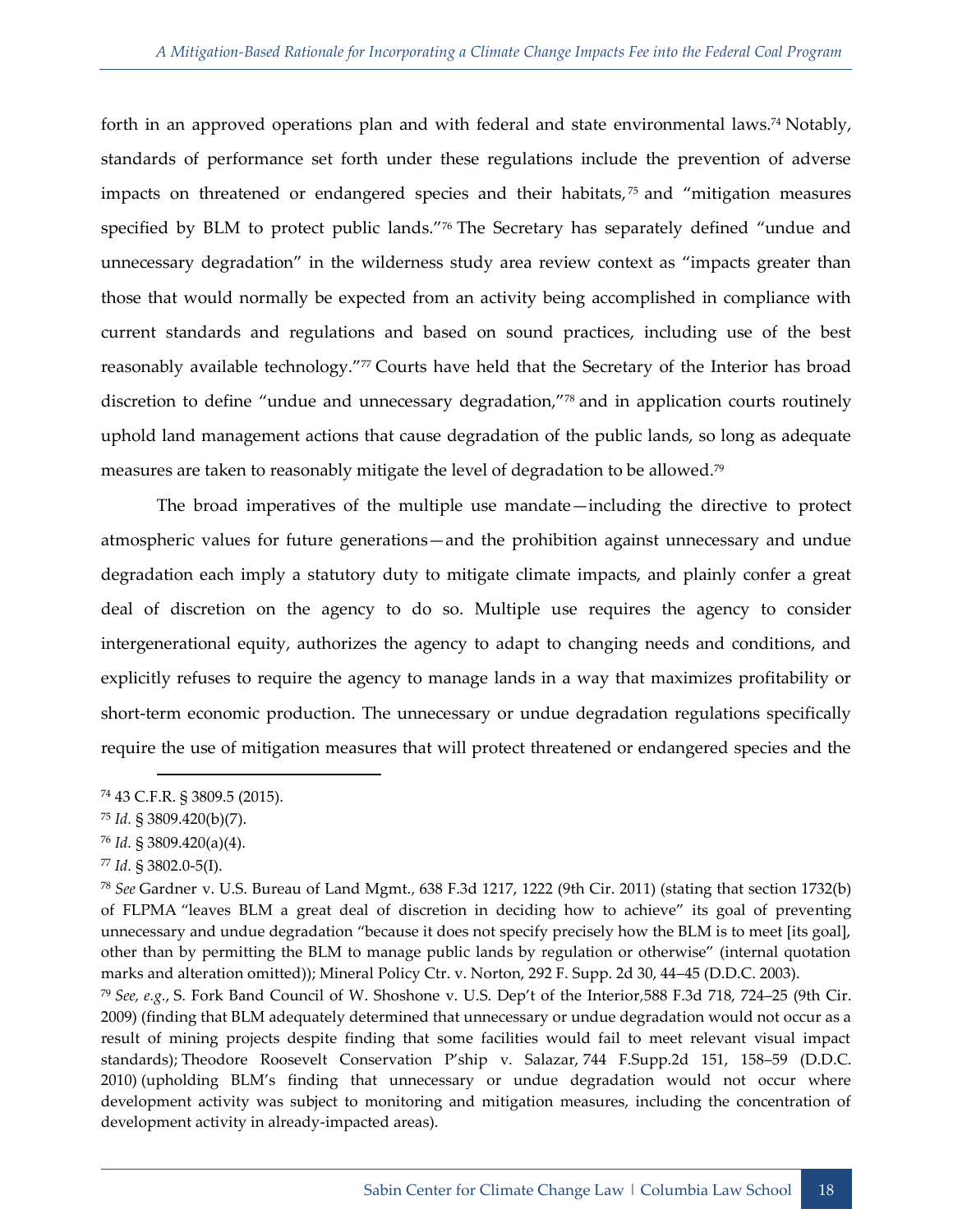public lands. As climate change poses significant risks to threatened and endangered species and to the quality of public lands and their value, Interior and BLM would be well within the scope of its regulations in seeking mitigation to avoid, minimize or mitigate against unnecessary or undue degradation.

BLM has itself recognized its obligation and authority under FLPMA to mitigate the off-site impacts of its actions, in guidance going back to at least  $2008.^{\circ\circ}$  As BLM explained then:

> The BLM's authority to address the mitigation of impacts on public lands associated with a use authorization issued by the BLM derives from the Federal Land Policy and Management Act (FLPMA). Additional authority can be found in the statutes governing specific uses of the public lands such as the Mineral Leasing Act. The congressional declaration of policy for FLPMA states that "the public lands be managed in a manner that will protect the quality of scientific, scenic, historical, ecological, environmental, air and atmospheric, water resource and archeological values…." FLPMA §102(a)(8). In addition, the use, occupancy and development of public lands must be regulated by the Secretary through easements, permits, leases, licenses, or other instruments. FLPMA §302(b).

The BLM may take into account actions that are physically removed or that take place at a different location from the immediate project area, either on or off BLM-managed lands, that could serve to protect or preserve BLM resources and values in deciding whether to approve a specific use on the public lands. In some cases, the applicant's offer to undertake certain mitigating actions may be a significant consideration in the BLM's decision. While the BLM does not have the authority to require an applicant to undertake mitigation offsite, the BLM can enforce the terms of a contract in which the applicant agrees to undertake specific mitigating actions offsite in order to receive the BLM's approval of a particular use on the public lands. The BLM may expressly condition its approval of the permit on the applicant's commitment to take those actions, and the BLM may, if necessary, seek appropriate enforcement action to ensure the terms of the contract are met.<sup>81</sup>

<sup>80</sup> Bureau of Land Mgmt., *Offsite Mitigation*, Instruction Memorandum No. 2008-204 (Sept. 30, 2008) (noting that "BLM has an obligation to approve only land use authorizations that are consistent with its mission and objectives" and that "[t]his may mean that the BLM may be unable to permit certain land use authorizations without appropriate mitigation measures").

<sup>81</sup> *Id.*, attachment 1-1 (addressing the question of BLM's authority to require mitigation).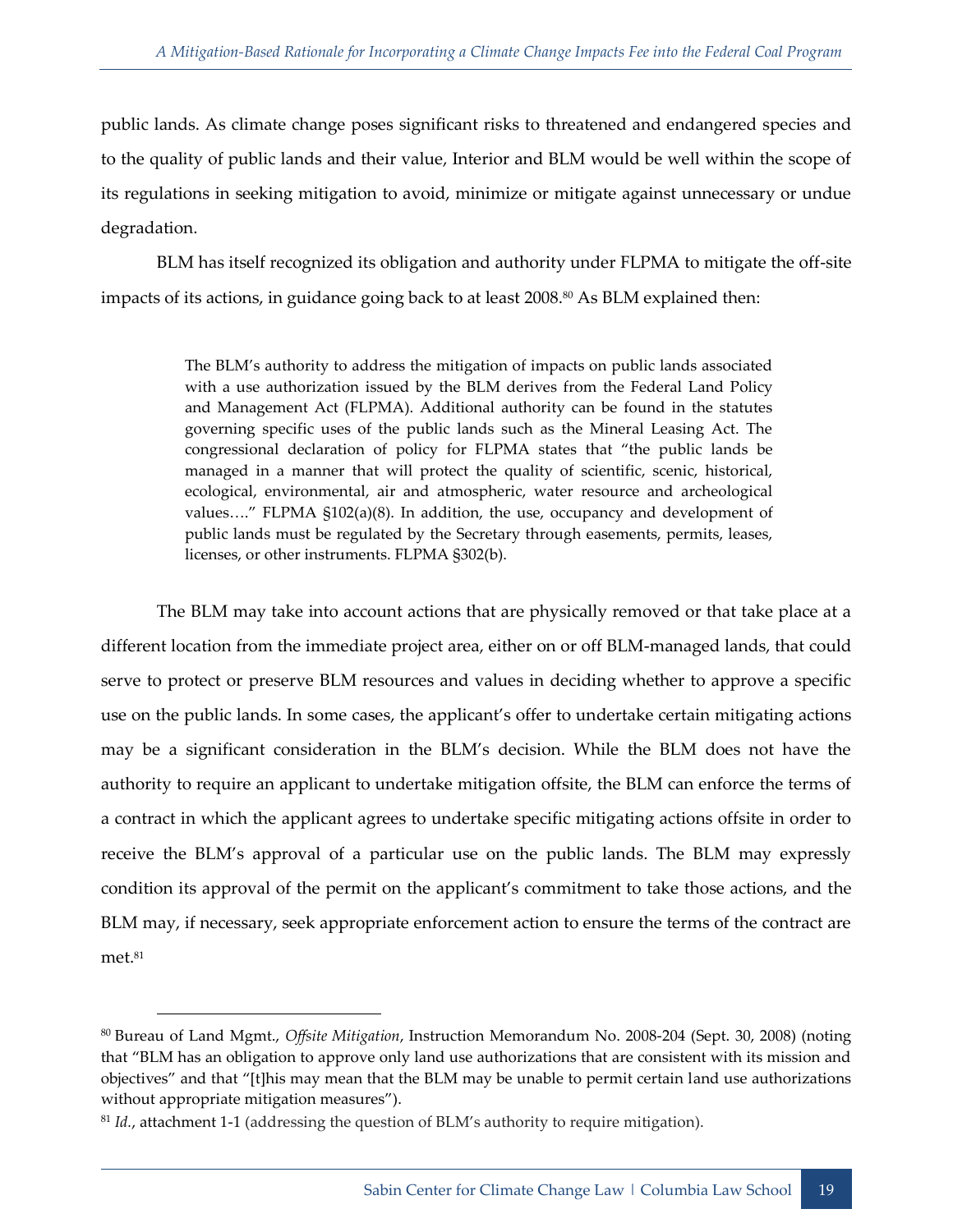#### *b. Mineral Leasing Act*

<span id="page-28-0"></span>Federal coal leasing is principally governed by Section 201 of the Mineral Leasing Act, which authorizes the Secretary of the Interior to "in his discretion, upon the request of any qualified applicant or on his own motion, from time to time, offer such lands for leasing."<sup>82</sup> Today, most coal leasing proceeds by application, rather than through a regional management process.<sup>83</sup> Importantly, the Mineral Leasing Act requires that all coal leasing be done in the public interest.<sup>84</sup> The Secretary of the Interior's interpretive authority is, again, broad: Interior has capacious legal authority to discern what is in the public interest, and how to ensure that coal leases adequately protect it: "The Secretary of the Interior is authorized to prescribe necessary and proper rules and regulations and to do any and all things necessary to carry out and accomplish the purposes of this chapter."<sup>85</sup>

This broad authority to determine what measures are in the public interest is important, as it relates the question of duty and authority to mitigate back to the historic development of resource mitigation, more generally, and to the history of wetland mitigation, in particular. The earliest manifestations of resource mitigation included mitigation directed at impacts of dams, including construction of fish hatcheries and fish passages, $86$  and replacement of lost recreation

<sup>82</sup> 30 U.S.C. § 201 (2012).

<sup>83</sup> See *Coal Operations*, BUREAU OF LAND MGMT., http://www.blm.gov/wo/st/en/prog/energy/coal\_and\_nonenergy.html (last visited Aug. 23, 2016) ("[B]ecause demand for new coal leasing in recent years has been associated with the extension of existing mining operation on authorized federal coal leases, all current leasing is done by application.").

<sup>84</sup> *See, e.g.*, 30 U.S.C. § 201 (directing the Secretary to divide coal leasing into leasing tracts of such size as he finds appropriate and in the public interest); *id.* § 226(m) (permitting the Secretary to authorize and modify cooperative oil and gas leases, so long as he has consent from lessees and the modifications are "necessary or proper to secure the proper protection of the public interest"); *id.* § 208 (permitting the Secretary to authorize the take of coal from public lands without payment if it will "safeguard the public interests"); *id.* § 2015 (permitting the Secretary to authorize consolidation of leases if it is in the public interest); *id.* § 192 (permitting the Secretary to reject bids for oil and gas that is paid as royalty to the United States if accepting the offer would not serve the public interest).

<sup>85</sup> *Id.* § 189. *See also* Arnold v. Morton, 529 F.2d 1101, 1105 (9th Cir. 1976) ("It is quite evident that the Secretary has no obligation to issue any lease on public lands."); WildEarth Guardians v. Salazar, 783 F. Supp. 2d 61, 63 (D.D.C. 2011) (finding that the Secretary is "permitted" but not required to lease particular tracts for coal mining).

<sup>86</sup> Edward T. Laroe, *Wetland Habitat Mitigation: An Historical Overview*, NAT'L WETLANDS NEWSL., Sept.–Oct. 1986, at 9.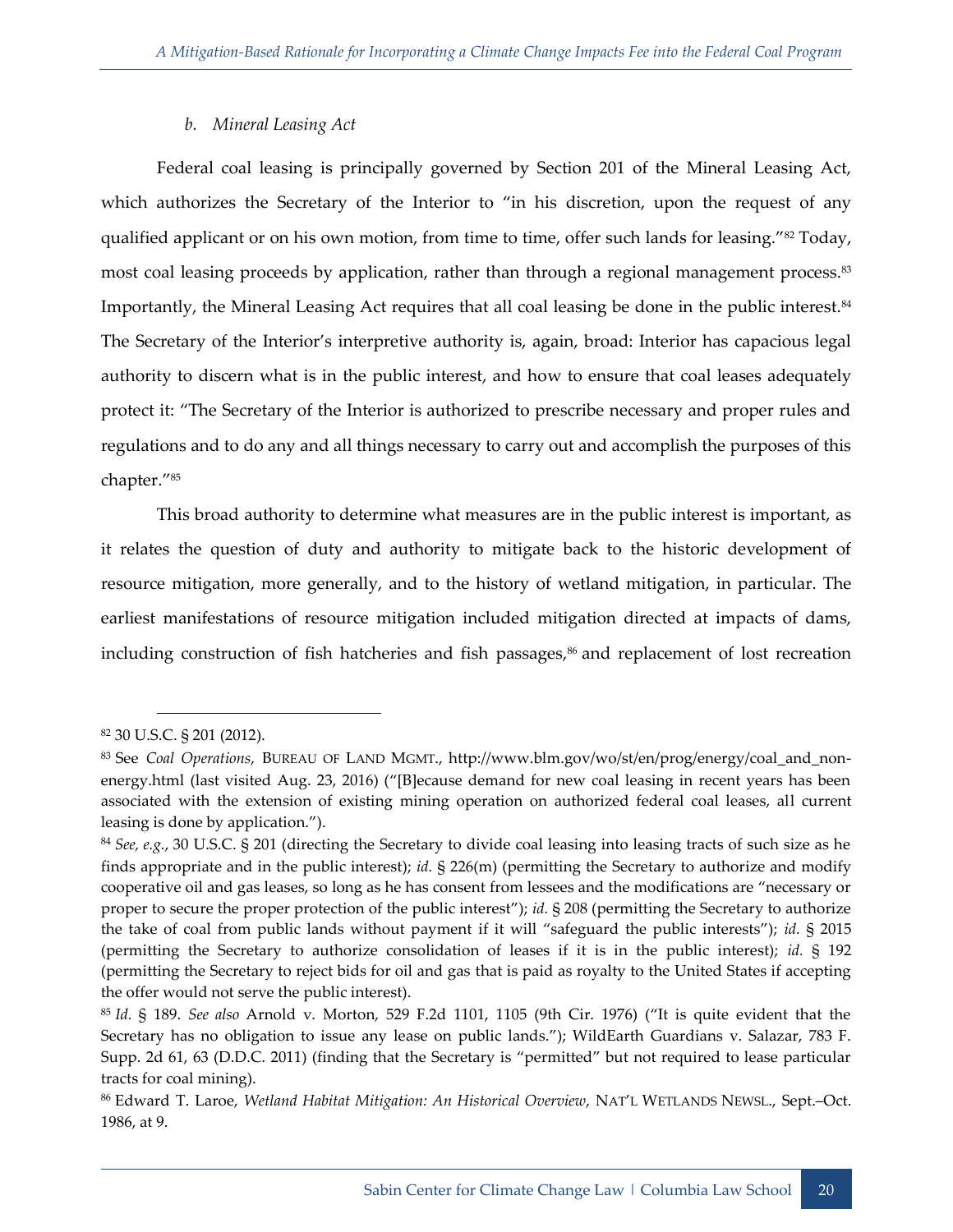days with new facilities, such as fishing piers.<sup>87</sup> With the growth of the environmental movement, the concept re-oriented away from single-species considerations and recreational trade-offs, and expanded to include broader notions of mitigation, including habitat preservation to compensate for habitat destruction; the creation, restoration or enhancement of ecosystem services to replace ones lost to development; and reductions in water and air pollution from existing sources to compensate for new sources.<sup>88</sup> A key turning point in this brief history came in the 1967. The U.S. Army Corps of Engineers (the Corps) had been administering the River and Harbors Act section 10 permit program for decades. Section 10 includes a review that allows the Corps to reject permit applications for work in navigable waters that were shown to be against the public interest. The Corps did not explicitly or regularly include environmental criteria until 1967, when the U.S. Fish and Wildlife Service (FWS) began to insist that the terms of the 1939 Fish and Wildlife Coordination Act required the Corps to consider damage to habitat as part of the public interest review. Since that time, public interest review has regularly included environmental considerations.<sup>89</sup>

Contemporary understandings require a further extension of the public interest analysis to encompass downstream GHG emissions and climate change impacts attributable to them.

#### *c. NEPA: Cross-Cutting Requirements for Impact Assessment and Mitigation*

<span id="page-29-0"></span>The National Environmental Policy Act, enacted on Earth Day in 1970, is an ambitious statute. Among other things, it makes it a national policy to "create and maintain" a "productive harmony" between "man and nature" and to "fulfill" the obligations imposed by the principle of intergenerational equity.<sup>90</sup> The statute requires the federal government—again, among other things—to "improve and coordinate" its activities in order to better serve as a "trustee of the environment;" to assure "safe, healthful, productive, and esthetically and culturally pleasing surroundings;" to protect against "undesirable and unintended consequences;" and to preserve

<sup>87</sup> Holmberg & Misso, *supra* note 47.

<sup>88</sup> Laroe, *supra* note 86.

<sup>89</sup> Palmer Hough & Morgan Robertson, *Mitigation Under Section 404 of the Clean Water Act: Where It Comes From, What It Means*, 17 WETLANDS ECOLOGY & MGMT. 15, 16–17 (2009). <sup>90</sup> 42 U.S.C. § 4331(a) (2012).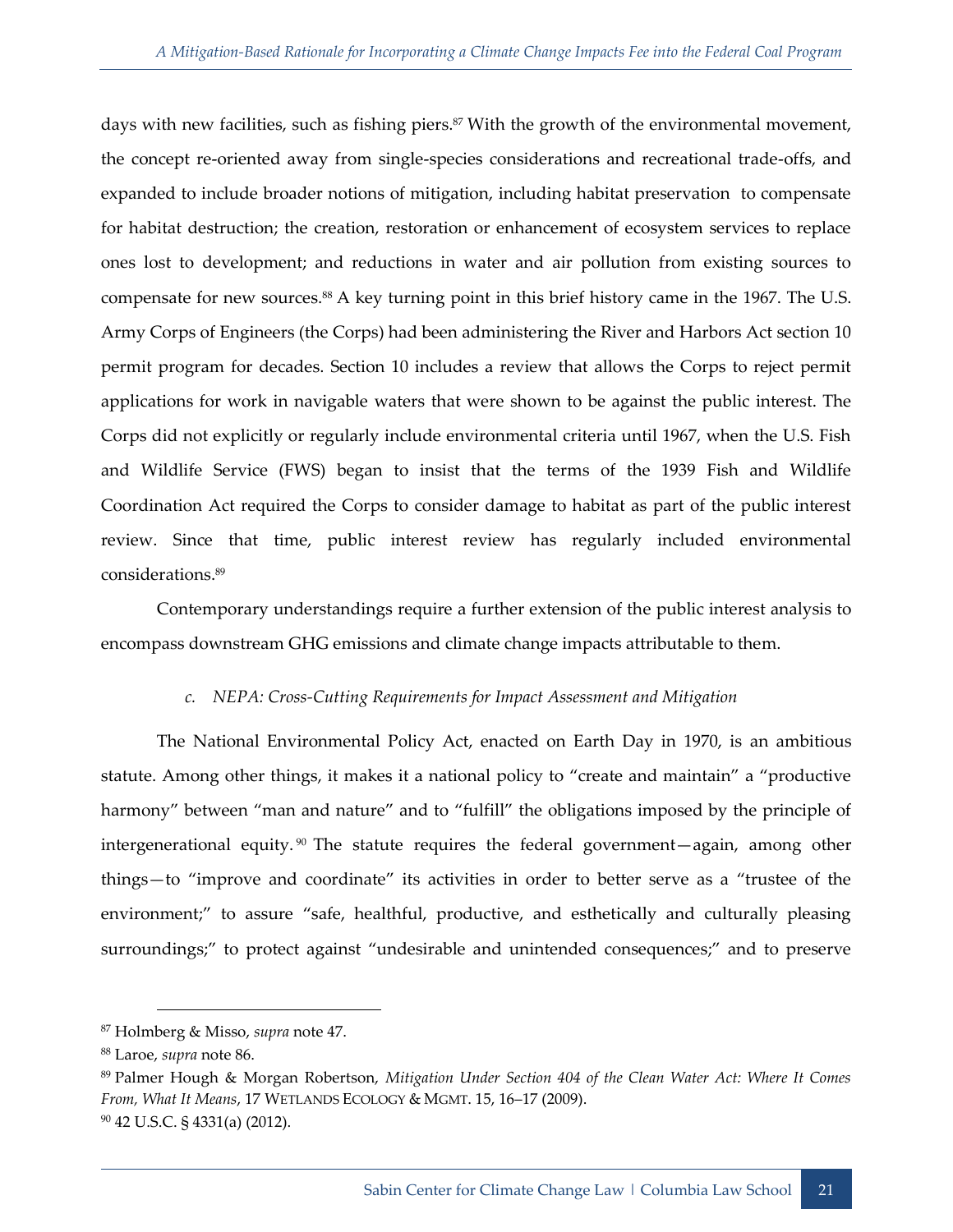historic, cultural and natural resources.<sup>91</sup> Each and every one of these goals requires a federal agency to consider the relationship between a proposed action and climate change. In the context of fossil fuel extraction, they require the leasing, licensing or permitting agency to consider reasonably foreseeable upstream and downstream GHG emissions and associated climate impacts.<sup>92</sup>

NEPA delivers on its broad ambitions through the process of environmental impact review. Section 102(2)(C) of the statute requires all federal agencies to prepare a "detailed statement" on the environmental impacts of major federal actions significantly affecting the quality of the human environment.<sup>93</sup> The resulting Environmental Impact Statement (EIS) must discuss: (i) the environmental impact of the proposed action, (ii) any adverse environmental effects which cannot be avoided should the proposal be implemented, (iii) alternatives to the proposed action, (iv) the relationship between local short-term uses of man's environment and the maintenance and enhancement of long-term productivity, and (v) any irreversible and irretrievable commitments of resources which would be involved in the proposed action should it be implemented.<sup>94</sup> Notably, the alternatives analysis required under section 102(2)(C) requires BLM to "rigorously explore and objectively evaluate" an adequate range of alternatives.<sup>95</sup> This evaluation extends to considering more environmentally protective alternatives and mitigation measures. <sup>96</sup> In addition, section 102(2)(E) requires an alternatives analysis for "any proposal which involves unresolved conflicts concerning alternative uses of available resources."  $\frac{97}{2}$  And section 102(2)(F) requires federal agencies to take a global view of environmental problems, and, "where consistent with the foreign policy of the United States, lend appropriate support to initiatives, resolutions, and programs designed to maximize international cooperation in anticipating and preventing a decline in the

\_proper\_scope\_of\_nepa\_review.pdf).

<sup>97</sup> 42 U.S.C. § 4332(2)(E).

 <sup>91</sup> *Id.* § 4331(b).

<sup>92</sup> Michael Burger & Jessica Wentz, *Downstream and Upstream Emissions: The Proper Scope of NEPA Review*, \_\_\_ HARV. ENVTL. L. REV. \_\_\_ (forthcoming 2016) (available at http://web.law.columbia.edu/sites/default/files/ microsites/climate-change/downstream\_and\_upstream\_ghg\_emissions\_-

<sup>93</sup> 42 U.S.C. § 4332(2)(C).

<sup>94</sup> *Id.*

<sup>95</sup> *See* 40 C.F.R. §§ 1502.14(a), 1508.25(c) (2016).

<sup>96</sup> *See, e.g.*, Kootenai Tribe of Idaho v. Veneman, 313 F.3d 1094, 1122–23 (9th Cir. 2002) (and cases cited therein).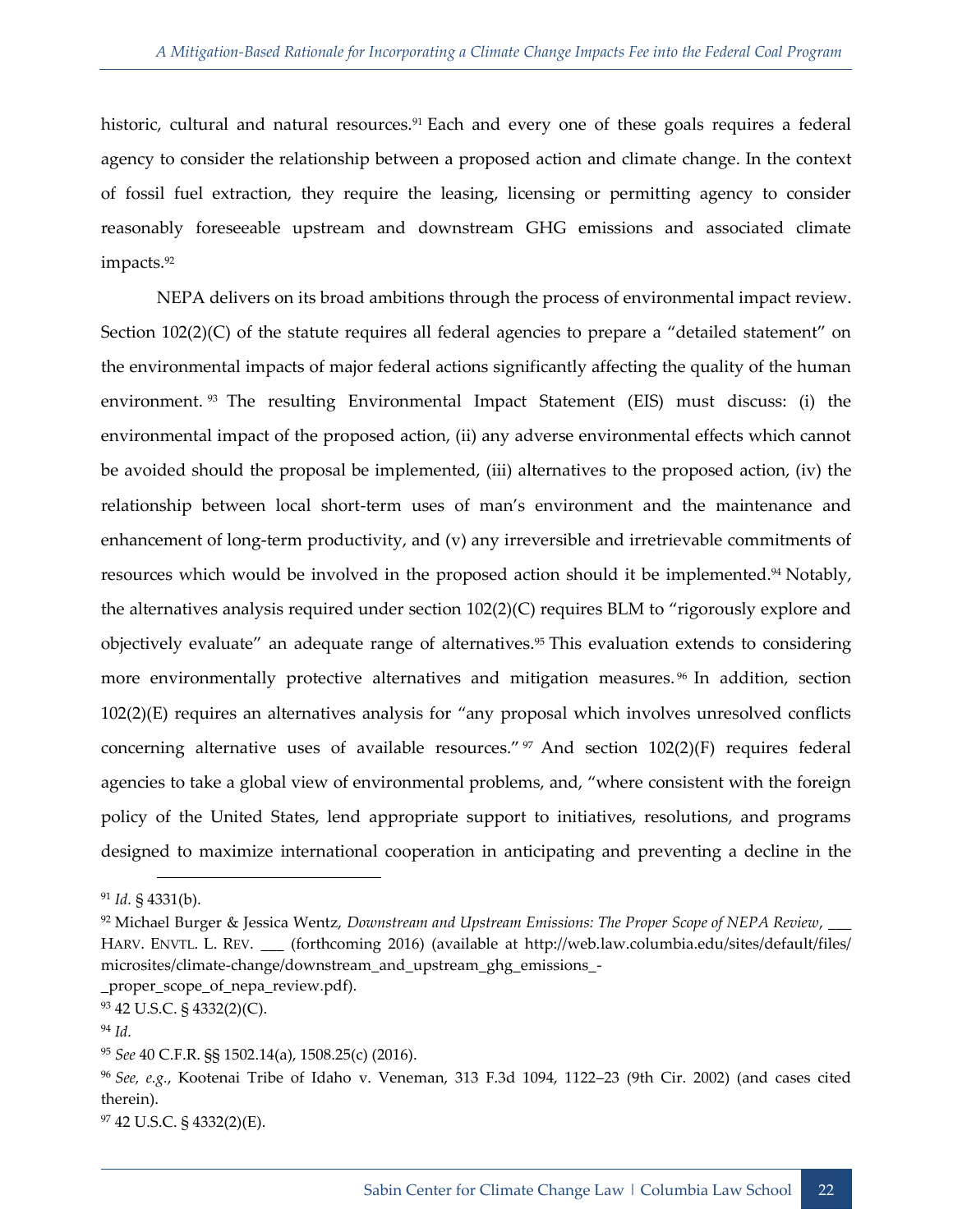quality of mankind's world environment." <sup>98</sup> Moreover, NEPA requires that BLM discuss mitigation measures in the Programmatic EIS.<sup>99</sup>

The Programmatic EIS must fulfill each of these requirements. To do so, it must address (1) the GHG emissions and climate change impacts resulting from the coal leasing program under a range of alternatives, (2) how these alternatives and their comparative emissions and impacts relate to the sustainability of our domestic and planetary socio-ecological systems, (3) whether the extraction and eventual combustion of federal coal in the different alternative scenarios represents an "irreversible and irretrievable commitment[] of resources," (4) whether and how the federal coal leasing program can support the nation's international climate commitments, and (5) mitigation measures.

NEPA defines mitigation as follows:

(a) Avoiding the impact altogether by not taking a certain action or parts of an action.

(b) Minimizing impacts by limiting the degree or magnitude of the action and its implementation.

(c) Rectifying the impact by repairing, rehabilitating, or restoring the affected environment.

(d) Reducing or eliminating the impact over time by preservation and maintenance operations during the life of the action.

(e) Compensating for the impact by replacing or providing substitute resources or environments.<sup>100</sup>

In 2011, the Council on Environmental Quality (CEQ) issued guidance on the appropriate use of mitigation in the development of environmental impact review documents, including EISs.<sup>101</sup> At the outset, CEQ notes that "[m]itigation is an important mechanism Federal agencies can use to minimize the potential adverse environmental impacts associated with their actions."<sup>102</sup>

 <sup>98</sup> *Id.* § 4332(2)(F).

<sup>99</sup> 40 C.F.R. §§ 1502.14(f), 1502.16(f), (h).

<sup>100</sup> *Id.* § 1508.20.

<sup>&</sup>lt;sup>101</sup> Final Guidance for Federal Departments and Agencies on the Appropriate Use of Mitigation and Monitoring and Clarifying the Appropriate Use of Mitigated Findings of No Significant Impact, 76 Fed. Reg. 3843 (Jan. 21, 2011). <sup>102</sup> *Id.* at 3847.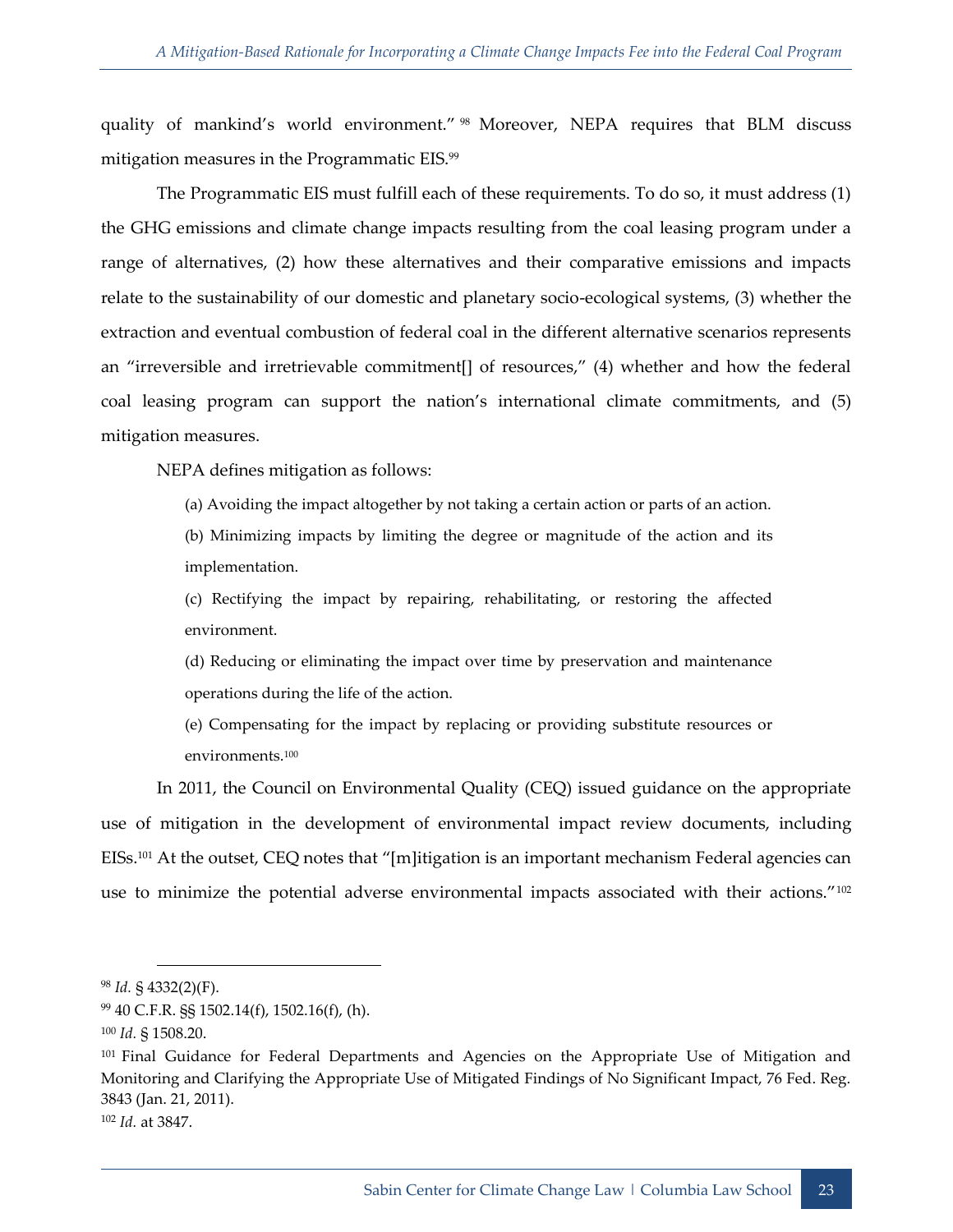Importantly, the guidance states that an agency should only look at mitigation measures for which there is legal authority, and resources to ensure monitoring and implementation.<sup>103</sup>

It is often said that NEPA is a procedural, not a substantive, statute. While it is quite likely that this long-standing approach to interpreting the statute misconstrues the original Congressional intent, it is nonetheless, at this point, settled law. Accordingly, it would be difficult to argue that NEPA imposes a substantive requirement that requires Interior and BLM to mitigate climate change impacts associated with upstream and downstream emissions from coal leasing. It does, however, impose a duty to identify, assess and disclose mitigation measures for those impacts. It also anticipates that in order to achieve the statute's broad and ambitious goals mitigation measures—moving along the spectrum from avoidance to compensation—will be adopted and implemented.

## <span id="page-32-0"></span>**III. Common Law Rationale for a Climate Change Impacts Fee as Compensation**

The discussion in Part II established that international law, common law principles and statutory requirements imposed by Congress arguably imbue DOI with a legal duty to mitigate the climate change impacts attributable to downstream GHG emissions that are the indirect effects of the federal coal leasing program, and without question confer upon the agency the discretion to do so. This section turns to the question of whether the common law principles that pertain to lessor liability support a prospective decision to compensate for those impacts that cannot be avoided or minimized through imposition of a climate change impact fee.

Climate change impacts from the coal leasing program's downstream GHG emissions will occur in locations, and to persons, both proximate to and remote from a given leased parcel. These impacted locations will include the leased parcel, other public lands and resources under BLM's jurisdiction, other federal lands and resources under Interior's jurisdiction, and private and public property within and outside the United States. For the sake of analysis this section narrows the scope to look at the different theoretical rationales for imposing a climate change impact fee to mitigate for damages to federal property and to other property.

<sup>103</sup> *See, e.g.*, *id.* at 3847–48.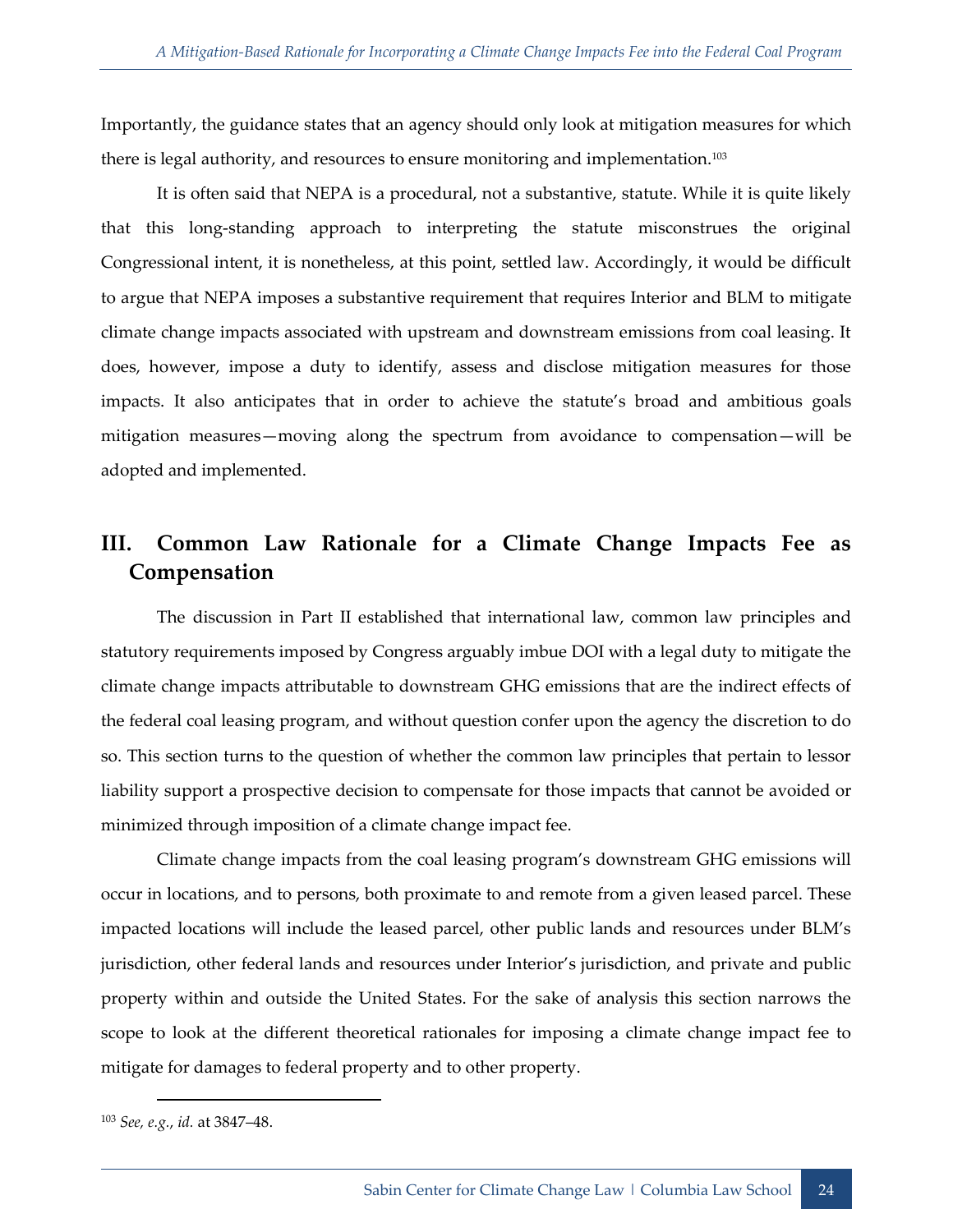It bears reiterating, here, that this analysis is not intended to serve as a litigation risk screening. The question addressed here is one of principle and duty, not legally enforceable obligations subject to court enforcement. The difficulties involved in proving out a tort case for climate change damages, and the obstacles posed by immunity and discretionary function defenses, have been addressed at length in the scholarly and professional literatures, and do not warrant in-depth review here.<sup>104</sup> However, in considering appropriate forms of mitigation the principles of tenant and lessor liability and the theoretical remedies available may prove useful.

#### <span id="page-33-0"></span>*A. Damages to Federal Property*

It is a general principle of property law that tenants are required to restore leased property to its former condition, or else be subject to termination and/or damages.<sup>105</sup> This principle is integrated into the federal coal leasing program through the Surface Mining Control and Reclamation Act's (SMCRA) bonding and reclamation requirements,<sup>106</sup> and the authority BLM possesses under the Mineral Leasing Act to impose lease conditions it deems appropriate. <sup>107</sup> Although SMCRA does not necessarily accommodate the environmental complexity of climate impacts on leased property attributable to downstream emissions, BLM's authority to impose lease conditions is broad, and liability for damages clauses are not atypical.

Moreover, the federal government owns a vast territory that is exposed and vulnerable to climate change impacts, including national parks, national wildlife refuges, national forests, BLM lands, designated wilderness areas, designated wilderness study areas, roadless areas, military bases, designated historic sites, and so on. Although there may not be a hornbook principle along these lines to cite to, it makes profound sense that a lessor has within its authority the ability to protect its other properties, or to require compensation for impacts to them, from activities it permits on its land.

<sup>104</sup> *See, e.g.*, Michael B. Gerrard & Joseph A. MacDougald, *An Introduction to Climate Change Liability Litigation and a View to the Future*, 20 CONN. INS. L.J. 153 (2013); David Hunter & James Salzman, *Negligence in the Air: The Duty of Care in Climate Change Litigation*, 155 U. PA. L. REV. 1741 (2007); Douglas Kysar, *What Climate Change Can Do About Tort Law*, 41 ENVTL. L. 1 (2011).

<sup>105</sup> RESTATEMENT (SECOND) OF PROP.: LANDLORD AND TENANT § 12.2(3) (AM. LAW INST. 1977).

<sup>106</sup> *See* 30 U.S.C. § 1259 (2012); 30 C.F.R. pt. 800 (2016).

<sup>107</sup> *See* 30 USC § 207(a) ("The lease shall include such other terms and conditions as the Secretary shall determine.").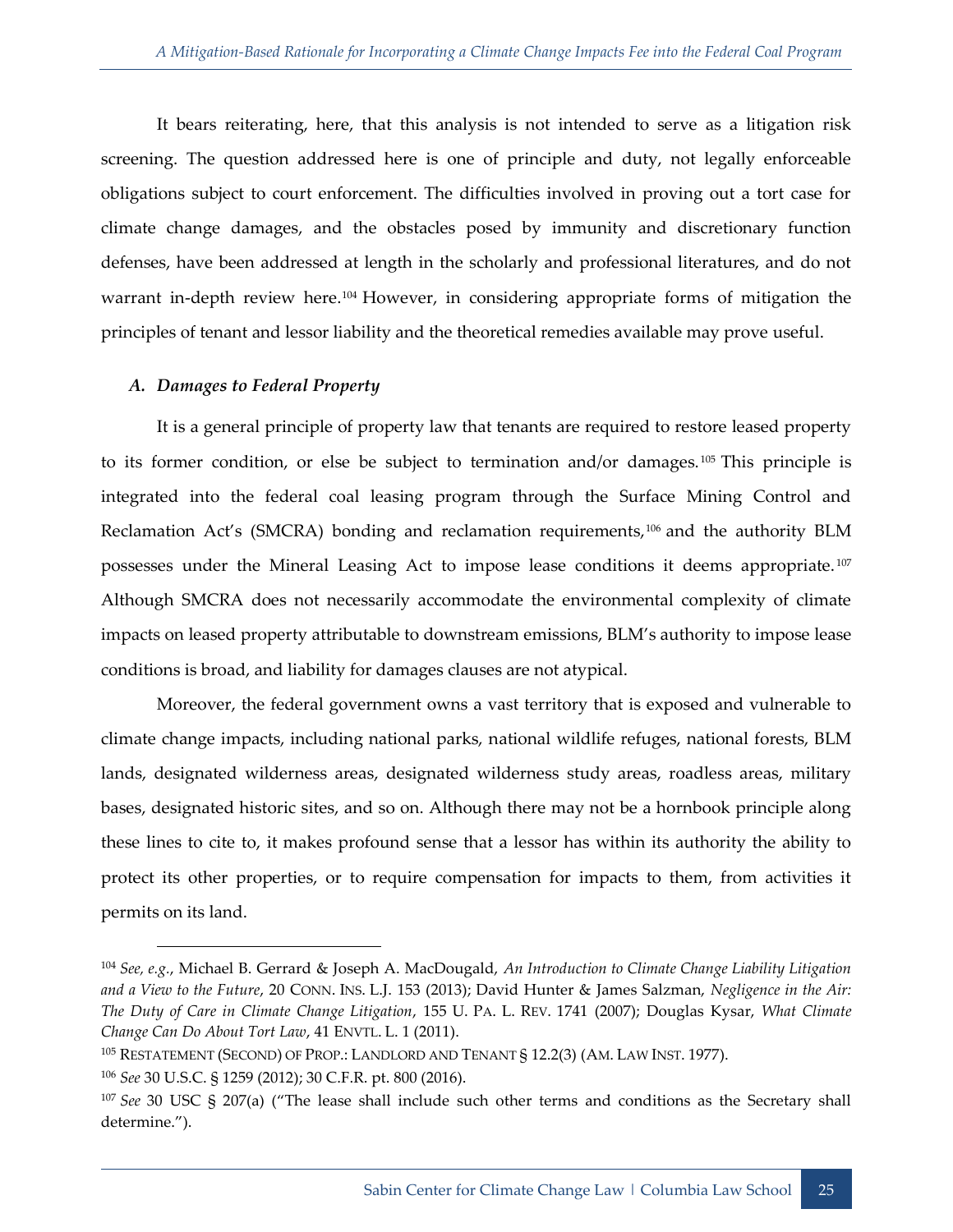#### <span id="page-34-0"></span>*B. Damages to "Persons Outside of the Land"*

The Restatements of Torts and Property make clear that the federal government, as lessor to coal mining companies, could, in principle, be held liable for damages for the climate change impacts associated with downstream GHG emissions.

The Restatement (Second) of Torts states that "A lessor of land is subject to liability for physical harm to persons outside of the land caused by activities of the lessee…if, but only if,: (a) the lessor at the time of the lease consented to such activity or knew that it would be carried on, and (b) the lessor knew or had reason to know that it would unavoidably involve such an unreasonable risk, or that special precautions necessary to safety would not be taken."<sup>108</sup> This tort principle is consistent with the Restatement (Second) of Property Section 18(4), which includes nearly identical language.<sup>109</sup> Indeed, the two are meant to be read together.<sup>110</sup>

The comments from the Restatement (Second) of Property are illuminating. As an example of lessor liability, the Restatement offers the following: "L leases property to T for use as a stone quarry. In the course of operating the quarry, T's blasting operations cause physical harm to a person outside the leased property. If L knows or has reason to know that any such blasting will involve an unreasonable risk of physical harm to those outside the leased property, L is subject to liability to the injured person.<sup>111</sup> What's more, "[t]he liability stated in this section cannot be avoided by a clause in the lease exonerating the landlord from all responsibility or liability."<sup>112</sup>

The standards for lessor liability for nuisance are similar to those for physical harm. The Restatement (Second) of Torts notes that a lessor is subject to liability for nuisance "caused by an activity carried on upon the land while the lease continues and the lessor continues as owner, if the lessor would be liable if he had carried on the activity himself, and (a) at the time of the lease the lessor consents to the activity or knows or has reason to know that it will be carried on, and (b) he then knows or should know that it will necessarily involve or is already causing the nuisance.<sup>113</sup>

<sup>&</sup>lt;sup>108</sup> RESTATEMENT (SECOND) OF TORTS § 379A (AM. LAW INST. 1979).

<sup>109</sup> RESTATEMENT (SECOND) OF PROP.: LANDLORD AND TENANT § 18.4.

<sup>110</sup> *Id.* cmt. a.

<sup>111</sup> *Id.* cmt. b, illus. 2.

<sup>112</sup> *Id.* cmt. d.

<sup>113</sup> RESTATEMENT (SECOND) OF TORTS § 837(1).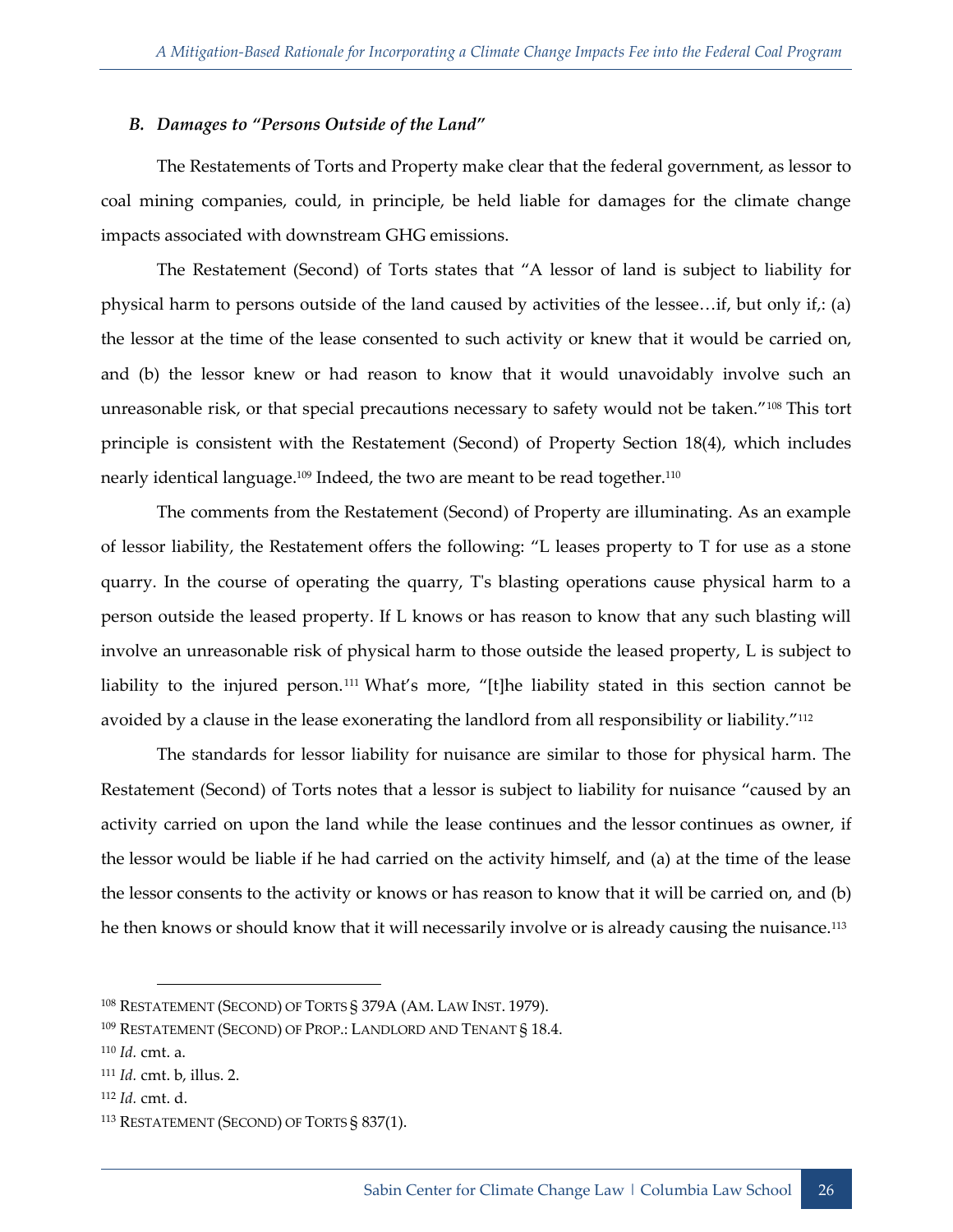The principles of lessor liability, then, as inscribed in both domestic tort and property law, put the government on the theoretical hook for damages resulting from the climate impacts to offsite individuals and property attributable to fossil fuel extraction on federal lands. The elements here are easily met: First, the federal government is consenting to the coal mining through the terms of the lease. Second, the federal government is at this time well aware that coal leasing either involves an unreasonable risk (the standard for physical injury) or else that federal coal leasing contributes to the identifiable nuisance of climate change impacts.

#### <span id="page-35-0"></span>*C. Types of Damages*

Damages to federal property, and to the federal estate, provide one type of damages for which the federal government, as owner of the leased land, could seek insurance in the form of a climate change impacts fee. If litigation for off-site damages to other landowners or persons were allowed to proceed, and liability found, the federal government would be potentially liable for a range of damages available under tort and property law. Individuals and their family members have suffered and will continue to suffer a range of personal injuries from climate change, from health effects exacerbated or caused by climate change-altered conditions such as extreme heat and drought to deaths caused by disasters made more likely, more frequent and/or more severe by climate change. Accordingly, damages could in theory be available for wrongful death, medical expenses, future earning capacity/lost wages and pain and suffering. Similarly, climate change impacts on real property are manifold. Damages theoretically available could include restoration costs for damage to land (or perhaps the costs of adaptation of affected land to conditions created by the nuisance of climate change), temporary and permanent damages to land, damages to structures on land, and damage to vegetation. These would be the same sorts of damages the government might seek to insure against in regard to public lands.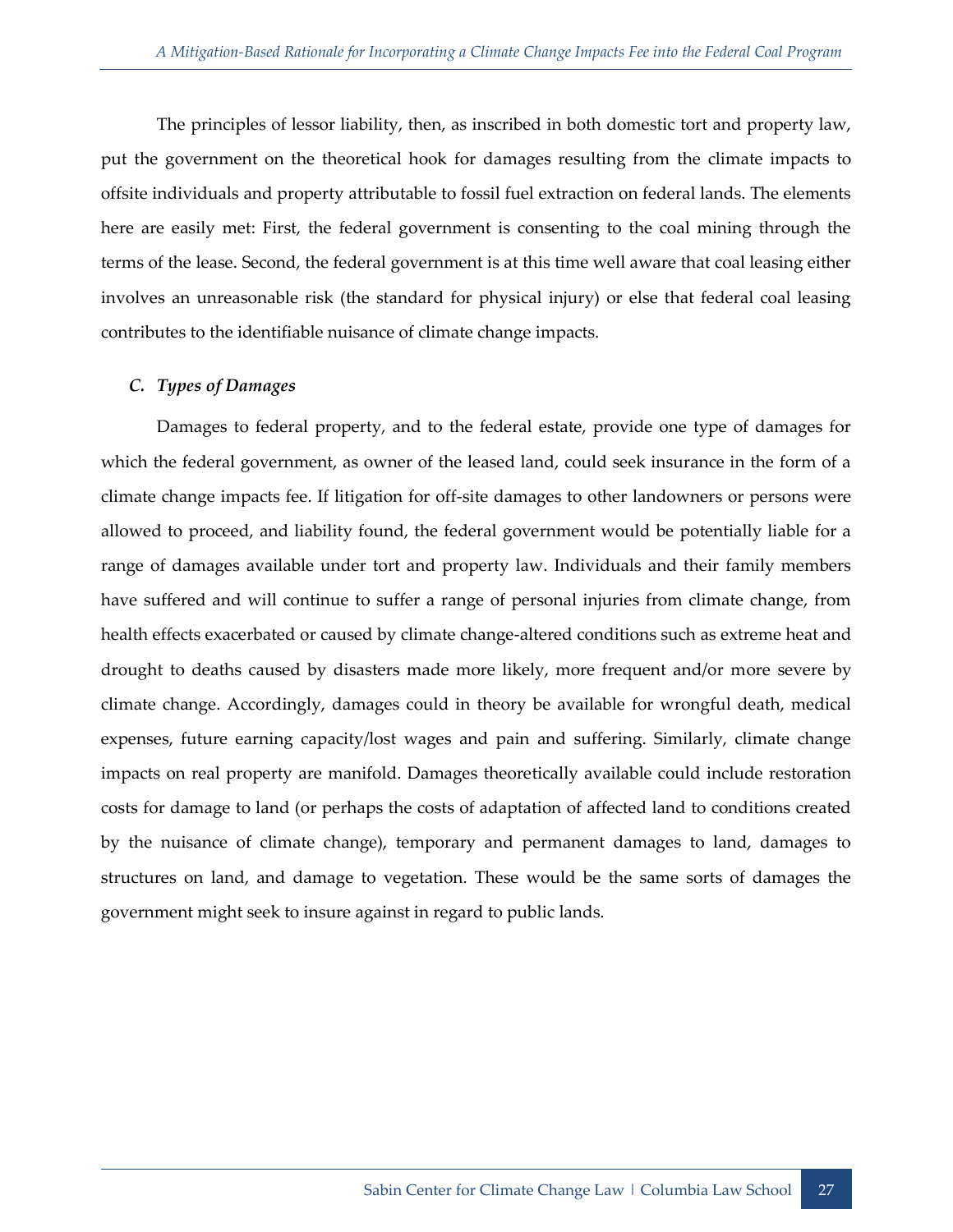# <span id="page-36-0"></span>**IV. Statutory Authority for a Climate Change Impacts Fee as Compensatory Mitigation**

The BLM's mission is "[t]o sustain the health, diversity, and productivity of America's public lands for the use and enjoyment of present and future generations."<sup>114</sup> Pursuant to FLPMA's multiple use mandate, the agency pursues this mission by managing public land resources for a variety of uses, including energy development, while protecting a wide array of natural, cultural, and historical resources, including air and atmospheric values, and ensuring that they are passed along to the future. The agency has recognized the realities of climate change and the extraordinary threats it poses to America's public lands.<sup>115</sup> The agency has also recognized its obligation to account for climate change impacts in its decision-making.<sup>116</sup> Moreover, the agency has recognized that compensatory mitigation for unavoidable or residual climate change impacts arising from agency decisions is fully consistent with its broadly stated mission and its multiple use mandate and that it possesses the discretion to require it, and has clarified that doing so is in fact the agency's policy.<sup>117</sup> This section explores how a climate change impact fee for downstream GHG emissions fits within the agency's NEPA obligations and its compensatory mitigation policy.

#### <span id="page-36-1"></span>*A. Compensatory Mitigation under NEPA*

-

As previously noted, the climate change impacts at issue in this paper are those that occur as a result of GHG emissions both at the coal mine and downstream, when the extracted coal is transported and eventually combusted for its end use. These downstream GHG emissions are considered "indirect effects" under NEPA, and the climate change impacts associated with those emissions are unavoidable or "residual" impacts.

<sup>114</sup> *About the BLM*, BUREAU OF LAND MGMT., http://www.blm.gov/wo/st/en/info/About\_BLM.html (last updated Jan. 26, 2012).

<sup>115</sup> *See* Addressing the Impacts of Climate Change on America's Water, Land, and Other Natural and Cultural Resources, Sec'y of the Interior Order No. 3289 (Sept. 14, 2009).

<sup>116</sup> *See* Improving Mitigation Policies and Practices of the Department of the Interior, Sec'y of the Interior Order No. 3330 (Oct. 31, 2013) [hereinafter SO 3330]; *see also* Bureau of Land Mgmt., *Guidance—Use of Air Emissions Estimating Tools*, Instruction Memorandum No. 2015-020 (Nov. 24, 2014) (announcing availability to BLM of the Greenhouse Gas & Climate Change NEPA (GHGCC-NEPA) toolkit, the Medford District toolkit and the BLM Planning Stage Emissions Inventory (BLM-PSEI) toolkit for estimating GHG emissions). <sup>117</sup> SO 3330, *supra* note 116; DEP'T OF THE INTERIOR, *Chapter 6: Implementing Mitigation at the Landscape-Scale*  (Oct. 23, 2015), *in* DEPARTMENT MANUAL [hereinafter *Mitigation Chapter*].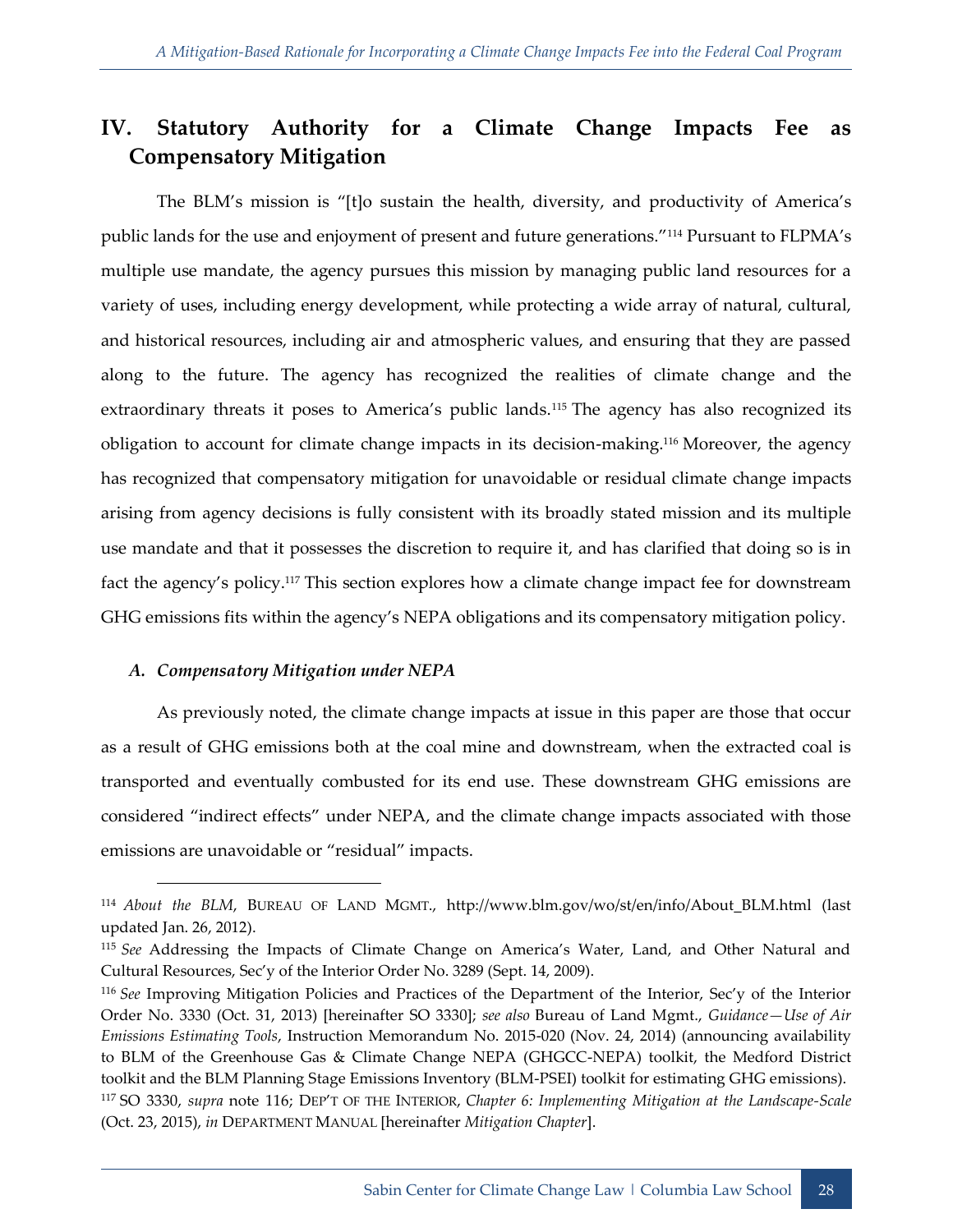In undertaking the Programmatic EIS, Interior has at least implicitly recognized that NEPA requires it to to analyze downstream emissions associated with the federal coal leasing program. This conclusion comports with the current trajectory of courts' interpretations of NEPA. Since 2014, there have been five district court decisions regarding the scope of downstream emissions that must be evaluated in NEPA reviews for coal lease modifications and other approvals involving the extraction of coal from federal lands.<sup>118</sup> In four of these cases, district courts in Colorado and Montana determined that the responsible agencies failed to take the requisite "hard look" at downstream emissions from the combustion of the coal.<sup>119</sup> In the fifth case, a district court in Wyoming held that the agency's analysis of downstream emissions was adequate, in part because the agency had already disclosed emissions from coal combustion.<sup>120</sup> Notably, all of the cases have found that there is a sufficient causal connection between the extraction of coal and the downstream greenhouse gas emissions from the processing, transportation, and end-use of the extracted coal. With regards to foreseeability, the courts have often held that agencies have sufficient data and tools to estimate greenhouse gas emissions from the combustion of coal. They have also recognized that tools are available to evaluate how the extraction of coal will influence

<sup>118</sup> Dine Citizens Against Ruining Our Env't v. U.S. Office of Surface Mining Reclamation & Enf't, 82 F. Supp. 3d 1201 (D. Colo. 2015); Wild Earth Guardians v. U.S. Forest Serv., 120 F. Supp. 3d 1237 (D. Wyom. 2015); WildEarth Guardians v. U.S. Office of Surface Mining, Reclamation & Enf't, 104 F. Supp. 3d 1208, 1230 (D. Colo. 2015); Wildearth Guardians v. U.S. Office of Surface Mining, Reclamation & Enf't, No. CV 14-103-BLG-SPW, 2015 WL 6442724 (D. Mont. Oct. 23, 2015), *report and recommendation adopted in part, rejected in part sub nom.* Guardians v. U.S. Office of Surface Mining, Reclamation & Enf't, No. CV 14-103-BLG-SPW, 2016 WL 259285 (D. Mont. Jan. 21, 2016); High Country Conservation Advocates v. U.S. Forest Serv., 52 F. Supp. 3d 1174 (D. Colo. 2014).

<sup>119</sup> *Dine Citizens*, 82 F. Supp. 3d 1201 (finding that DOI's Office of Surface Mining (OSM) must consider downstream emissions from coal combustion); WildEarth Guardians v. United States Office of Surface Mining, Reclamation & Enf't, 104 F. Supp. 3d 1208, 1230 (D. Colo. 2015) (finding that OSM must consider downstream emissions from coal combustion); Wildearth Guardians v. U.S. Office of Surface Mining, Reclamation & Enf't, No. CV 14-103-BLG-SPW, 2015 WL 6442724 (D. Mont. Oct. 23, 2015) (finding that OSM failed to take hard look at environmental impacts when issuing FONSI, including downstream greenhouse gas emissions); *High Country*, 52 F. Supp. 3d 1174 (finding that the Forest Service must consider downstream emissions from coal combustion); s*ee also* S. Fork Band Council of W. Shoshone v. U.S. Dep't of the Interior, 588 F.3d 718 (9th Cir. 2009) (requiring analysis of downstream emissions from transporting and processing gold in the EIS for a proposed gold mine).

<sup>120</sup> Wild Earth Guardians v. U.S. Forest Serv., 120 F.Supp.3d 1237 (D. Wyom. 2015).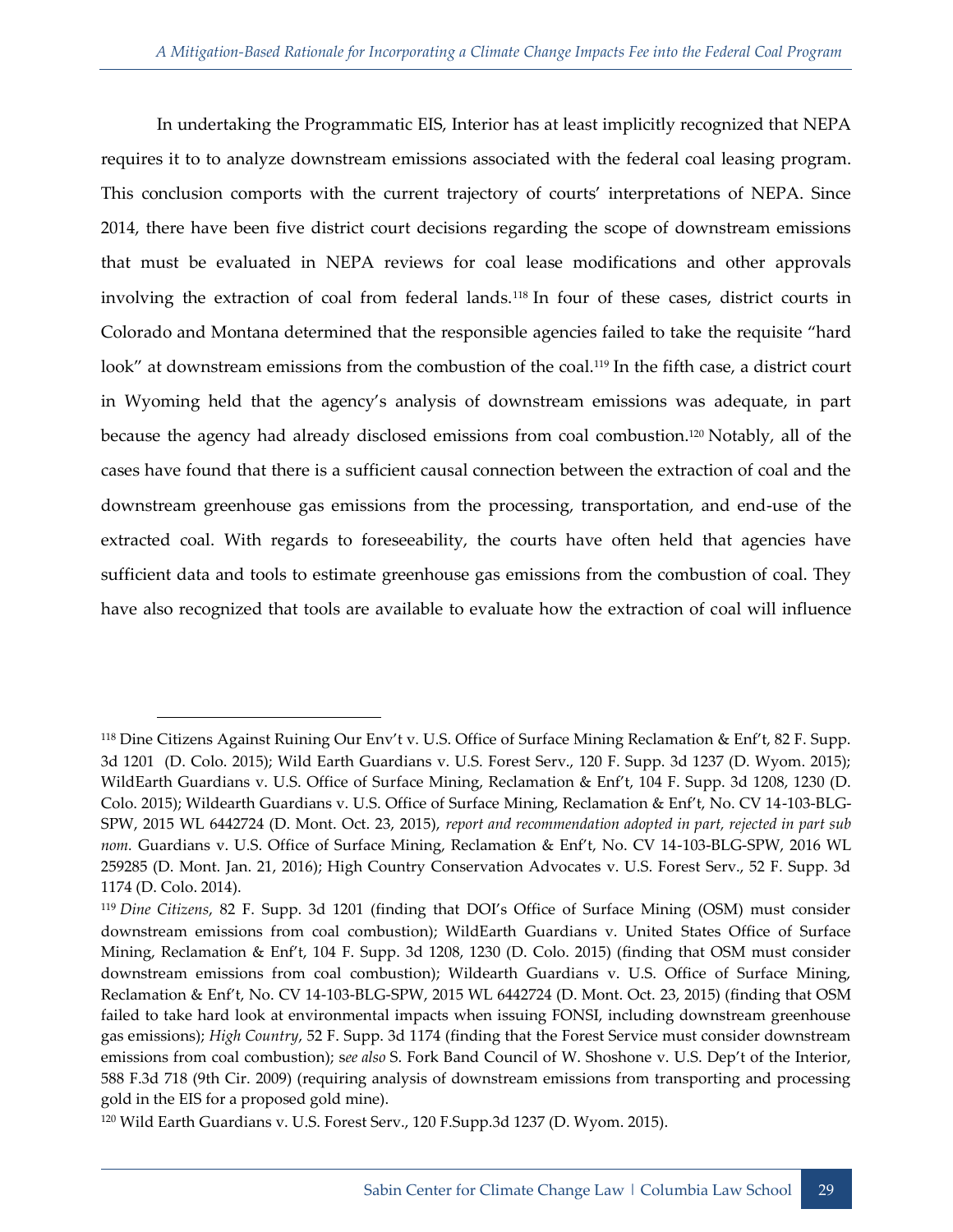coal markets.<sup>121</sup> These court decisions are fully consistent with CEQ's final guidance on considering climate change in environmental review under NEPA.<sup>122</sup>

As NEPA requires individual coal extraction projects to account for downstream emissions it necessarily requires a programmatic review to account for those same emissions. Indeed, the programmatic review is the better scale at which to analyze potential downstream emissions, in the first instance, as it allows the agency the opportunity to consider the cumulative effects of individual leasing decisions and to craft a program that is consistent with our national climate policy and international climate commitments. Moreover, under NEPA the agency can identify appropriate mitigation measures for these emissions, including compensatory mitigation measures. Greenhouse gas emissions lead inexorably—indirectly, cumulatively—to climate change impacts. NEPA requires that the Programmatic EIS fully disclose such indirect and cumulative impacts and appropriate mitigation measures.<sup>123</sup> Accordingly, the Programmatic EIS must assess mitigation measures in accordance with CEQ's guidance:

The mitigation measures discussed in an EIS must cover the range of impacts of the proposal. The measures must include such things as design alternatives that would decrease pollution emissions, construction impacts, esthetic intrusion, as well as relocation assistance, possible land use controls that could be enacted, and other possible efforts. Mitigation measures must be considered even for impacts that by themselves would not be considered "significant." Once the proposal itself is considered as a whole to have significant effects, all of its specific effects

<sup>&</sup>lt;sup>121</sup> Courts have not directly addressed whether GHG emissions from coal transportation and processing are also "reasonably foreseeable" though several cases that have touched on this issue. *See, e.g.*, *Dine Citizens*, 82 F. Supp. 3d at 1213 (noting that transportation-related impacts had already been accounted for in the EIS); Wild Earth Guardians v. U.S. Forest Serv., 120 F. Supp. 3d 1237 (D. Wyom. 2015) (upholding an agency's analysis of downstream emissions, and noting that transportation emissions had been briefly discussed but not quantified); *S. Fork Band Council*, 588 F.3d 718 (requiring analysis of emissions from gold transportation and processing where information was available to calculate those emissions).

<sup>122</sup> Council on Environmental Quality, *Final Guidance for Federal Departments and Agencies on Consideration of Greenhouse Gas Emissions and the Effects of Climate Change in NEPA Reviews*, Memorandum for Heads of Federal Departments and Agencies 13–14, 16 (Aug. 1, 2016), https://www.whitehouse.gov/sites/whitehouse.gov/ files/documents/nepa\_final\_ghg\_guidance.pdf.

<sup>123</sup> *See* U.S. ENVTL. PROT. AGENCY, CONSIDERATION OF CUMULATIVE IMPACTS IN EPA REVIEW OF NEPA DOCUMENTS (1999).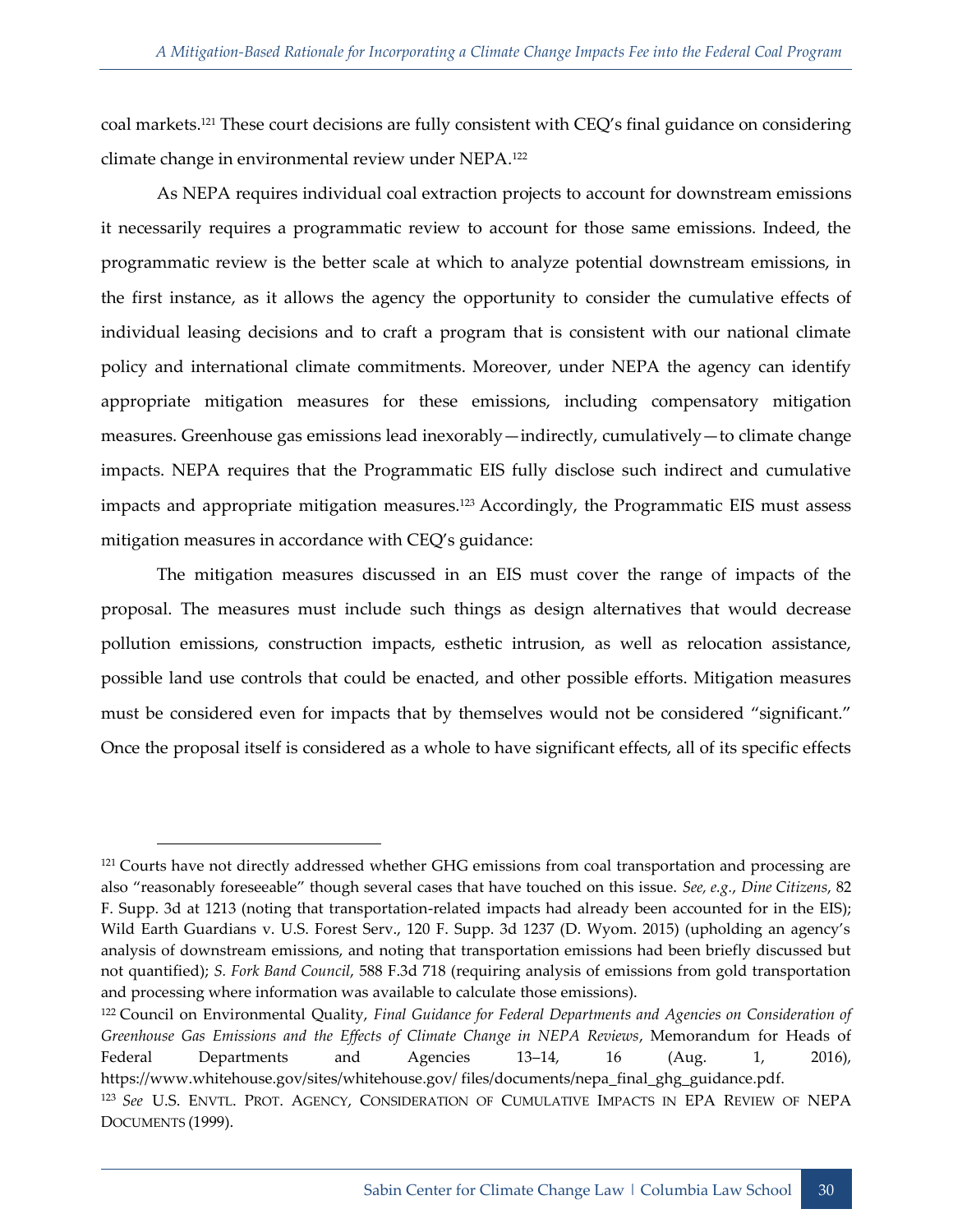on the environment (whether or not "significant") must be considered, and mitigation measures must be developed where it is feasible to do so.<sup>124</sup>

Thus, NEPA requires that BLM discuss climate change impacts, alternatives that would mitigate those impacts and other mitigation measures, even if the agency determines (presumably based on a market analysis that demonstrates other, potentially worse fossil fuels would substitute for federal coal) that the federal coal leasing program's GHG emissions are not a significant impact, or that the climate change impacts attributable to those emissions are not significant. The overall action undoubtedly has significant effects, and so feasible mitigation measures must be discussed for all impacts. The mitigation measures discussed in the Programmatic EIS should follow the "mitigation hierarchy," discussed further below. The discussion should include measures that would avoid harm (such as requiring coal extracted from public lands be combusted in power plants equipped with carbon capture, utilization and storage technology), those that would lessen harm (such as requiring coal extracted from public lands be combusted at power plants that meet the New Source Performance Standards for coal-fired power plants), as well as those that would compensate for harm.

One might argue that although upstream and downstream emissions are foreseeable effects of coal leases the impacts attributable to those emissions are simply too remote or uncertain to mitigate. Consistent with this view, the BLM could plausibly quantify emissions, identify those emissions as a significant environmental impact and develop a program to minimize those impacts through, for instance, a "net zero" emissions offset program. Such a program would be eminently reasonable, and in theory could be designed to interact with other emissions and emissions credit markets. However, BLM need not limit itself by doing so. The Social Cost of Carbon and the Social Cost of Methane provide valuations to climate change impacts associated with GHG emissions, providing at least one potential basis by which to establish a compensatory mitigation plan that extends beyond emissions offsets. As discussed further in Part V below, a compensatory mitigation plan consistent with NEPA could also include emissions offsets in the form of mitigation banks for carbon sequestration as well as other elements.

<sup>124</sup> Forty Most Asked Questions Concerning CEQ's National Environmental Policy Act Regulations*,* 46 Fed. Reg. 18,026, 18,031 (March 23, 1981) (citing 40 C.F.R. §§ 1502.14(f), 1502.16(h), 1508.14 (2016)).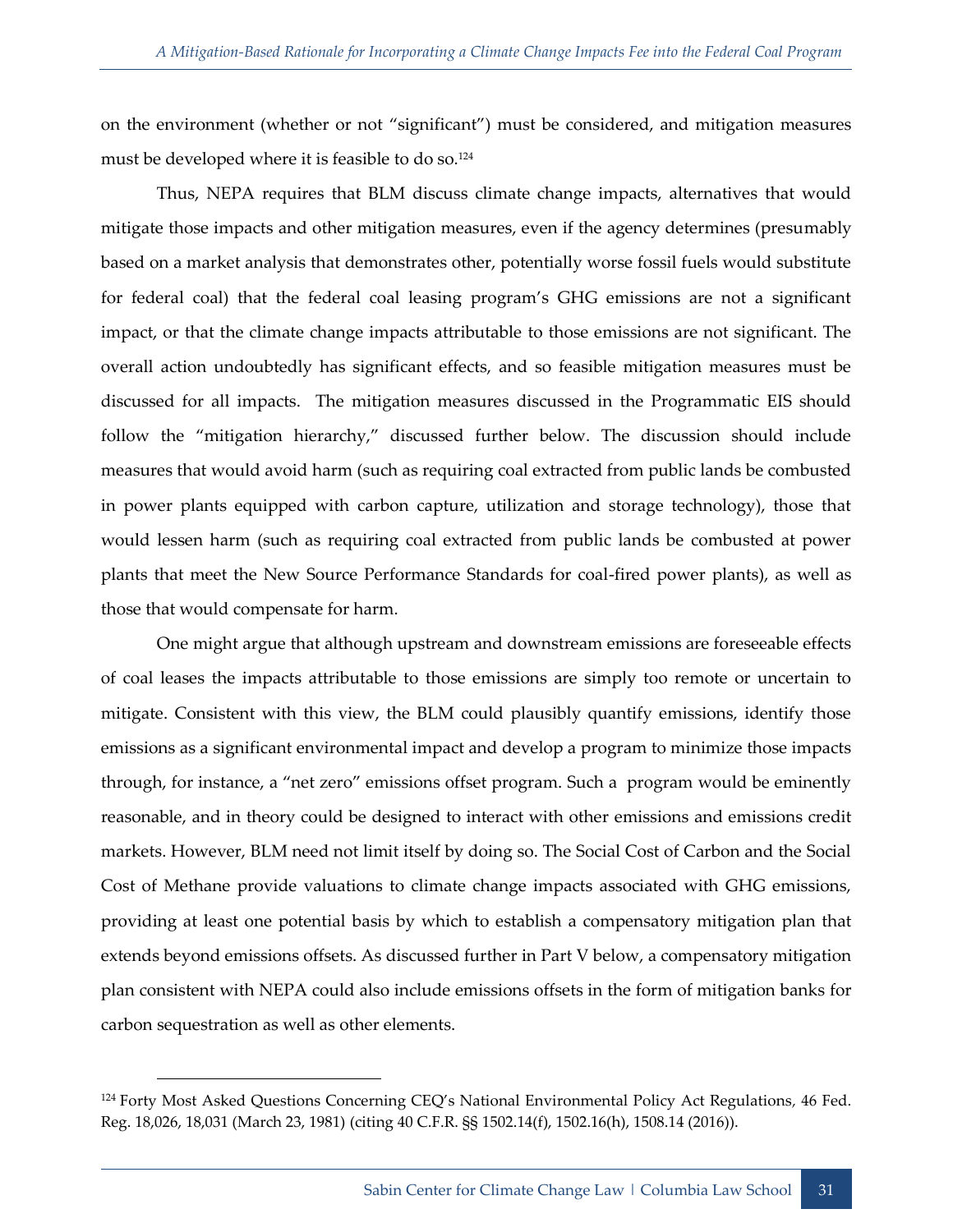#### <span id="page-40-0"></span>*B. Departmental Mitigation Policy*

-

The Department of the Interior and BLM are guided in their approach to mitigation by a number of policy directives and internal guidelines. In November 2015 the Office of the White House issued *Mitigating Impacts on Natural Resources from Development and Encouraging Related Private Investment*, a Presidential Memorandum that announced President Obama's view that the agencies implementing statutes and regulations relating to natural resources management and environmental pollution control can achieve the goals of promoting economic and energy development and protecting environmental values by undertaking "the planning necessary to address harmful impacts on natural resources by avoiding and minimizing impacts, then compensating for impacts that do occur."<sup>125</sup> The Memorandum sets forth four key policies in regards to the present analysis:

- It makes the "mitigation hierarchy" national policy applicable across the natural resource and environmental agencies.
- It recognizes that there are some resources that "are of such irreplaceable character that minimization and compensation measures, while potentially practicable, may not be adequate or appropriate," and therefore impacts should be avoided altogether.
- It establishes a "no net loss" minimum standard for resources that are "important, scarce or sensitive, or wherever doing so is consistent with agency mission and established natural resources objectives."
- It integrates the principles of consistency, durability, additionality and transparency into mitigation policy.

The Presidential Memorandum is consistent with Interior's internal mitigation policies. In Fall 2013, Secretary Jewell released Secretarial Order 3330, *Improving Mitigation Policies and Practices of the Department of the Interior*. Order 3330 directed the Department and each of its bureaus to follow a common set of principles for its mitigation decisions; to use a landscape-scale approach to guide compensatory mitigation efforts; to consider mitigation early in project planning and design;

<sup>&</sup>lt;sup>125</sup> Mitigating Impacts on Natural Resources From Development and Encouraging Related Private Investment, 80 Fed. Reg. 68,743, 68,743 (Nov. 3, 2015).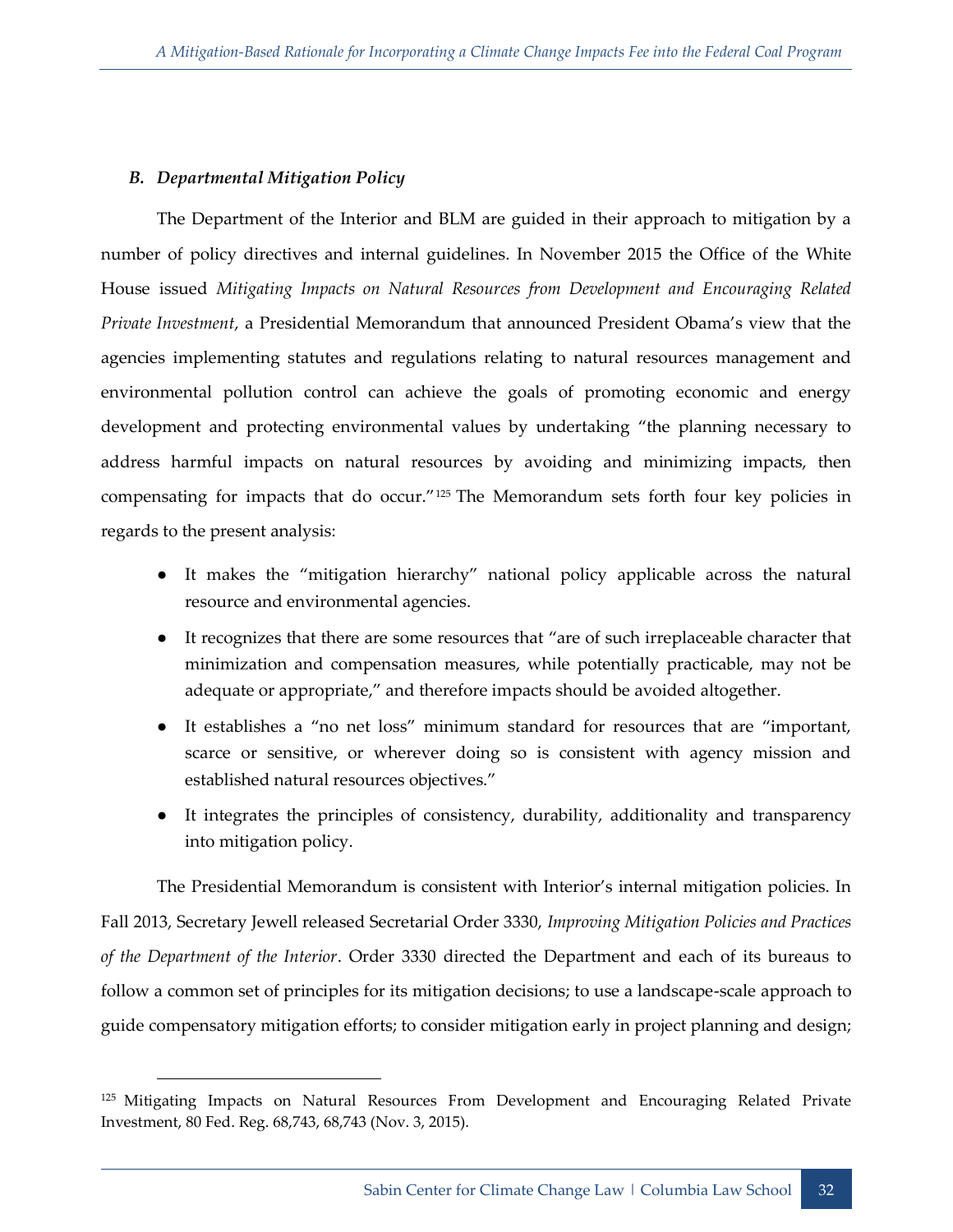to ensure durability, transparency and consistency in mitigation decisions; and to "focus on mitigation efforts that improve the resilience of our Nation's resources in the face of climate change."<sup>126</sup> In walking through the mitigation hierarchy, Secretarial Order 3330 states that "for impacts that cannot be avoided or effectively minimized, the Department should seek ways to offset or compensate for those impacts to ensure the continued resilience and viability of our natural resources over time."<sup>127</sup> Moreover, Order 3330 affirms that "[a]s the Department continues to review development projects and identify associated mitigation, it must consider the effects of climate change and incorporate landscape-level strategies to address these impacts into any mitigation framework."<sup>128</sup> Ultimately, Order 3330 leaves the Department and its bureaus with broad discretion to develop and implement mitigation strategies "through the use of landscapelevel planning, banking, in-lieu fee arrangements, or other possible measures," including regional mitigation plans that "address mitigation for multiple resources, such as biological, ecological, cultural, and scenic resources, as well as socioeconomic factors, as appropriate."<sup>129</sup>

On October 23, 2015, Interior released "Landscape-Scale Mitigation Policy," a new chapter in its Departmental Manual, which effectively operationalizes Order 3330.<sup>130</sup> The chapter "establishes Departmental policy and provides guidance to bureaus and offices to best implement mitigation measures associated with legal and regulatory responsibilities and the management of Federal lands, waters, and other natural and cultural resources under the jurisdiction of the Department of the Interior."<sup>131</sup> The purpose of the new policy is to:

> effectively avoid, minimize, and compensate for impacts to Department-managed resources and their values, services, and functions; provide project developers with added predictability, efficient, and timely environmental reviews; improve the resilience of our Nation's resources in the face of climate change; encourage strategic conservation investments in lands and other resources; increase compensatory mitigation effectiveness, durability, transparency, and consistency; and better utilize mitigation measures to help achieve Departmental goals.<sup>132</sup>

-

<sup>132</sup> *Id.*

<sup>126</sup> SO 3330, *supra* note 116, § 1.

<sup>127</sup> *Id.* § 2.

<sup>128</sup> *Id.*

<sup>129</sup> *Id.* § 4(a).

<sup>130</sup> *Mitigation Chapter*, *supra* note 117.

<sup>131</sup> *Id.* § 6.1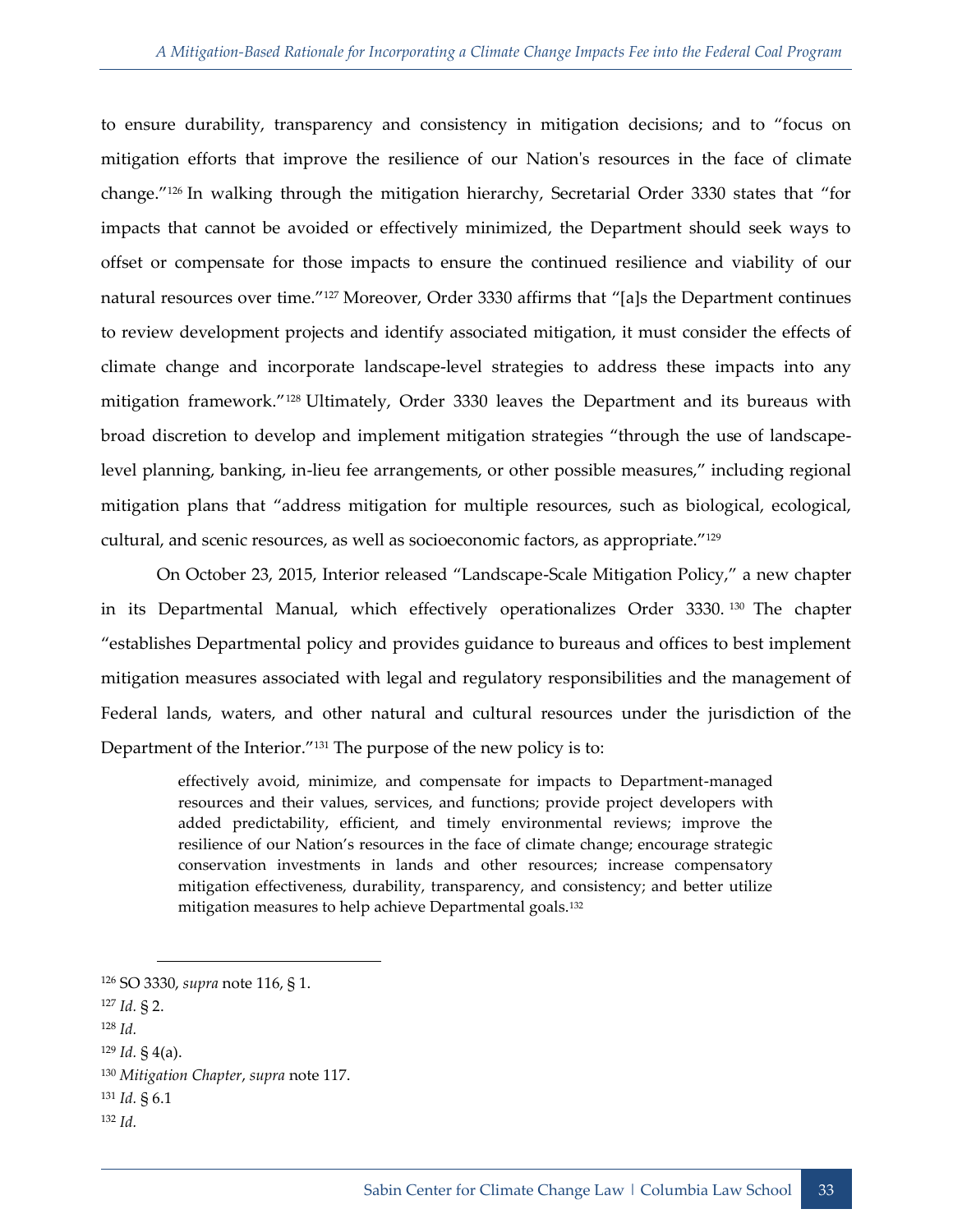Different mechanisms for compensatory mitigation—such as in lieu fees, mitigation banks and permittee-responsible measures—are to be held to equivalent standards.<sup>133</sup>

One of the core principles set forth in the Departmental Manual is that mitigation necessitates the identification and promotion of "mitigation measures that help address the effects of climate change and improve the resilience of our Nation's resources and their values, services, and functions."<sup>134</sup> Among the ways the Department and its bureaus can act consistent with this principle is to "[c]onsider greenhouse gas emissions in project design, analysis, and development of alternatives."<sup>135</sup> Other efforts may include protecting habitat, maintaining ecosystem services, slowing the spread of invasive species, protecting and restoring habitats that store carbon and accounting for uncertainty and risk in compensatory mitigation design.<sup>136</sup>

The sum total of the White House and Interior guidance is that BLM can and should assess and potentially implement mitigation measures, which might operate through any number of mechanisms, including lease stipulations and chargeable fees, among other things. The mitigation measure should first seek to avoid GHG emissions and their climate impacts; second, seek to minimize emissions and impacts; and third, compensate for unavoidable impacts, as through a climate change impacts fee.

# <span id="page-42-0"></span>**V. Employing a Climate Change Impacts Fee as a Programmatic Compensatory Mitigation Strategy for the Federal Coal Leasing Program: Design and Technical Issues**

This section identifies and discusses some of the key design and technical issues that BLM should address in the course of evaluating the potential of employing a climate change impacts fee. This fee would appear as a compensatory mitigation strategy or plan, consistent with recent agency guidance and practice. As such, it would seek to "compensate for remaining unavoidable impacts after all appropriate and practicable avoidance and minimization measures have been applied, by replacing or providing substitute resources or environments…through the restoration,

<sup>133</sup> *Id.* §§ 6.6(C)(3)(b), 6.7.

<sup>134</sup> *Id.* § 6.6(F).

<sup>135</sup> *Id.* § 6.6(F)(7).

<sup>136</sup> *See id.* § 6.6(F).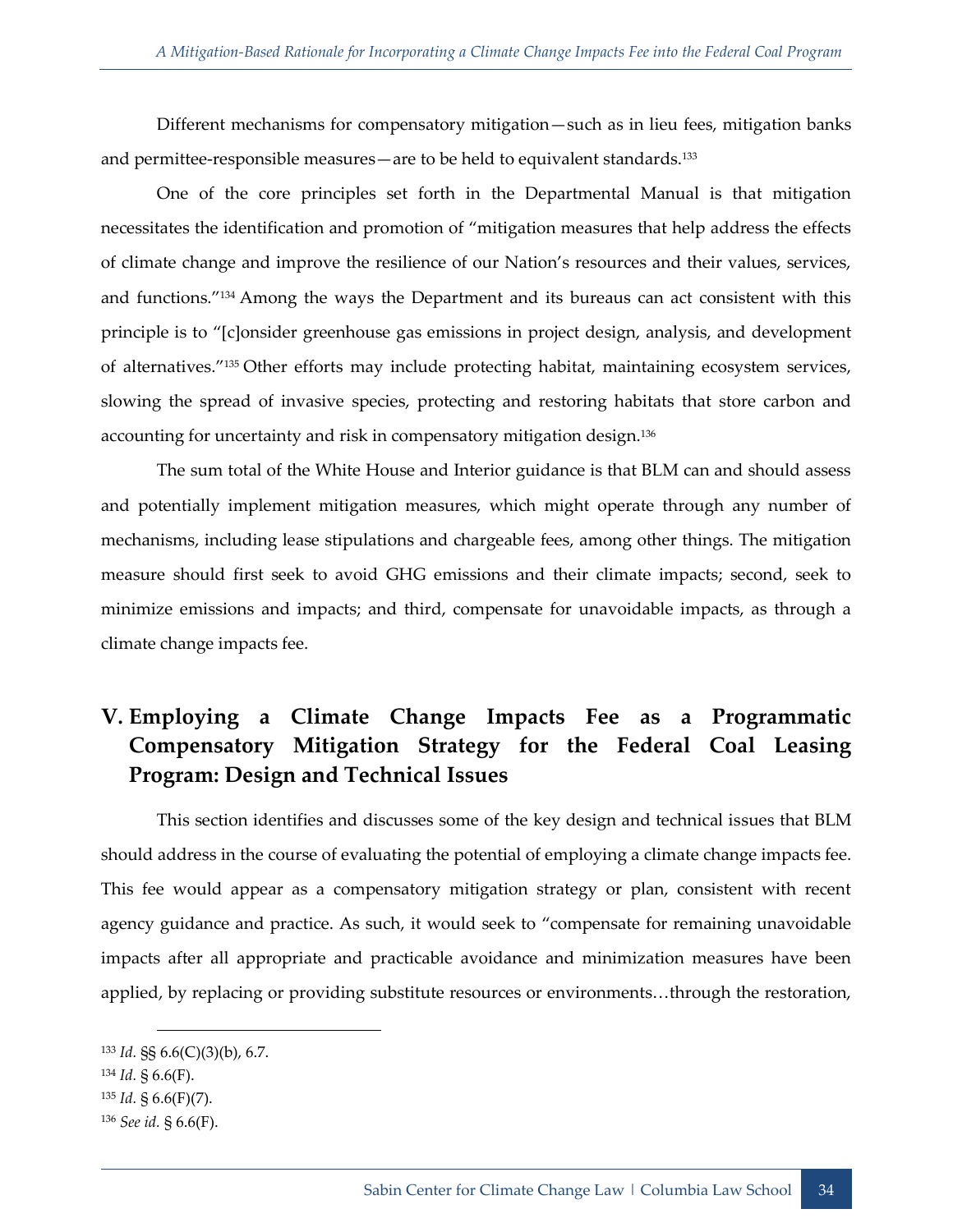establishment, enhancement, or preservation of resources and their values, services, and functions."<sup>137</sup> The intention here is not to set forth a single proposal but to outline an array of considerations and issues for BLM to identify, solicit further comment on and consider in the Programmatic EIS.

There are a number of key questions to address in developing a mitigation framework in any context: 1) Whether to mitigate. 2) When to mitigate. 3) What mitigation should be required. 4) Technical issues surrounding how to mitigate.<sup>138</sup> This section looks at these questions in turn, and concludes by providing a sample analysis, using the framework developed for and employed in the regional compensatory mitigation strategies in BLM's Western Solar Plan.

#### <span id="page-43-0"></span>*A. Whether to Mitigate*

The question of whether to mitigate was the subject of Part II, where the question was conceived as one of the government's duty and discretion. For the reasons set forth in detail above, BLM has under the common law and federal legislation both a duty to mitigate climate change impacts resulting from upstream and downstream GHG emissions and the discretion to do so. The question has also been broached here as a narrower question of criteria: Are these impacts the sort of impacts for which mitigation, and compensatory mitigation in particular, is appropriate? As discussed in Part IV, under NEPA and Interior's and BLM's compensatory mitigation policies the answer is plainly yes. And, as discussed in Part III, common law doctrines pertaining to lessee and lessor liability reinforce this conclusion.

Moreover, it makes policy sense to require coal lessees to compensate for the unavoidable impacts of their extractive industry in the form of a climate change impacts fee. Indeed, doing so is to the industry's benefit, as compensatory mitigation might allow coal mining companies to continue their existing business, rather than taking more drastic (though arguably necessary) action, such as imposing a permanent moratorium on the issuance of new coal leases. Moreover,

<sup>137</sup> *Id.* § 6.4(C).

<sup>138</sup> *See* Laroe, *supra* note 86, at 9.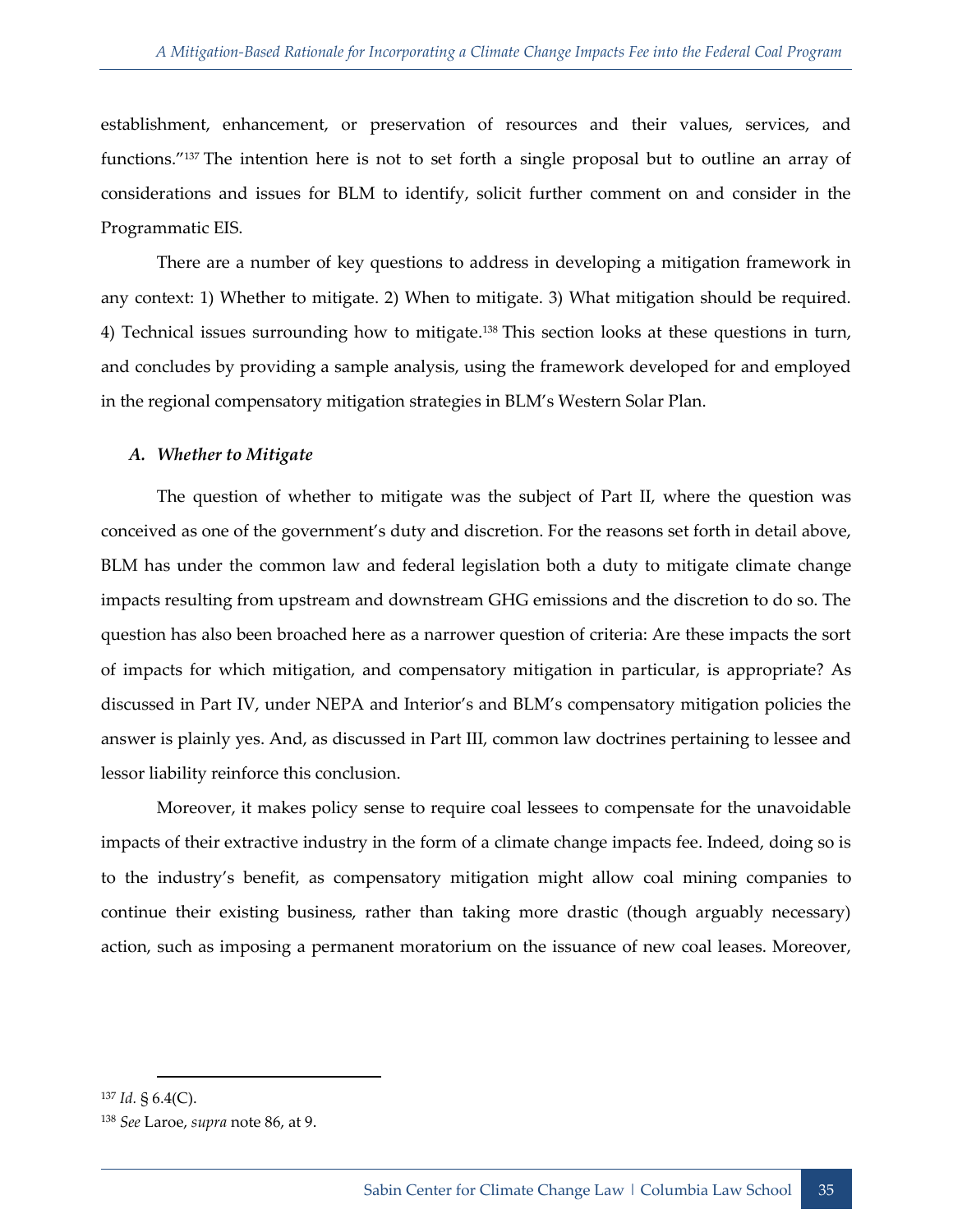this approach would achieve the public benefit, economic efficiency and environmental equity that come with internalizing the external costs of coal extraction.<sup>139</sup>

#### <span id="page-44-0"></span>*B. When to Mitigate*

-

The question of when to require, or allow, compensatory mitigation will, in this context, bleed into questions of form. A climate change impacts fee could be assigned via BLM's determination of fair market value, as part of the bonus bid, through the rental fee, in a lease stipulation, as part of the royalty rate or potentially in some other form. Each of these potential moments would calculate the fee amount and result in payment and receipt at a different point in the lease process. BLM should consider the pros and cons of calculating and requiring payment at each of these different points.

As a starting point, it may be noted that the mitigation policies set forth by President Obama, Interior and BLM all advocate for advance mitigation where possible, in order to provide certainty to the private sector and to help ensure the effectiveness of compensatory mitigation. Here, however, advance compensatory mitigation could result in over-charging lessees for downstream GHG emissions and climate change impacts. If projected quantities of recoverable coal prove overly optimistic, or if the company's efforts produce less coal than estimated, a fee tied to projected amounts of coal or to acreage would over-charge the lessee. A climate change impacts fee based on actual production, as measured, for instance, on an annual or bi-annual basis, would avoid this scenario. The use of a consistent metric, such as the Social Cost of Carbon and the Social Cost of Methane, which can be readily applied to production, would provide a degree of certainty

<sup>&</sup>lt;sup>139</sup> Those seeking to challenge a compensatory mitigation regime for federal coal might raise the "perfect substitute" argument. The "perfect substitute" argument posits that the extraction of fossil fuels will not actually cause an increase in consumption, because the same quantity of the fuel would be produced elsewhere and eventually transported and consumed, even if the agency did not approve the proposal at issue. Notably, the Eighth Circuit Court of Appeals explicitly rejected this proposition in relation to a proposed coal rail line, noting that it is "illogical at best" because the "increased availability of inexpensive coal will at the very least make coal a more attractive option to future entrants into the utilities market when compared with other potential fuel sources, such as nuclear power, solar power, or natural gas" and thus the project will "most assuredly affect the nation's long-term demand for coal." Mid States Coal. for Progress v. Surface Transp. Bd., 345 F.3d 520, 549 (8th Cir. 2003). The federal district court in Colorado has also rejected the "perfect substitution" argument in relation to fossil fuel extraction proposals. High Country Conservation Advocates v. U.S. Forest Serv., 52 F. Supp. 3d 1174, 1198 (D. Colo. 2014). *But see* Wild Earth Guardians v. U.S. Forest Serv., 120 F. Supp. 3d 1237 (D. Wyom. 2015).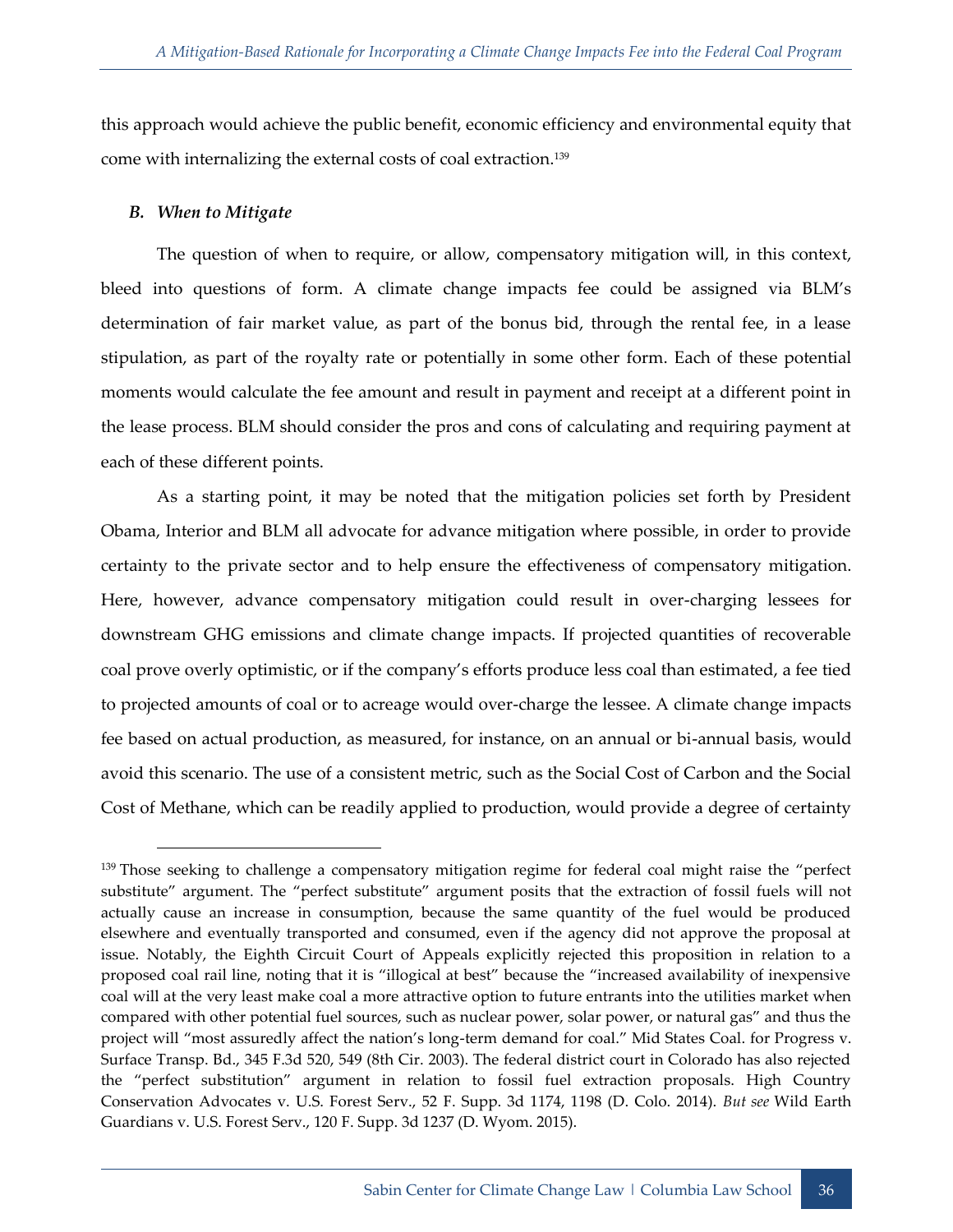to the private sector and offer a consistent and transparent programmatic approach to calculating appropriate compensation.

#### <span id="page-45-0"></span>*C. How to Mitigate*

-

Designing a compensatory mitigation strategy for the federal coal leasing program will require BLM to make two preliminary determinations: how to categorize the atmospheric and other resources adversely affected, and what the appropriate scale for mitigation is. Program design will also require BLM to make a number of more technical decisions, including how to calculate a fee, what types of mitigation mechanisms the fee might be put into and how to manage such mitigation mechanisms. This sub-section seeks to encourage a dialog on a climate change impacts fee by briefly addressing these design questions in turn.

#### *a. Categorization of Federal Coal's Climate Change Impacts*

<span id="page-45-1"></span>The BLM should consider how to categorize the climate and other natural resources adversely impacted by the federal coal leasing program, as doing so may affect the form and degree of mitigation the agency requires. The Presidential Memorandum *Mitigating Impacts from Natural Resource Development* identifies three types or categories of resources: irreplaceable resources; resources that are important, scarce or sensitive; and other resources managed consistent with an agency's mission and objectives.<sup>140</sup> The preferred means of mitigating impacts on irreplaceable resources is avoidance. For important, scarce or sensitive resources the Presidential Memorandum establishes a minimum "no net loss" standard, and a preference for a "net benefit." The DOI's mitigation policy adopts these categories and standards. $141$ 

There is an argument to be made that the climate in which human civilization took shape and in which we continue to exist constitutes an irreplaceable resource, and that the appropriate mitigation measure for continued GHG emissions and climate change impacts is avoidance. Irreplaceable resources are those that have been "recognized by legal authorities as requiring particular protection from impacts and that because of their high value or function and unique

<sup>&</sup>lt;sup>140</sup> Mitigating Impacts on Natural Resources From Development and Encouraging Related Private Investment, 80 Fed. Reg. 68,743, 68,745 (Nov. 3, 2015). <sup>141</sup> *Mitigation Chapter*, *supra* note 117, § 6.6(b).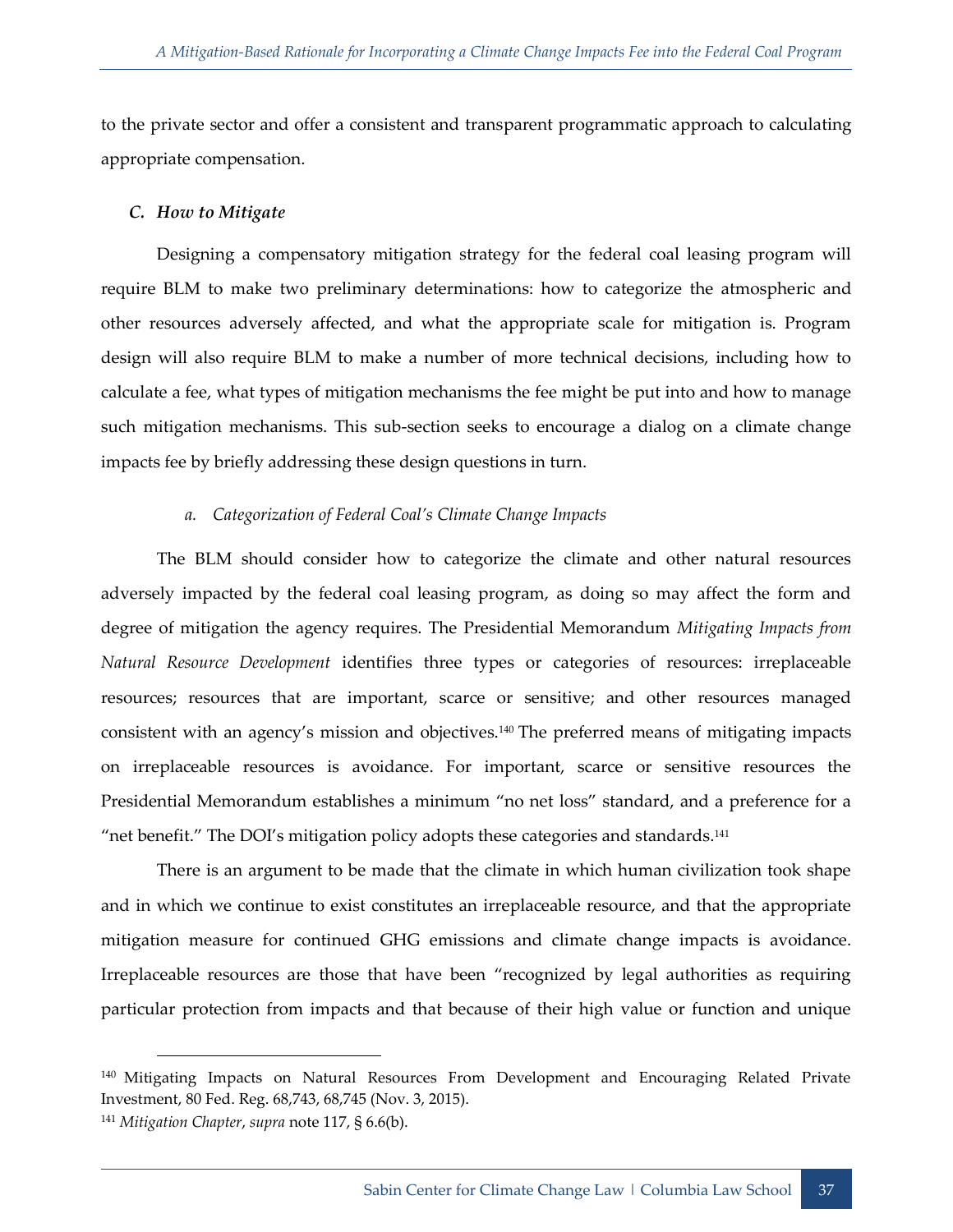character cannot be restored or replaced."<sup>142</sup> Legal authorities—including the UNFCCC and the Clean Air Act—have recognized the need to provide particular protections to the climate. The high value and function of the climate system—to the extent there was ever a real question about it has been documented by EPA and others,<sup>143</sup> and becomes more and more evident as the increasing extent and severity of climate impacts continue to emerge. What's more, it is entirely unclear that the climate can be restored through technological innovations in direct air capture or geoengineering; clearly, though, it cannot be replaced.

If BLM concludes that the climate is not an irreplaceable resource warranting avoidance to the maximum extent practicable the agency must conclude that it is nonetheless an important and sensitive resource, and that the appropriate mitigation standard is a minimum of no net loss, and preferably a net benefit. There is no other reasonable conclusion—the climate is important. In recent years, due to the quantity of anthropogenic GHG emissions, it has also become sensitive, and it is at serious risk of breaching tipping points that could fundamentally alter life on earth. Pursuant to BLM's policies, the appropriate mitigation for a resource that fits into this category is "a no net loss outcome for impacted resources and their values, services, and functions, or, as required or appropriate, a net benefit in outcomes."<sup>144</sup> This language affords BLM a good deal of discretion in crafting a compensatory mitigation strategy that makes use of a climate change impacts fee. As discussed in Section V.C.d below, the no net loss/net benefit standard could apply directly through an emissions offset requirement, or somewhat more indirectly through fees that would address other "outcomes" related to the "values, services and functions" impacted by the coal leasing program, including through adaptation efforts aimed at increasing resilience by decreasing socioeconomic impacts or funding infrastructure or nature-based adaptations.

#### *b. The Scale of a Compensatory Mitigation Strategy*

<span id="page-46-0"></span>Secretarial Order 3330 directs Interior and it bureaus to adopt a landscape-scale approach to mitigation. It also requires the Department to "consider the effects of climate change and

<sup>&</sup>lt;sup>142</sup> Mitigating Impacts, 80 Fed. Reg. at 68, 744.

<sup>143</sup> *See e.g.*, U.S. ENVTL. PROT. AGENCY, CLIMATE CHANGE IN THE UNITED STATES: BENEFITS OF GLOBAL ACTION (2015).

<sup>144</sup> *Mitigation Chapter*, *supra* note 117, § 6.6(B).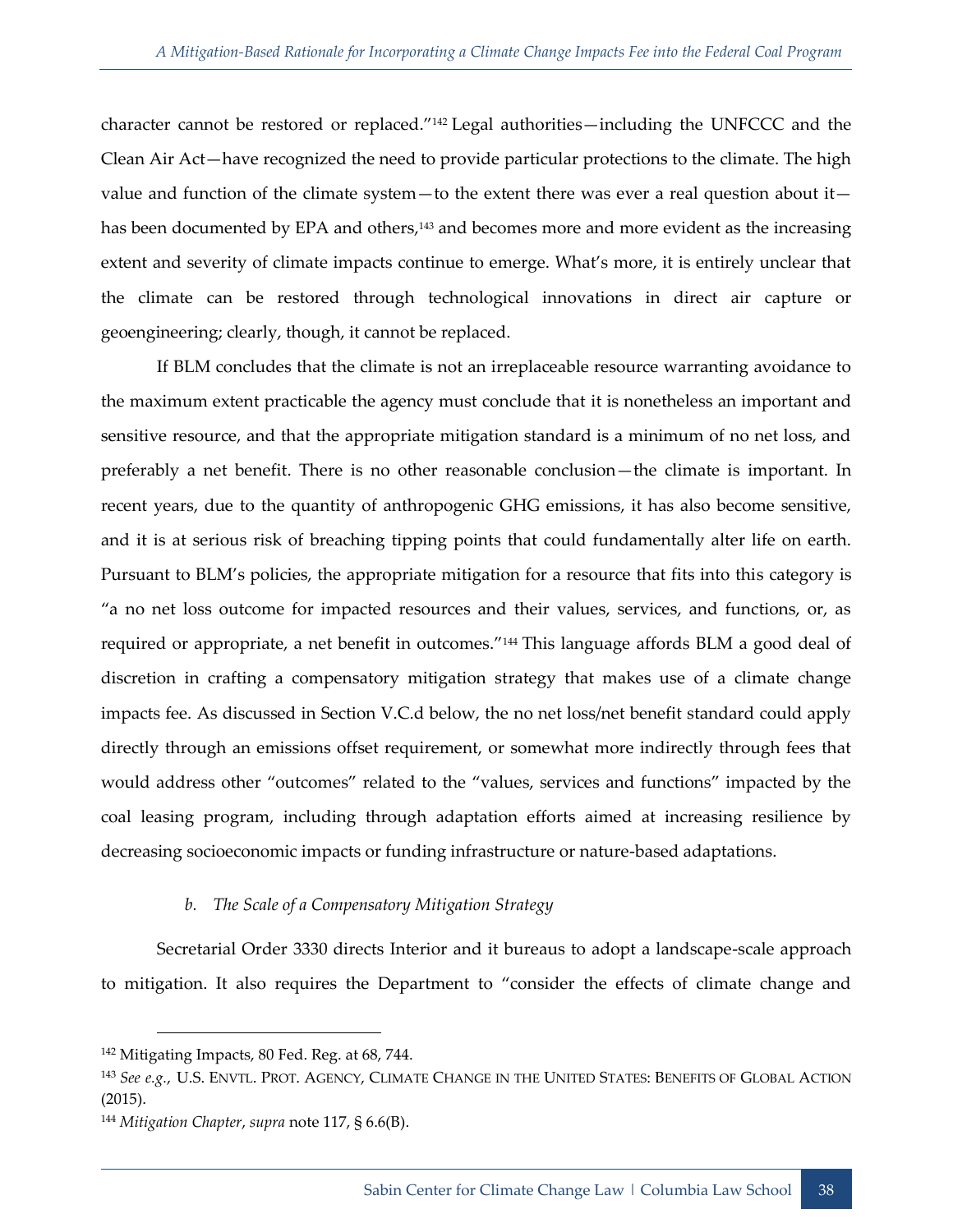incorporate landscape-level strategies to address these impacts into any mitigation framework."<sup>145</sup> The Departmental Manual offers more specific guidance on implementing this directive, and affirms the preference for landscape-scale approaches and landscape-scale plans and strategies for impact mitigation.<sup>146</sup>

The appropriate landscape-scale in which to seek mitigation for climate change impacts is most likely planetary. Interior defines "landscape" as "an area encompassing an interacting mosaic of ecosystems and human systems characterized by a set of common management concerns." 147 A landscape is not geospatially limited; it "is not defined by the size of the area, but rather by the interacting elements that are relevant and meaningful in a management context."<sup>148</sup> The climate is a whole Earth phenomenon, and managing the climate change problem is a fully international affair.

Moreover, the "landscape-scale approach applies the mitigation hierarchy for impacts to resources and their values, services, and functions at the relevant scale, however narrow or broad, necessary to sustain, or otherwise achieve established Departmental goals for those resources and their values, services, and functions."<sup>149</sup> In developing a landscape-scale strategy or plan, BLM is charged with identifying "clear management objectives for targeted resources and their values, services, and functions at landscape-scales, as necessary, including across administrative boundaries, and employ[ing] the landscape-scale approach to identify, evaluate, and communicate how mitigation can best achieve those management objectives."

BLM would have ample room to craft a mitigation program that designates the planet as the appropriate landscape-scale, takes a planetary-scale approach to mitigation and developing planetary-scale mitigation strategies. Most importantly, this approach would empower BLM to directly link the federal coal leasing program's GHG emissions to the United States' international climate commitments and goals. It could also allow BLM to operate in explicit reference to the concept of a carbon budget. At the same time, a planetary-scale approach to mitigation would still

<sup>147</sup> *Id.* § 6.4(D).

<sup>148</sup> *Id.* 

<sup>145</sup> SO 3330, *supra* note 116, § 2.

<sup>146</sup> *Mitigation Chapter*, *supra* note 117, § 6.6(D), (E).

<sup>149</sup> *Id.* § 6.4(E)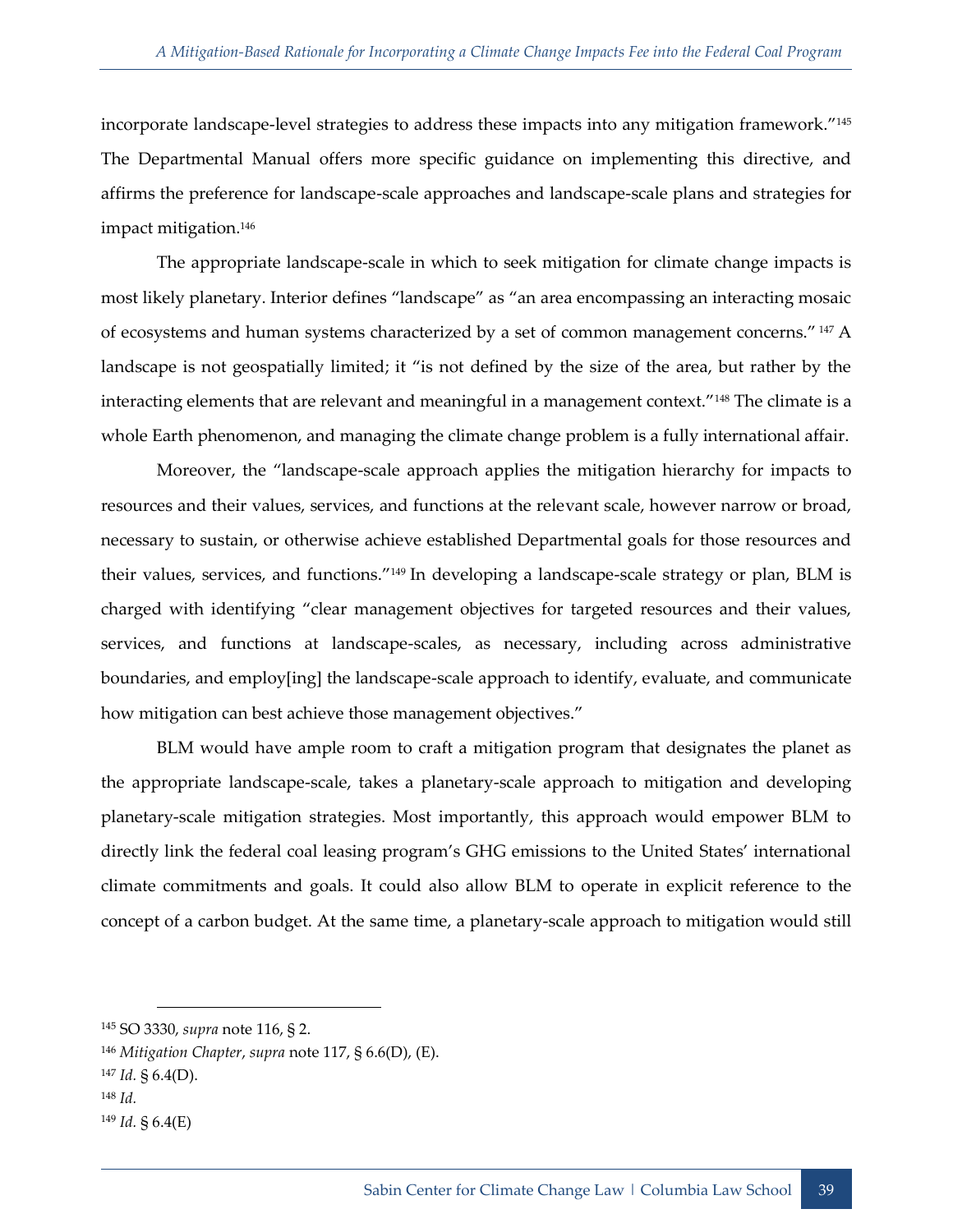preserve the agency's discretion to develop a compensatory mitigation framework that targets national, or even regional, management objectives.

Alternatively, BLM might designate the United States as the appropriate landscape-scale, or even adopt a fully regional approach.

## *c. Calculating a Climate Change Impacts Fee*

-

<span id="page-48-0"></span>The question of what the proper amount to charge for federal coal has been the subject of several economic analyses.<sup>150</sup> This paper does not seek to set any particular amount; rather, the purpose here is to begin to identify fee-related issues Interior and BLM should consider in the environmental review. As noted previously, the Social Cost of Carbon/Social Cost of Methane provides one possible means to calculating a climate change impacts fee. In offering a sciencedriven metric that provides transparency, consistency and predictability to the private sector and to the American public the Social Cost of Carbon/Social Cost of Methane would be consistent with the United States' existing climate policies, and with the White House and Interior mitigation policies discussed above. In offering a court-tested metric, it provides at least some assurance that the action will survive legal challenge.<sup>151</sup>

However, the Social Cost of Carbon/Social Cost of Methane is also something of a political flashpoint, and need not be taken as the end of the discussion. As noted above, as landowner the federal government possesses the right to recover from its lessee for damages to the leased property and the freedom to insure against damages to its other properties resulting from its lessee's activities, including but not limited to natural and other resources on public lands. In establishing a fee based on the federal government's own expenses, Interior and BLM could seek to calculate the amounts paid out in recent years and expected to be paid out in the future for climate change adaptation and disaster management, and allocate an appropriate percentage to the carbon

<sup>150</sup> *See* THE ECONOMICS OF COAL LEASING ON FEDERAL LANDS, *supra* note 7; HEADWATERS ECONOMICS, AN ASSESSMENT OF U.S. FEDERAL COAL ROYALTIES: CURRENT ROYALTY STRUCTURE, EFFECTIVE ROYALTY RATES, AND REFORM OPTIONS (2015); VULCAN PHILANTHROPY, FEDERAL COAL LEASING OPTIONS: EFFECTS ON CO2 EMISSIONS AND ENERGY MARKETS (2016); Krupnick et al., *supra* note 7; *see also* Todd Gerarden et al., *Federal Coal Program Reform, the Clean Power Plan, and the Interaction of Upstream and Downstream Climate Policies* (Nat'l Bureau of Econ. Research, Working Paper No. 22,214, 2016).

<sup>151</sup> Zero Zone Inc. v. U.S. Dep't of Energy, 2016 WL 4177217 (7th Cir. 2016). *See also* High Country Conservation Advocates v. U.S. Forest Serv., 52 F. Supp. 3d 1174 (D. Colo. 2014).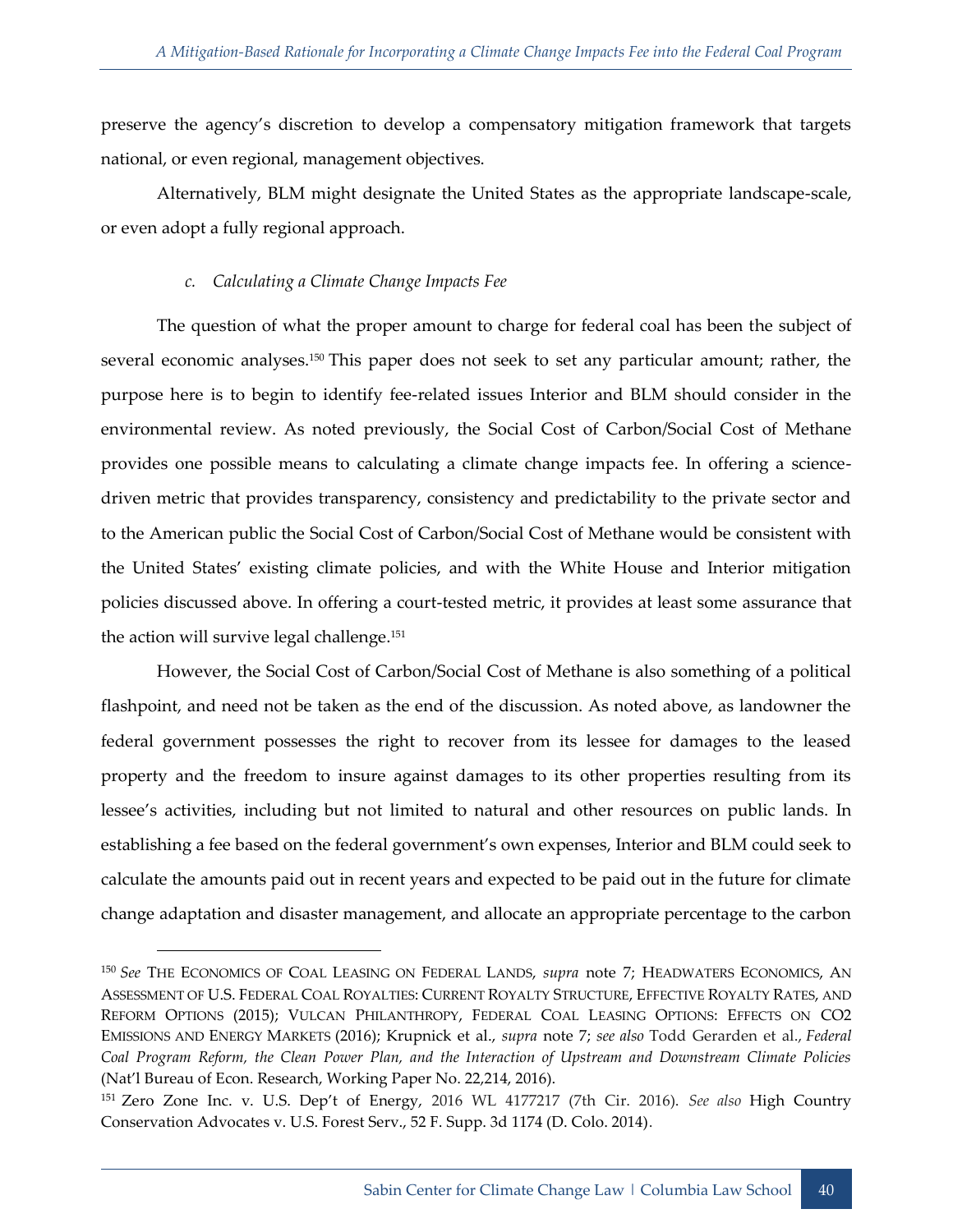being extracted under the lease. This would be a lesser amount than the full Social Cost of Carbon, and may well reflect a percentage of the costs already incorporated into that tool, but it offers an alternative conceptual approach to the establishment of the fee.

Even a decision to to use the Social Cost of Carbon is not the end of the issue. There are other technical questions BLM will inevitably need to consider in deciding not only how to calculate a climate change impacts fee but also what the ultimate fee should be. These include, but are not limited to:

- How to account for intervening actors: The extraction of coal from the ground is the beginning, not the end, of the trajectory that results eventually in GHG emissions and associated impacts for which mitigation is warranted. What percentage of the overall cost of the emissions should be allocated to coal production?
- *How to account for regulations on power plants and other coal users:* Assignment of a climate change impacts fee is tantamount to assignment of responsibility for emissions from the fossil fuel. Under the Clean Power Plan and other regulations, downstream emitters are also being "charged" for the use of fossil fuels through regulatory costs. Although there may be sound ecological and equity reasons to charge both coal companies full price for the GHG emissions and climate change impacts associated with their activities there is also a reasonable economic basis for concern about so-called double-counting of emissions. How should a fee be structured to prevent against potential economic inefficiencies and other concerns pertaining to double-counting of emissions?
- How to account for the different carbon intensity of coal: Coal located in different regions, and coal located in different places within regions, and coal located in different spots on a leased parcel, might contain different degrees of carbon intensity and/or energy efficiency. To what extent should climate change impact fees be sensitive to these differences, and how should these differences be accounted for?
- *Whether and how to account for historic emissions*: Climate change is already at an advanced stage, due in no small part to the combustion of coal mined in the United States. Should compensatory mitigation for new leases seek to recover costs associated with historic emissions? If so, what percentage of the overall cost should be allocated to new coal production?
- *Whether and how to account for historic costs: Climate change has already resulted in* extraordinary costs incurred by the American public, including but are not limited to disaster recovery costs from events such as Hurricanes Sandy and Katrina, forest fire management costs, and adaptation costs incurred by federal agencies, and emissions that will occur from existing coal leases will only add to those costs. Should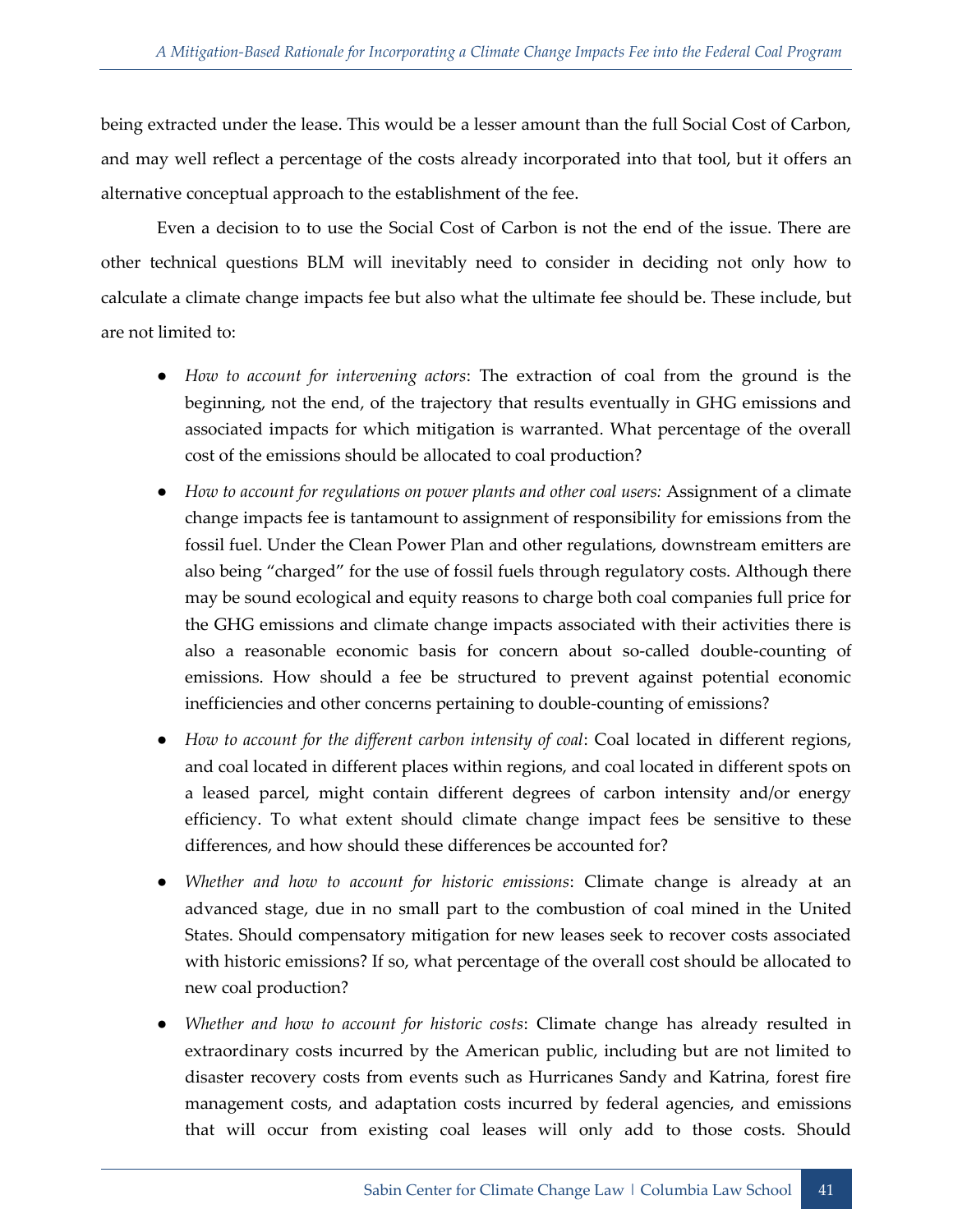compensatory mitigation for new leases seek to recover costs associated with these historic and locked-in costs? If so, what percentage of the overall cost should be allocated to new coal production?

● *How to account for the impacts different prices will have on different companies, industry sectors, states, tribes, and local communities*: Ultimately, the amount charged through a climate change impacts fee could influence the economics of the coal industry and economic and financial situations of the states, tribes, local communities and individuals engaged with it. How should the agency balance these competing interests and concerns in setting a fee?

#### *d. Permissible Forms and Management of Compensatory Mitigation*

<span id="page-50-0"></span>Pursuant to agency policy, different mechanisms for compensatory mitigation—such as in lieu fees, mitigation banks and permittee-responsible measures—are to be held to equivalent standards.<sup>152</sup> A climate change impacts fee might be allocated and expended in any of these ways. It could be paid in to the government as an in lieu fee. It could be paid into a government- or privately-managed GHG emissions mitigation bank. Or it could remain with the lessee as a permittee-responsible mitigation requirement. BLM should consider whether to select a preferred form of mitigation, or whether to allow for multiple forms.

An in lieu fee could provide the government with a dedicated fund to expend on programs and projects designed to achieve climate change mitigation or adaptation goals. These funds could go to any number of uses. For instance, the funds could be used to pay for federal adaptation efforts on public lands. The funds could be used to preserve carbon stocks and sinks, or to invest in energy efficiency and renewable energy development. Given the federal government's ownership of extensive carbon resources, a fund created by in lieu fees could be used not only to acquire new stocks or sinks but also to help pay for the impacts of preserving ones already owned by the federal government, such as by increasing community resilience in coal-impacted communities by funding adaptation projects and economic transition programs.

A mitigation bank might be designed to operate in a way similar to those established for wetlands under Section 404 of the Clean Water Act. The bank could be limited to mitigating downstream emissions through sequestration and other offsets. Of course, such a program would

<sup>152</sup> *Mitigation Chapter*, *supra* note 117, §§ 6.6(C)(3)(b), 6.7.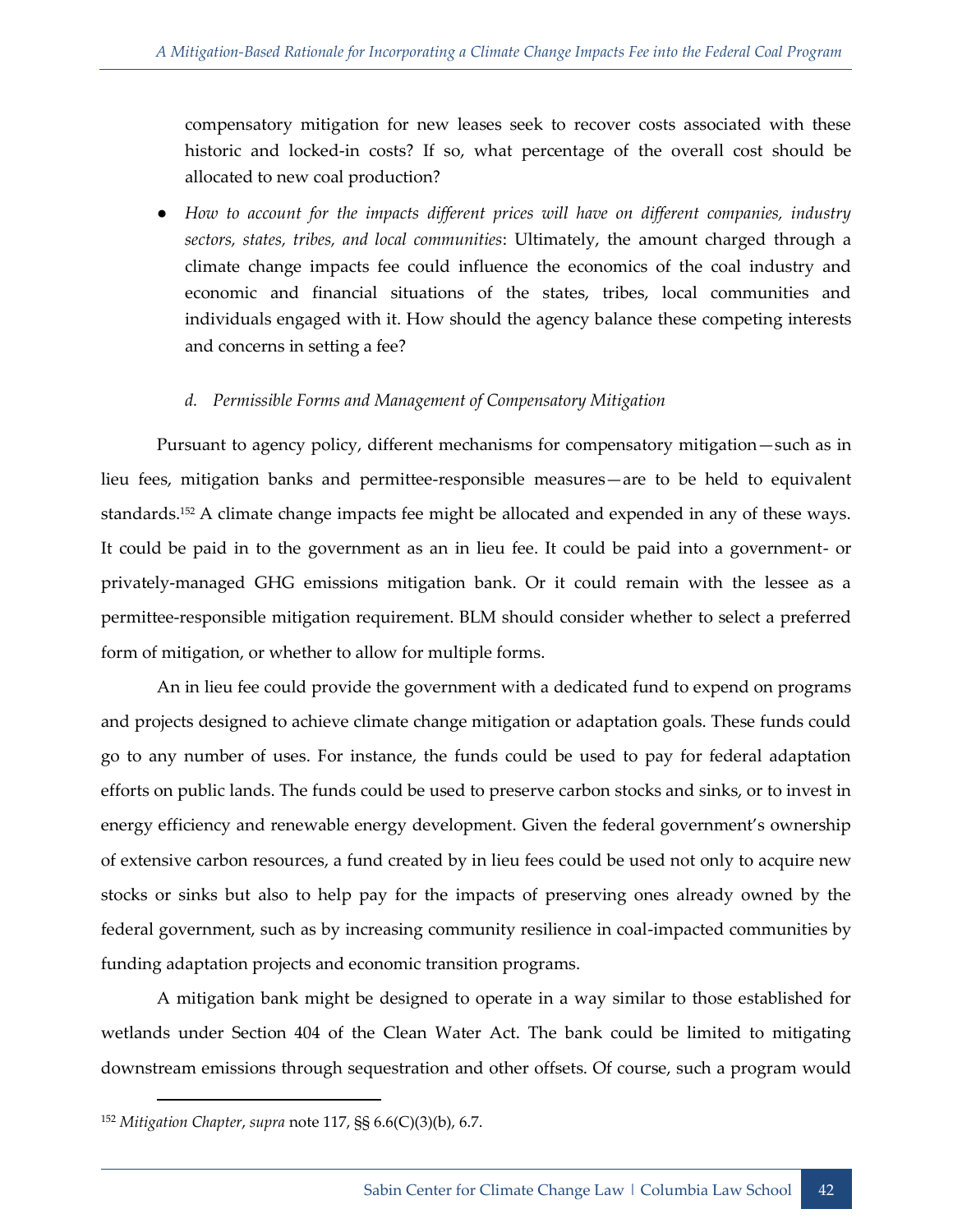encounter the same technical issues as other GHG emissions offsets programs. BLM must seek to ensure that offsets are real, quantifiable, additional, verifiable and permanent. As with calculating the fee itself, an offsets program may need to designate an appropriate ratio of offsets to emissions. And, BLM should seek to ensure that there is no double-counting of emissions.

## <span id="page-51-0"></span>*D. A Sample Framework for Developing a National Compensatory Mitigation Strategy for the Federal Coal Leasing Program*

In considering employing a climate change impacts fee as a compensatory mitigation strategy for the federal coal leasing program BLM will not be starting from scratch. The bureau's Regional Mitigation Strategies for Solar Development provide something of a template. There, BLM committed to seek to avoid and/or minimize adverse impacts associated with solar development on public lands in the American Southwest, and for those impacts that cannot be avoided or minimized develop regional mitigation plans for each solar energy zone analyzed in the Programmatic Environmental Impact Statement for Solar Energy Development in Six Southwestern States (Solar PEIS).<sup>153</sup> The regional mitigation strategies were from the outset authorized to incorporate compensation in the form of funding for identified conservation priorities.<sup>154</sup>

The Regional Mitigation Strategies issued in March 2016 provide further useful detail. Among other things, for instance, the Arizona Regional Mitigation Strategy provides (1) a recommended method for calculating a regional compensatory mitigation fee that can be assessed to developers choosing to contribute to a mitigation fund, and an explanation of how it was calculated for each of the solar energy zones in the state;  $155$  (2) preliminary information on management of mitigation obligation revenues;<sup>156</sup> and (3) recommended regional compensatory mitigation sites,  $action(s)$ , and desired outcomes.<sup>157</sup>

<sup>153</sup> BUREAU OF LAND MGMT., APPROVED RESOURCE MANAGEMENT PLAN AMENDMENTS/RECORD OF DECISION (ROD) FOR SOLAR ENERGY DEVELOPMENT IN SIX SOUTHWESTERN STATES 19 (2012).

<sup>154</sup> *Id.* at 165–68.

<sup>&</sup>lt;sup>155</sup> BUREAU OF LAND MGMT., REGIONAL MITIGATION STRATEGY FOR THE ARIZONA SOLAR ENERGY ZONES 44–48 (2016).

<sup>156</sup> *Id.* at 49.

<sup>157</sup> *Id.* at 49–53.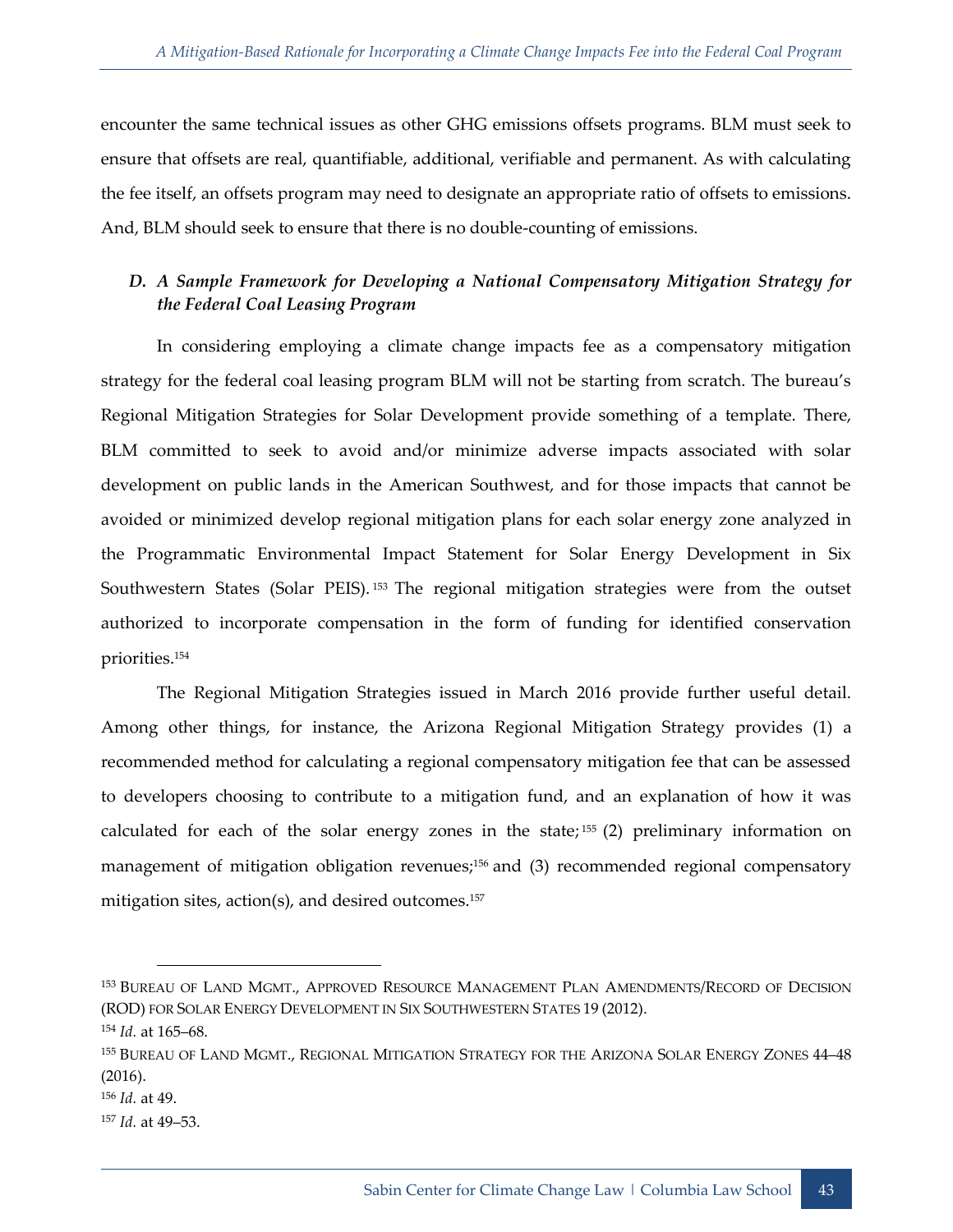There are important differences between BLM's Solar Energy Program and the federal coal leasing program. First, the direct impacts of the Solar Energy Program are, for the most part, to leased lands or areas immediately surrounding them, and indirect effects are largely if not entirely limited to the geographic region or ecoregion and to protected wildlife within it. Second, the limited geographic scope of impacts weighs in favor of mitigation efforts that are similarly situated, and that directly comport with relevant regional management plans. Third, the nature and extent of the impacts and appropriate mitigation, then, are most easily determined on the project-specific level. Climate change, by contrast, has indirect effects that are essentially unbounded. GHGs emitted by coal extracted from federal lands and combusted in the US have the same climate effect as GHGs emitted by coal extracted elsewhere and combusted elsewhere. This likely weighs in favor of a more uniform approach to compensatory mitigation that can be determined at a programmatic level.

Nonetheless, the BLM's approach to developing the regional mitigation strategies for solar energy offers a useful template. Here, the paper adopts the overall approach described in the Final Solar PEIS,<sup>158</sup> and recorded in the BLM Draft Procedural Guidance for Developing Solar Regional Mitigation Strategies, to describe the necessary elements of a climate change impacts fee compensatory mitigation strategy for the federal coal leasing program:

1. *Description of the baseline conditions against which unavoidable impacts are assessed:* BLM should consider comments already submitted and further comments on the appropriate baseline by which to measure GHG emissions and associated climate change impacts. At a minimum, the BLM should establish a baseline condition that accounts for domestic policies and plans aimed at reducing greenhouse gas emissions and dependence on fossil fuels. That is to say, under no circumstance should the the baseline condition correspond with "business-as-usual" trajectories for GHG emissions, but rather trajectories that are consistent with our greenhouse gas reduction targets, and which reflect the effects of current and planned regulations on fossil fuel consumption. Alternatively, the agency might consider setting a carbon budget fully consistent with the international goal of a 2 degree or 1.5 degree limit to global warming.

<sup>158</sup> BUREAU OF LAND MGMT. & U.S. DEP'T OF ENERGY, FINAL PROGRAMMATIC ENVIRONMENTAL IMPACT STATEMENT (PEIS) FOR SOLAR ENERGY DEVELOPMENT IN SIX SOUTHWESTERN STATES app. A, § A.2.4 (2012).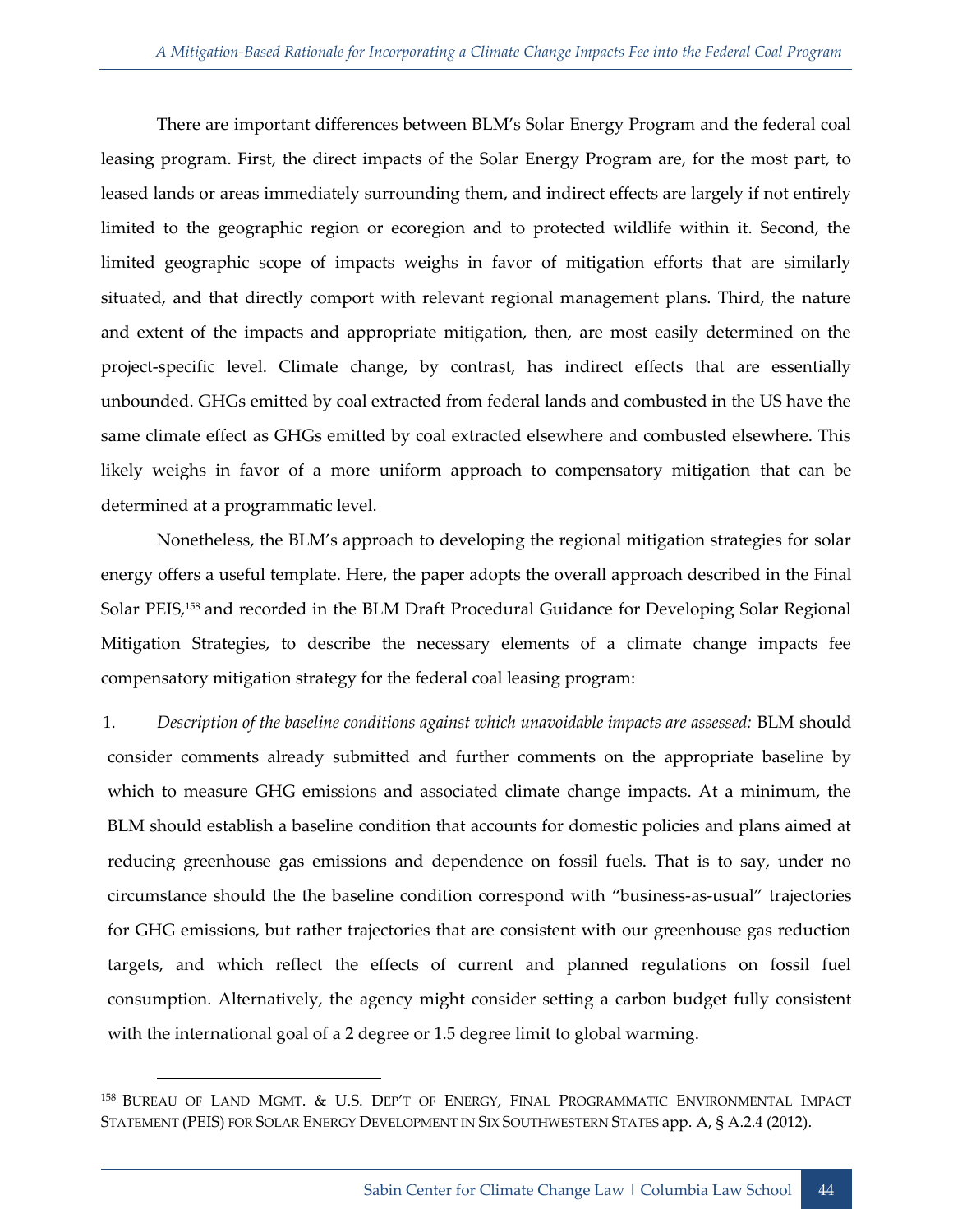2. *Assessment of unavoidable impacts:* BLM should consider all GHG emissions resulting from the federal coal leasing program unavoidable impacts. In so doing, the agency should acknowledge that downstream emissions from the transportation, processing and combustion of the resource are indirect effects of the action, and should quantify downstream emissions tied to the estimated amount of coal to be extracted in the alternatives to be analyzed in the Programmatic EIS. BLM can estimate downstream emissions from combustion by multiplying the amount of the resource to be extracted by the CO2 emission factor for the fuel. BLM can also estimate emissions from the transportation and processing of the resource. This inventory of downstream greenhouse gas emissions could be supplemented by a market analysis of how the predicted increase in the supply of fossil fuels will affect prices and consumption vis-à-vis alternative fuel sources. The market analysis should not be used as a substitute for a complete inventory of downstream emissions. Rather, it should serve as a tool for determining whether the proposed action will displace the production and consumption of other fuel sources, thus resulting in a net increase in greenhouse gas emissions that may be less than the gross emissions from downstream processing, transportation and consumption. In other words, the market analysis should inform the agency's understanding of the extent to which the project will actually increase greenhouse gas emissions as compared with the no action baseline.<sup>159</sup>

3. *Identification of unavoidable impacts that warrant mitigation:* As a matter of policy, BLM should identify *all* upstream and downstream emissions as unavoidable impacts that warrant mitigation. The climate is in crisis, and there is literally no room for error if we have any hope of meeting the 1.5 degree or even 2 degree targets.

4. *Method for calculating mitigation fees for unavoidable impacts that warrant mitigation:* Emissions themselves may constitute the unavoidable impact requiring mitigation and the appropriate form of mitigation, in the form of carbon sequestration. The agency should consider how to calculate appropriate emissions offsets on public and private lands. Emissions may also be monetized by looking at their impacts. The Social Cost of Carbon provides one viable method for calculating mitigation fees for unavoidable climate change impacts that warrant mitigation. Another

<sup>159</sup> Resources on downstream emissions calculations are available in Burger & Wentz, *supra* note 92.